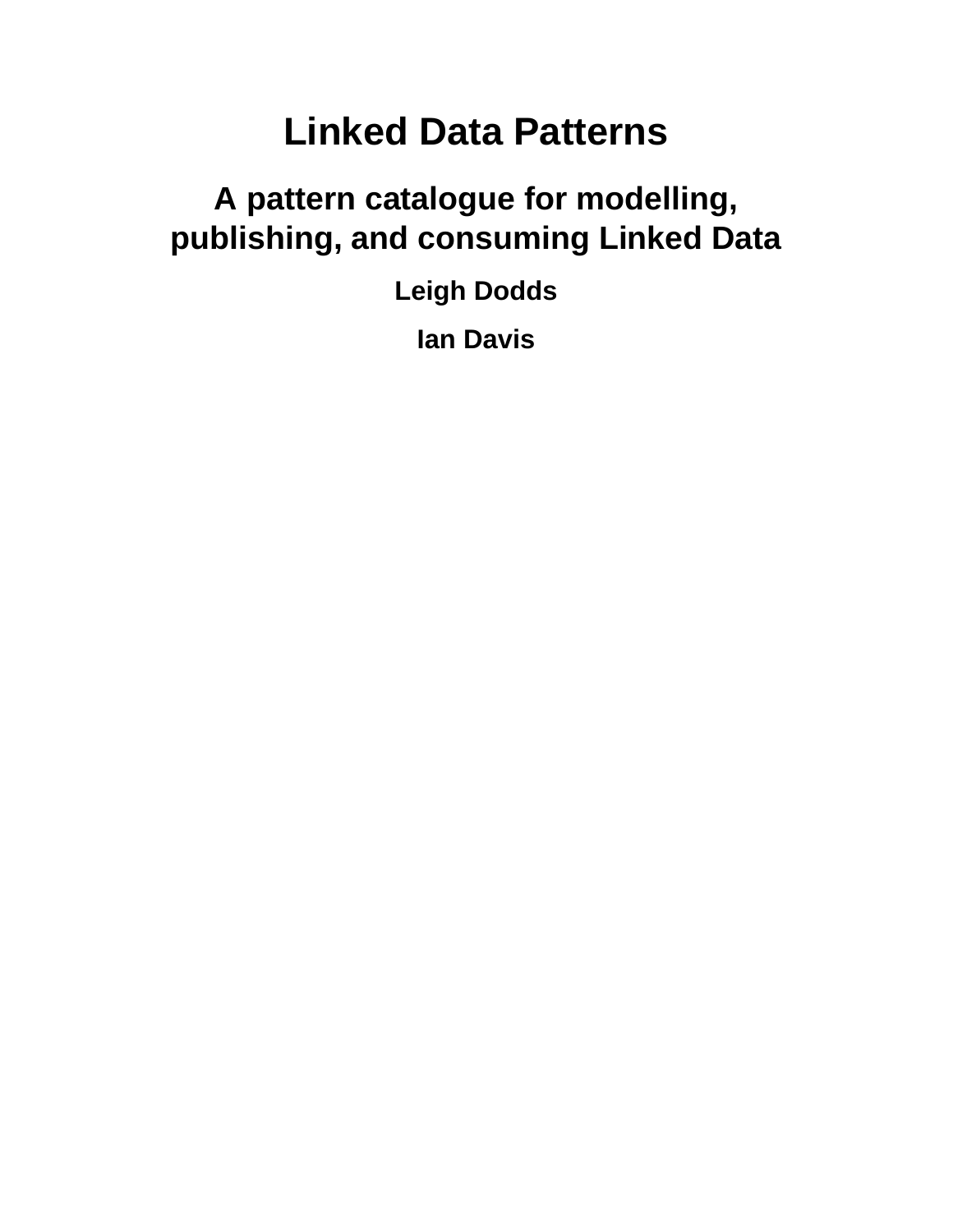#### **Linked Data Patterns: A pattern catalogue for modelling, publishing, and consuming Linked Data**

Leigh Dodds Ian Davis

Publication date 2012-05-31

#### **Abstract**

This book lives at <http://patterns.dataincubator.org>. Check that website for the latest version.

The book is also available as both a [PDF](http://patterns.dataincubator.org/book/linked-data-patterns.pdf) [[http://patterns.dataincubator.org/book/linked-data-patterns.pdf\]](http://patterns.dataincubator.org/book/linked-data-patterns.pdf) and [EPUB](http://patterns.dataincubator.org/book/linked-data-patterns.epub) [\[http://patterns.dataincubator.org/book/linked-data-patterns.epub](http://patterns.dataincubator.org/book/linked-data-patterns.epub)] download.

This work is licenced under the Creative Commons Attribution 2.0 UK: England & Wales License. To view a copy of this licence, visit <http://creativecommons.org/licenses/by/2.0/uk/>.

Thanks to members of the [Linked Data mailing list](http://lists.w3.org/Archives/Public/public-lod/) [[http://lists.w3.org/Archives/Public/public-lod/\]](http://lists.w3.org/Archives/Public/public-lod/) for their feedback and input, and [Sean Hannan](http://twitter.com/MrDys/) [\[http://twitter.com/MrDys/\]](http://twitter.com/MrDys/) for contributing some CSS to style the online book.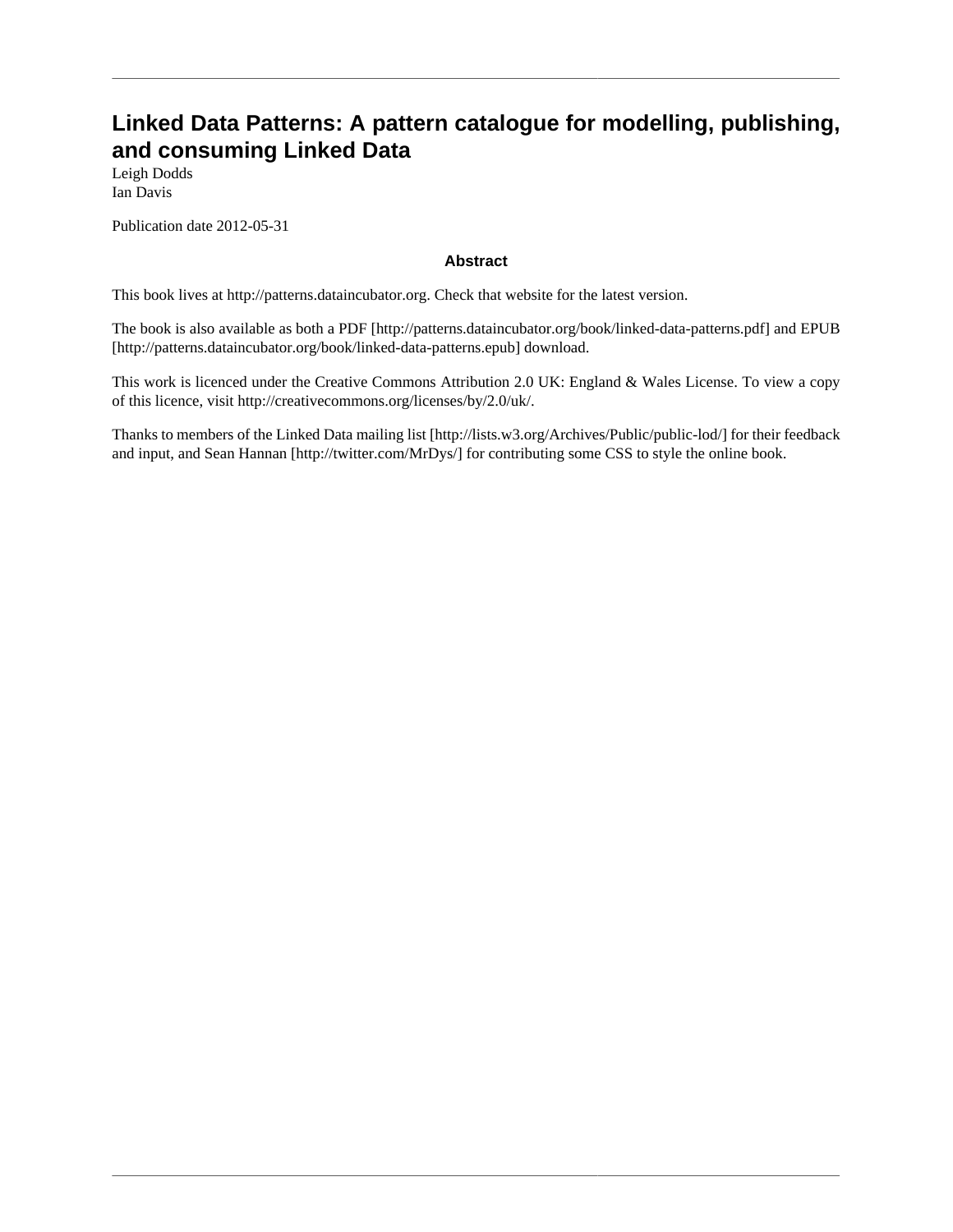## **Table of Contents**

| 41 |
|----|
| 41 |
|    |
| 44 |
| 47 |
| 49 |
| 51 |
|    |
|    |
|    |
|    |
| 58 |
|    |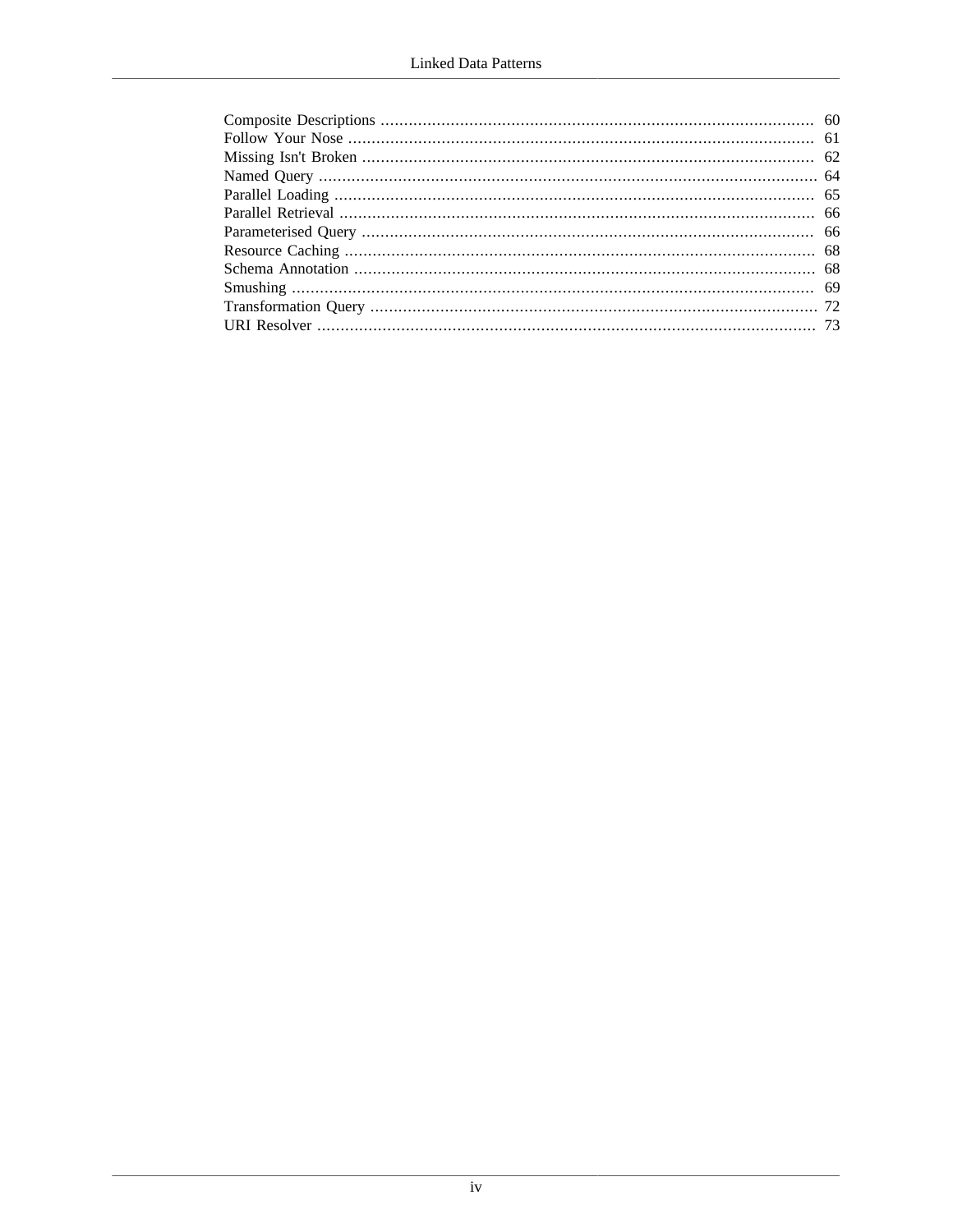# <span id="page-4-0"></span>**Chapter 1. Introduction**

#### **Abstract**

There are many ways to help spread the adoption of a technology, and to share skills and experience amongst a community of practitioners. Different approaches work well for communicating different kinds of knowledge. And we all individually have a preferred means of acquiring new skills, or getting help with a specific problem. Reference manuals, tutorials, recipes, best practice guides and experience reports all have their role. As do training courses, mentoring, pair programming and code reviews.

This book attempts to add to the steadily growing canon of reference documentation relating to Linked Data. Linked Data is a means of publishing "web-native" data using standards like HTTP, URIs and RDF. The book adopts a tried and tested means of communicating knowledge and experience in software development: the design pattern. The book is organized as a pattern catalogue that covers a range of different areas from the design of web scale identifiers through to application development patterns. The intent is to create a ready reference that will be useful for both the beginner and the experienced practioner alike. It's also intended to grow and mature in line with the practitioner community.

## <span id="page-4-1"></span>**Overview**

### **Why A Pattern Catalogue?**

Design patterns have a number of benefits:

- Patterns have a well-defined structure that encourages focus on the essential knowledge being communicated. This makes them accessible and easy to consume.
- Patterns encourage discussion of related and complementary approaches. Design decisions are rarely clear cut. A focus on specifics is useful for understanding trade-offs
- Patterns provide a name for a particular design decision or solution. Collectively they build a lexicon that encourages clearer communication between practitioners

The authors have successfully applied design patterns in their software development activities. The approach seemed well suited to teasing out some of the experiences and lessons they have learnt through working with Semantic Web technologies; the rigour of a pattern approach also helped the authoring.

### **...And Why a Book? Why Not a Blog or a Wiki?**

This is something that we wrestled with for a long time. Our goal is that this book should ultimately reflective the collective experience of the Linked Data community and we want to encourage participation and feedback. You can use the [dataincubator.org \[http://dataincubator.org](http://dataincubator.org)] mailing list to discuss the book and debates its contents. We're also hoping to include your submissions, corrections and edits in the future.

But while we want this book to grow as a participatory activity we (particularly Leigh) felt that an editorial layer would be a useful addition to this process. Helping firm up the naming, communication and organisation of the pattern catalogue as it develops.

We also encourage the community, if they find a design pattern approach to be useful, to publish and share their own patterns using whatever mechanism feels right for them. A thousand flowers, etc. The [OntologyDesignPatterns.org](http://OntologyDesignPatterns.org) [\[http://OntologyDesignPatterns.org](http://OntologyDesignPatterns.org)] wiki provides one forum for helping to contribute to this effort.

1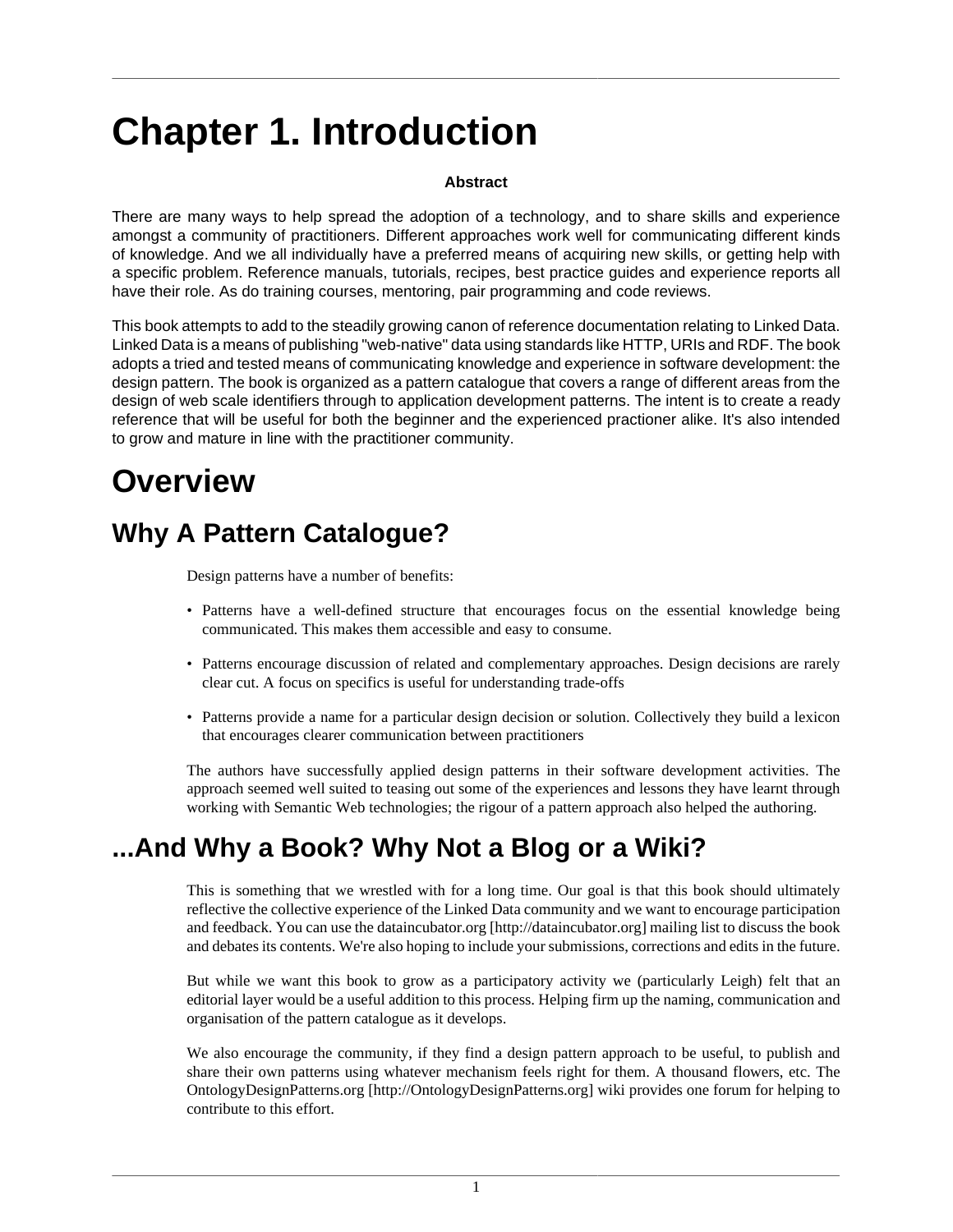#### **What's Not Covered?**

This book isn't a primer on RDF or OWL. There are already plenty of good sources of introductory material on the technologies discussed here. The book makes the assumptions that you have some basic understanding of RDF, RDF Schema and possibly OWL. The examples are given in Turtle syntax, so you should be familiar with that syntax too.

If you're looking for a deeper introduction to modelling with RDF Schema and OWL then you should read [Semantic Web for the Working Ontologist \[http://workingontologist.org/](http://workingontologist.org/)]. It's a great book that will give you a thorough understanding of how to apply the technologies. We're hoping that this work is in some sense a companion piece.

#### **How the Catalogue Is Organized**

The catalogue has been broken down into a number of separate chapters. Each chapter collects together patterns that have a common theme.

- Chapter 2, *[Identifier Patterns](#page-7-0)*
- Chapter 3, *[Modelling Patterns](#page-15-0)*
- Chapter 4, *[Publishing Patterns](#page-33-0)*
- Chapter 6, *[Application Patterns](#page-60-0)*

The catalogue also includes a few patterns that arguably aren't patterns at all, they're similar features of the RDF model; [Typed Literal](#page-31-0) for example. We decided to include these for the sake of helping to document best practices. There are plenty of examples and material on some of these basic features but they're often overlooked by both experienced and new practitioners. So we've opted to document these as patterns to help draw attention to them.

#### **Examples**

The pattern catalogue includes a number of examples. Snippets of code, data, or queries that help to illustrate a specific pattern. Code examples are shown in this font.

Where we should examples of RDF data, we have used the [Turtle](http://www.w3.org/TeamSubmission/turtle/) [[http://www.w3.org/TeamSubmission/](http://www.w3.org/TeamSubmission/turtle/) [turtle/\]](http://www.w3.org/TeamSubmission/turtle/) syntax for RDF because its more concise and readable than RDF/XML. We have preferred to use prefixed names for standard RDF properties and classes but, for clarity, have not always included the declarations of these prefixes in the examples. This allows the example to focus on the particular usage being demonstrated.

Unless otherwise stated, assume that when you're looking at some Turtle we've declared the following prefixes:

```
@prefix ex: <http://www.example.org/>
@prefix foaf: <http://xmlns.com/foaf/0.1/> .
@prefix rdf: <http://www.w3.org/1999/02/22-rdf-syntax-ns#> .
@prefix rdfs: <http://www.w3.org/2000/01/rdf-schema#> .
@prefix dcterms: <http://purl.org/dc/terms/> .
@prefix dc: <http://purl.org/dc/elements/1.1/> .
@prefix owl: <http://www.w3.org/2002/07/owl#> .
```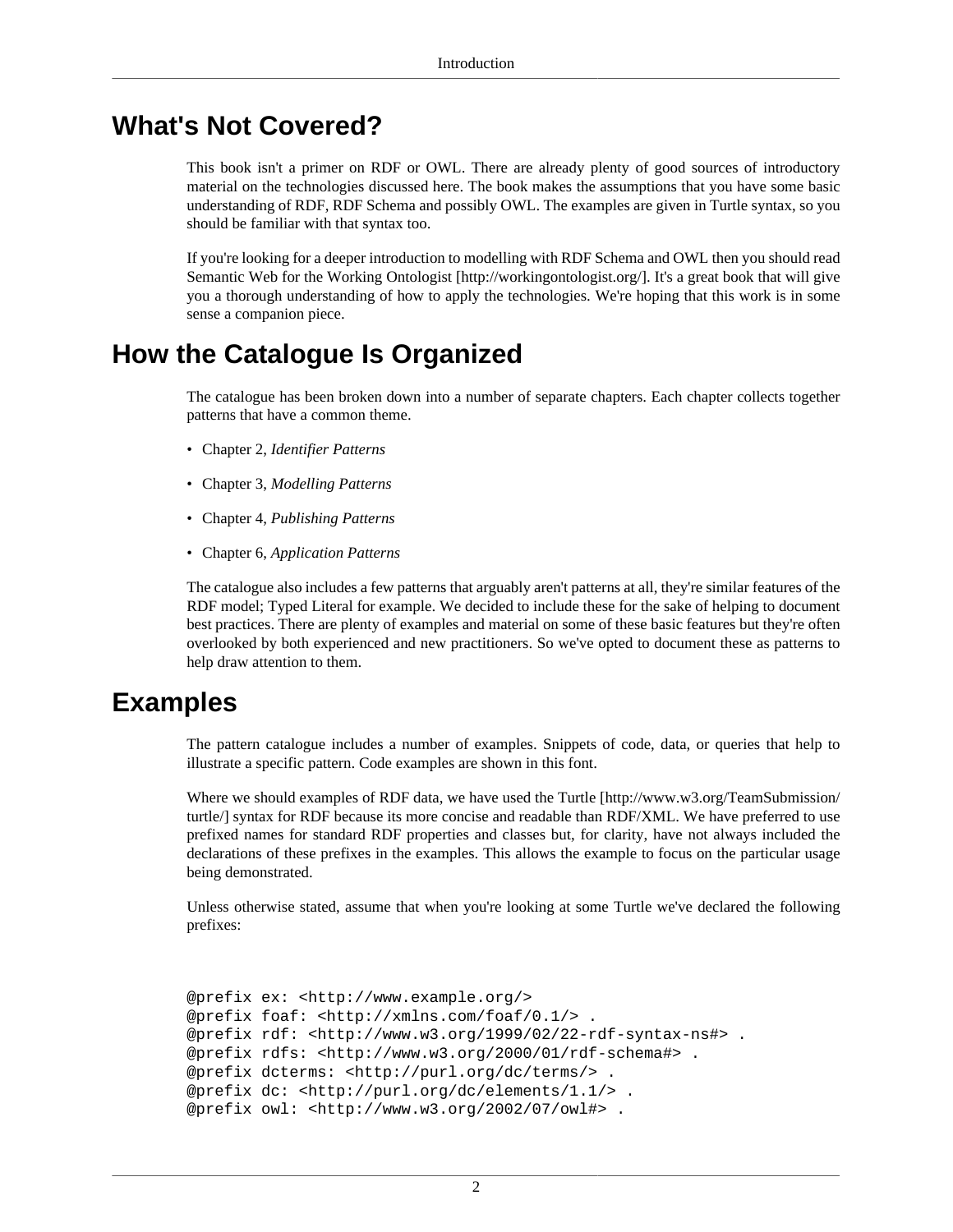@prefix skos: <http://www.w3.org/2004/02/skos/core#> . @prefix xsd: <http://www.w3.org/2001/XMLSchema#> .

In the [Data Management Patterns](#page-47-0) section of the book a number of the examples use the [TRiG](http://www4.wiwiss.fu-berlin.de/bizer/trig/) [\[http://](http://www4.wiwiss.fu-berlin.de/bizer/trig/) [www4.wiwiss.fu-berlin.de/bizer/trig/\]](http://www4.wiwiss.fu-berlin.de/bizer/trig/) syntax, which is an extension of Turtle that supports Named Graphs.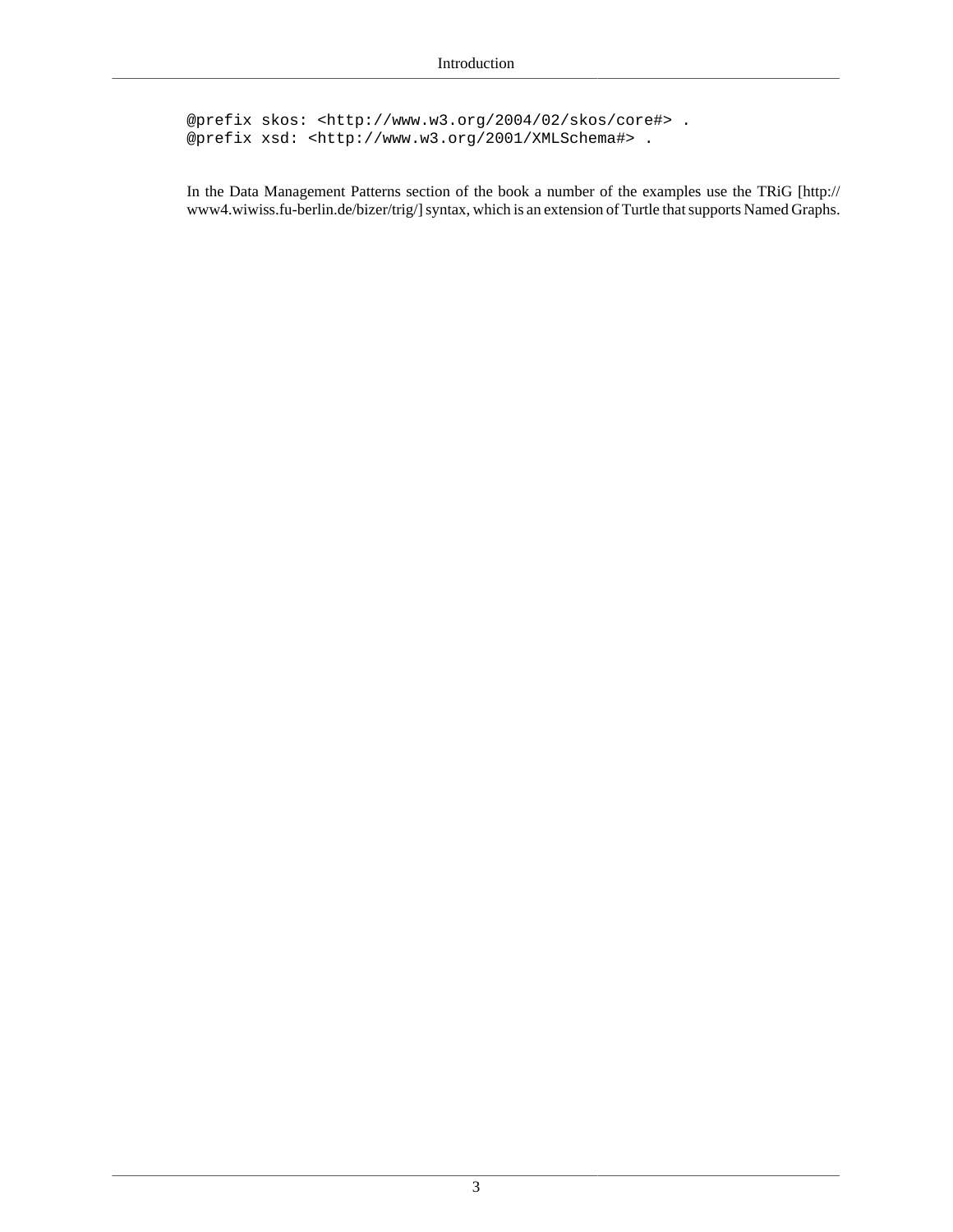# <span id="page-7-0"></span>**Chapter 2. Identifier Patterns**

#### **Abstract**

The single most important part of the Linked Data approach is the adoption of web-scale identifiers (URIs) to identify things of interest: people, events, places, statistical observations, colours. Anything that we want to publish data about on the web needs to have a URI, allowing it to be referenced, browsed and linked using existing web tools. The existing tools of the web of documents are already designed to work well with things that have URIs. We can "like" them, discuss them, and refer to them in documents.

In RDF we capture data as statements about resources. RDF allows resources to have global identifiers or to be un-named "blank nodes". While blank nodes may offer flexibility for some use cases, in a Linked Data context blank nodes limit our ability to collaboratively annotate data. A blank node cannot be the target of a link and we can't annotate it with new information from new sources. As one of the biggest benefits of the Linked Data approach is that "anyone can say anything anywhere", use of blank nodes undermines some of the advantages we can gain from wide adoption of the RDF model. Even within the closed world of a single application dataset, use of blank nodes can quickly become limiting when integrating new data.

Successful publishing of Linked Data requires the careful selection of good, clean, stable URIs for the resources in a dataset. This means that the most important first step in any Linked Data project is deciding on an appropriate identifier scheme: the conventions for how URIs will be assigned to resources. This is not to say that conventions won't evolve or be extended over time, but some upfront thought about identifiers is always beneficial.

This chapter introduces a collection of design patterns that promote some principled ways to assign identifiers within a dataset. All of these patterns are in wide use today and so are tried and tested in the field.

Many of these patterns are also prevalent in modern web frameworks and are more generally applicable to URL design for web applications.

## <span id="page-7-1"></span>**Hierarchical URIs**

*How should URIs be assigned to a group of resources that form a natural hierarchy?*

#### **Context**

It is often the case that a collection of resources may form a natural hierarchy. E.g. the chapters within a book, or the departments within an organization. Reflecting this strict hierarchy within the URI structure makes those URIs more hackable allowing users/developers to "navigate" up the hierarchy by pruning the URI.

#### **Solution**

Where a natural hierarchy exists between a set of resources use [Patterned URIs](#page-9-1) that conform to the following pattern:

:collection/:item/:sub-collection/:item

E.g. in a system which is publishing data about individual books and their chapters, we might use the following identifier for chapter 1 of a specific book:

/books/12345/chapters/1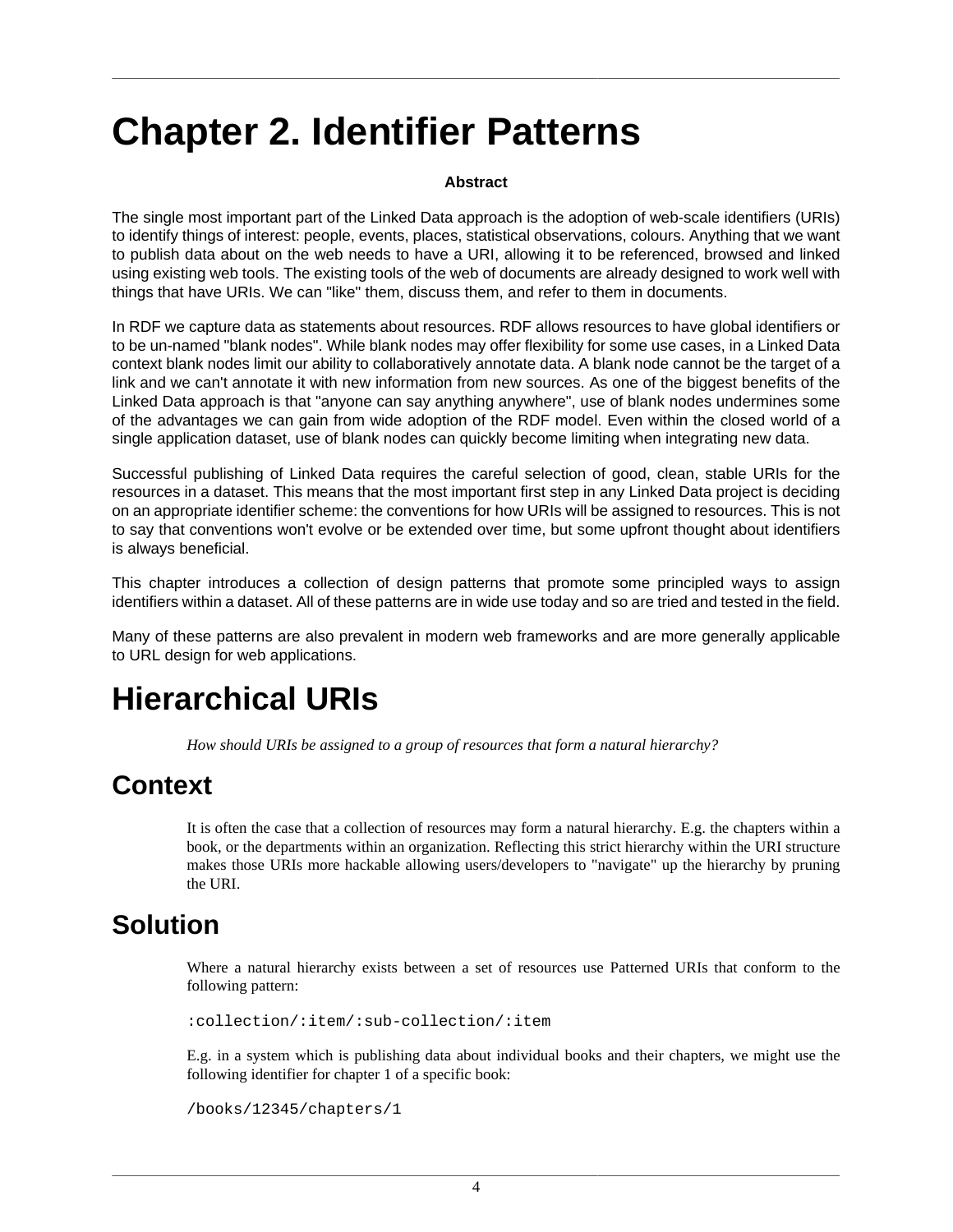The /chapters URI will naturally reflect to the collection of all chapters within a specific book. The / books URI maps to the collection of all books within a system, etc.

### **Example(s)**

The discogs dataset in dataincubator uses hierarchical uris of the form:

http://discogs.dataincubator.org/release/22530/track/1-01

#### **Discussion**

This technique is best suited to scenarios where the items in the sub-collections (chapters) are always associated with a single parent item. Other relationships might exist, e.g. the chapter may be included in another but the chapter is always associated with at least one book: they do not exist in isolation. In circumstances where this doesn't hold true, then it is best to just use simple Patterned URIs.

The same applies to circumstances where the hierarchy may change over time.

#### **Related**

• [Patterned URIs](#page-9-1)

## <span id="page-8-0"></span>**Literal Keys**

*How do we publish non-global identifiers in RDF?*

### **Context**

The [Natural Keys](#page-9-0) pattern encourages the creation of URIs from existing non-global identifiers. While this provides a way to begin identifying a resource so that we can describe it in RDF, it does not address the issue of how to publish these existing identifiers. Nor does it address situations where natural keys change over time, e.g. the move from ISBN-10 to ISBN-13 in the publishing world.

### **Solution**

Create a custom property, as a sub-class of the dc:identifier property for relating the existing literal key value with the resource.

### **Example(s)**

The nasa dataset in dataincubator uses [Patterned URIs](#page-9-1) based on the NSSDC international designator, but includes these as literal values associated with each spacecraft using a custom property.

### **Discussion**

While hackable URIs are a useful short-cut they don't address all common circumstances. For example different departments within an organization may have different non-global identifiers for a resource; or the process and format for those identifiers may change over time. The ability to algorithmically derive a URI is useful but limiting in a global sense as knowledge of the algorithm has to be published separately to the data.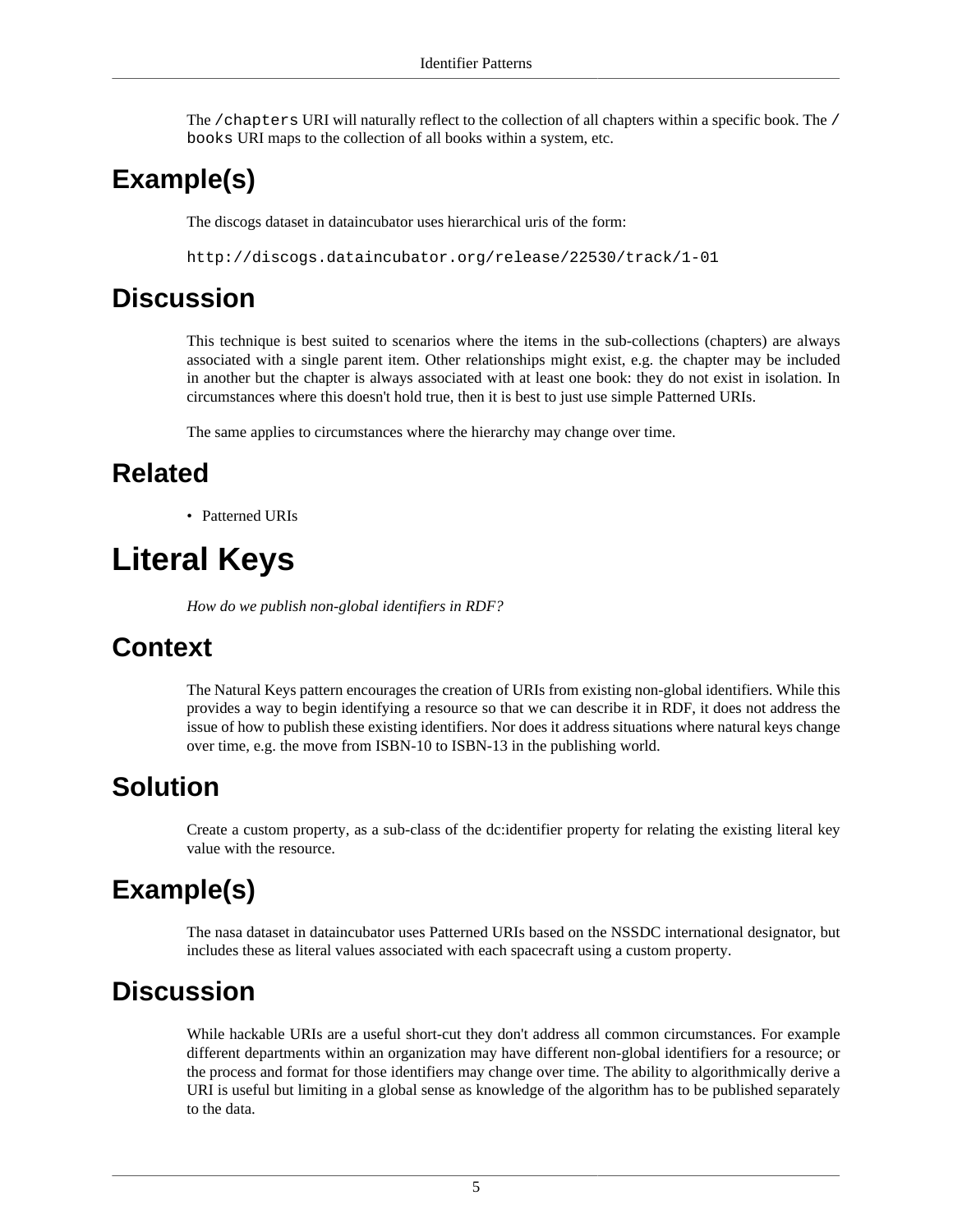By publishing the original "raw" identifier as a literal property of the resource we allow systems to lookup the URI for the associated resource using a simple SPARQL query. If multiple identifiers have been created for a resource, or additional identifiers assigned over time, then these can be added as additional repeated properties.

For systems that may need to bridge between the Linked Data and non-Linked Data views of the world, e.g. integrating with legacy applications and databases that do not store the URI, then the ability to find the identifier for the resource provides a useful integration step.

#### **Related**

- [Patterned URIs](#page-9-1)
- [Natural Keys](#page-9-0)

## <span id="page-9-0"></span>**Natural Keys**

*How can we create unique URIs from data that already has unique identifiers?*

### **Context**

It is often the case that a group of resources already have a unique identifier. This might be a local system identifier derived from, e.g. a database key; or a global non-URI identifier, e.g. an ISBN.

#### **Solution**

Mint URIs that are algorithmically derived from the existing non-URI identifier. This can be as simple as concatenating the existing identifier or key with a suitable base URI. The existing identifier may need to be URL encoded before creating the URI. It is common to combine this technique with Patterned URIs.

### **Example(s)**

The BBC programmes website uses URIs that are derived from its existing "programme id" or pid.

#### **Discussion**

Where resources are already associated with existing keys, it is likely that the creation and management of those identifiers will already be supported by a specific technology or process. There is a need to be able to create global URI based identifiers for these resources without creating unnecessary additional overheads in creating entirely new identifiers and/or mapping between URIs and existing keys.

By deriving the URI from the natural key for the identifier we avoid the need to create a new process for assigning identifiers and largely eliminate the need to have a mapping between the two identification systems.

### **Related**

• [Patterned URIs](#page-9-1)

## <span id="page-9-1"></span>**Patterned URIs**

*How can we create more predictable, human-readable URIs?*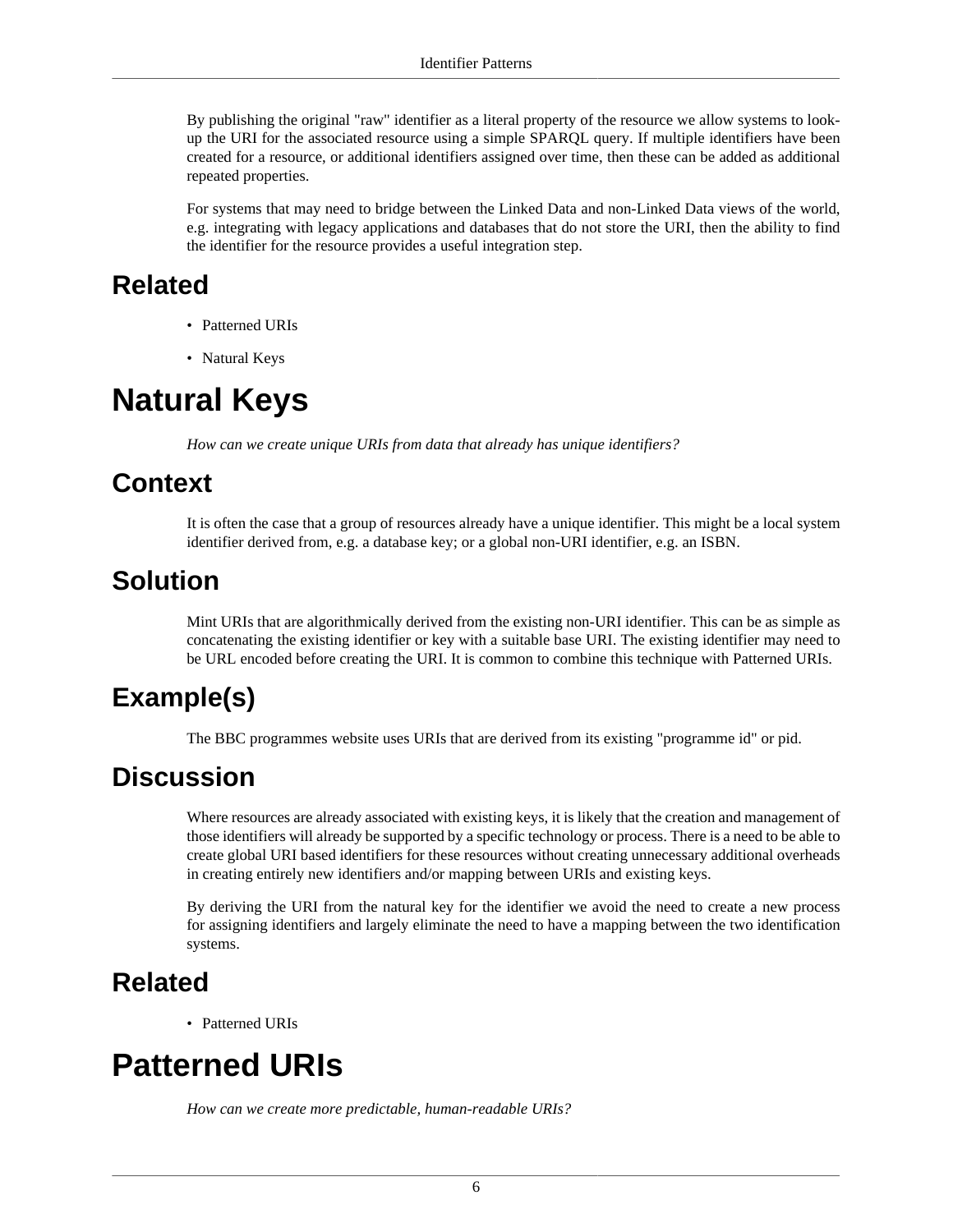#### **Context**

Clean, clear URIs can be easier to remember and easier for developers to work with. This is especially true if the URIs can be algorithmically constructed or follow a common pattern. This allows URIs to be constructed or hacked in order to create new entry points into the dataset, e.g. determining the URI for a collection of similar resources based on knowledge of a single example URI.

#### **Solution**

Create URIs that follow a simple naming pattern. For applications generating Linked Data one technique for building patterned URIs is to use the pluralized class name as part of the URI pattern.

For example if an application will be publishing data about book resources, which are modelled as the rdf:type ex:Book. One might construct URIs of the form:

/books/12345

Where /books is the base part of the URI indicating "the collection of books", and the 12345 is an identifier for an individual book.

If multiple classes share a common base class, then it is also possible to use the name of the common base class, rather than generating separate URIs for each derived type

### **Example(s)**

The BBC website uses /programmes to group together URIs that relate to series, brands and episodes, all of which are subclasses of the rdf:type po:Programme

#### **Discussion**

There are clear benefits from having human-readable, hackable URIs. This solution achieves that by ensuring the same naming scheme that applies to the underlying data also applies to the URIs. This provides a clear relation between the URI and the type of thing that it describes.

#### **Related**

- [Hierarchical URIs](#page-7-1)
- [Natural Keys](#page-9-0)

## <span id="page-10-0"></span>**Proxy URIs**

*How do we deal with lack of standard identifiers for third-party resources?*

#### **Context**

While it is a goal to reuse identifiers across datasets wherever possible, this is often difficult to achieve in practice. An authority for some specific data, e.g. ISO, may not have assigned unique URIs to resources in their dataset. Datasets also appear online at different times, making reuse difficult until more authoritative data appears and convergence happens on common identifiers. In these circumstances, how should identifiers be created for these third-party resources.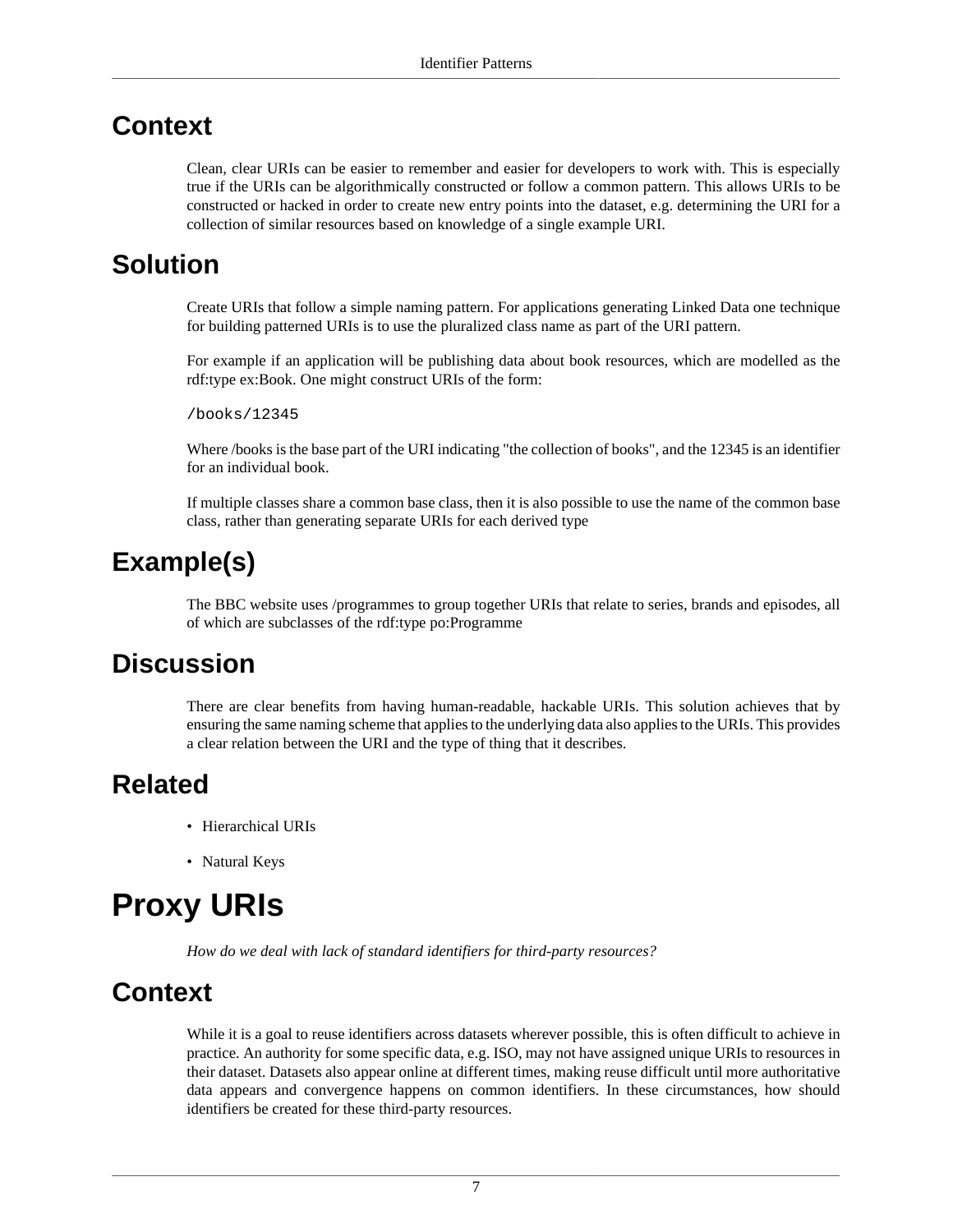#### **Solution**

Treat third-party resources identically to those in your own data and assign them URIs within your domain.

#### **Example(s)**

There is still no agreed standard way of generating URIs for Internet Media Types. IANA have adopted RDF for publishing descriptions of registered media types. A data set containing descriptions of images may therefore use locally minted URIs for those media types:

```
ex:anImage a foaf:Image;
  dc:format <http://www.example.org/media-types/image/jpeg>
```
#### **Discussion**

A publisher should focus on their immediate goal of opening up their data, ensuring that the published data is internally consistent and has identifiers for all key concepts. If existing identifiers exist then these should be reused. Where they don't then new locally minted URIs should be created from [Shared Keys.](#page-12-0)

Once the data has been published, some alignment can take place within a community to achieve agreement on standard URIs for shared identifiers. One approach for achieving this alignment is to publish [Equivalence Links.](#page-39-0)

#### **Related**

- [Shared Keys](#page-12-0)
- [Equivalence Links](#page-39-0)

## <span id="page-11-0"></span>**Rebased URI**

*How can we construct one URI based on another?*

#### **Context**

Sometimes when generating a [Patterned URI](#page-9-1) the key that we have for as [URL Slug](#page-13-0) is not a simple literal value, but instead another URI. For example this can occur when generating a new Named Graph URI for a resource, or when defining a service URL for a [URI Resolver](#page-76-0).

#### **Solution**

Rewrite the original URI to use a new, predictable base URI using on of the options described below.

#### **Example(s)**

An application needs to generate a new Named Graph URI for a resource URI of http:// example.org/document/1. The application uses a regular expression to rewrite the original URI to a new base, e.g. http://graphs.example.org/document/1.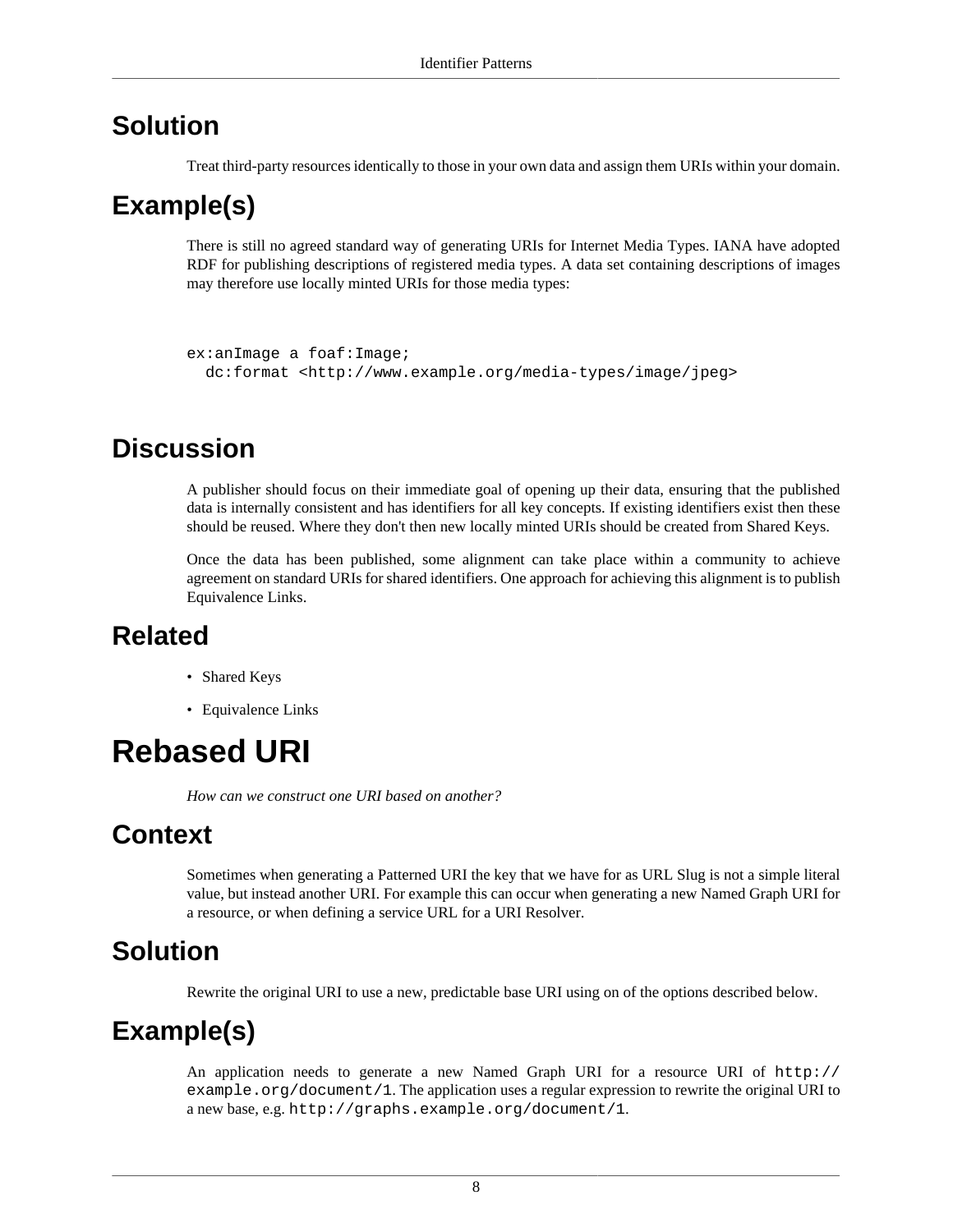URL rewriting is a common feature of all web servers and most web frameworks. Rewriting is normally carried out using regular expressions to match and replace portions of the original URI with some standard replacement text.

URL rewriting is used in several Linked Data services in order to create new URLs. This is typically to support [URI resolution](#page-76-0) for remote (RDF) resources.

Several different approaches seem to be in use. The following examples all show a rewrite for this URI: http://example.org/document/1. Each example notes an example service that uses the approach:

- *Simple Prefixing* (URIBurnder): http://service.example.com/resolve/http:// example.org/document/1. The original URI is simply appended to a new base URL. Has the advantage of working with any protocol.
- *Prefixing, No Protocol* (Triplr): http://service.example.com/resolve/example.org/ document/1. The original URI is simply appended to a new base URL after first removing the protocol (e.g. "http://"). Server will need to assume the http protocol if de-referencing the URI or reversing the rewrite.
- *Prefixing, With Delimiter* (Callimachus): http://service.example.com/ resolve;http://example.org/document/1. The original URI is simply appended to a new base URL which ends with a semi-colon.
- *Prefixing, As Parameter* (SPARQL Graph Protocol): http://service.example.com/ resolve?uri=http://example.org/document/1. The original URI is simply appended to a new base URL as a query string parameter.
- *Rewritten Authority*: http://data.example.org/document/1. The authority component of the URI is rewritten to create a new base URI. This approach might lead to URI clashes unless the input URIs have a predictable structure.

### **Related**

• [URI resolver](#page-76-0)

## <span id="page-12-0"></span>**Shared Keys**

*How do we simplify the inter-linking of datasets?*

### **Context**

It is common to carry out inter-linking of datasets as a separate activity following the initial modelling and data conversion exercises have been completed. How can the final stage of inter-linking be simplified?

It is also common that within a specific domain there will be a set of non-web identifiers that are standardised across different applications and publishers. How can the inter-linking of those datasets be simplified, encouraging convergence on web identifiers?

#### **Solution**

Create [Patterned URIs](#page-9-1) by applying the [Natural Keys](#page-9-0) pattern, but prefer public, standard identifiers rather than internal system specific codes.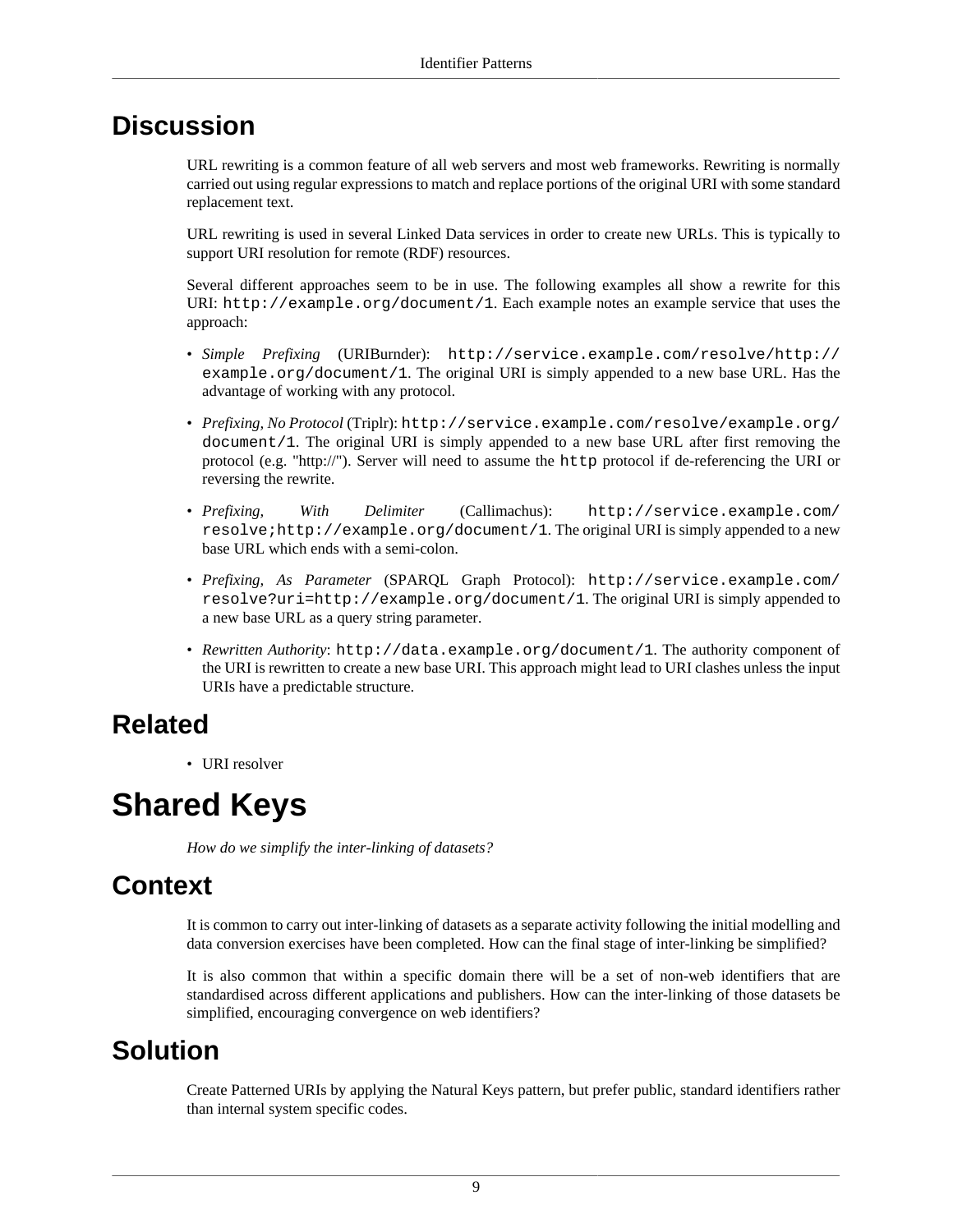#### **Example(s)**

The BBC have created URIs for artists that are algorithmically related to the MusicBrainz URIs using a common Shared Key. MusicBrainz URIs are [Patterned URIs](#page-9-1) built from a "MusicBrainz ID", e.g. a74b1b7f-71a5-4011-9441-d0b5e4122711. The MusicBrainz and BBC URIs are shown below:

http://www.bbc.co.uk/music/artists/a74b1b7f-71a5-4011-9441-d0b5e4122711 http://musicbrainz.org/artist/a74b1b7f-71a5-4011-9441-d0b5e4122711

#### **Discussion**

Predictable URIs structures make it easy for application developers and toolkits to build URIs from simple templates. By using URIs that are constructed from public identifiers, that already have scope outside of the immediate application, it increases the ease with which inter-linking can take place. For example, the pattern may avoid the need to look-up URIs in a SPARQL endpoint, allowing a developer to simplify use a URI template.

The Shared Keys pattern is best suited to situations where the shared identifiers are stable and rarely change.

### **Related**

- [Patterned URIs](#page-9-1)>
- [Natural Keys](#page-9-0)

## <span id="page-13-0"></span>**URL Slug**

*How can we create URLs from arbitrary text or keywords?*

#### **Context**

When generating a URI for an identifier we may not always have a simple numeric [Natural Key](#page-9-0) for a resource. In some cases, e.g. for documents, keywords, categories, we may only have a title or name.

#### **Solution**

Apply the [Patterned URI](#page-9-1) pattern to create a common root URI and generate a simple URL "slug" by from the available text or keywords

There are several potential algorithms for normalising a string to create a URL slug. A typical algorithm would be:

- Lowercase the string
- Remove any special characters and punctuation that might require encoding in the URL
- Replace spaces with a dash

The original text is then preserved by using it to [label](#page-18-0) the resource.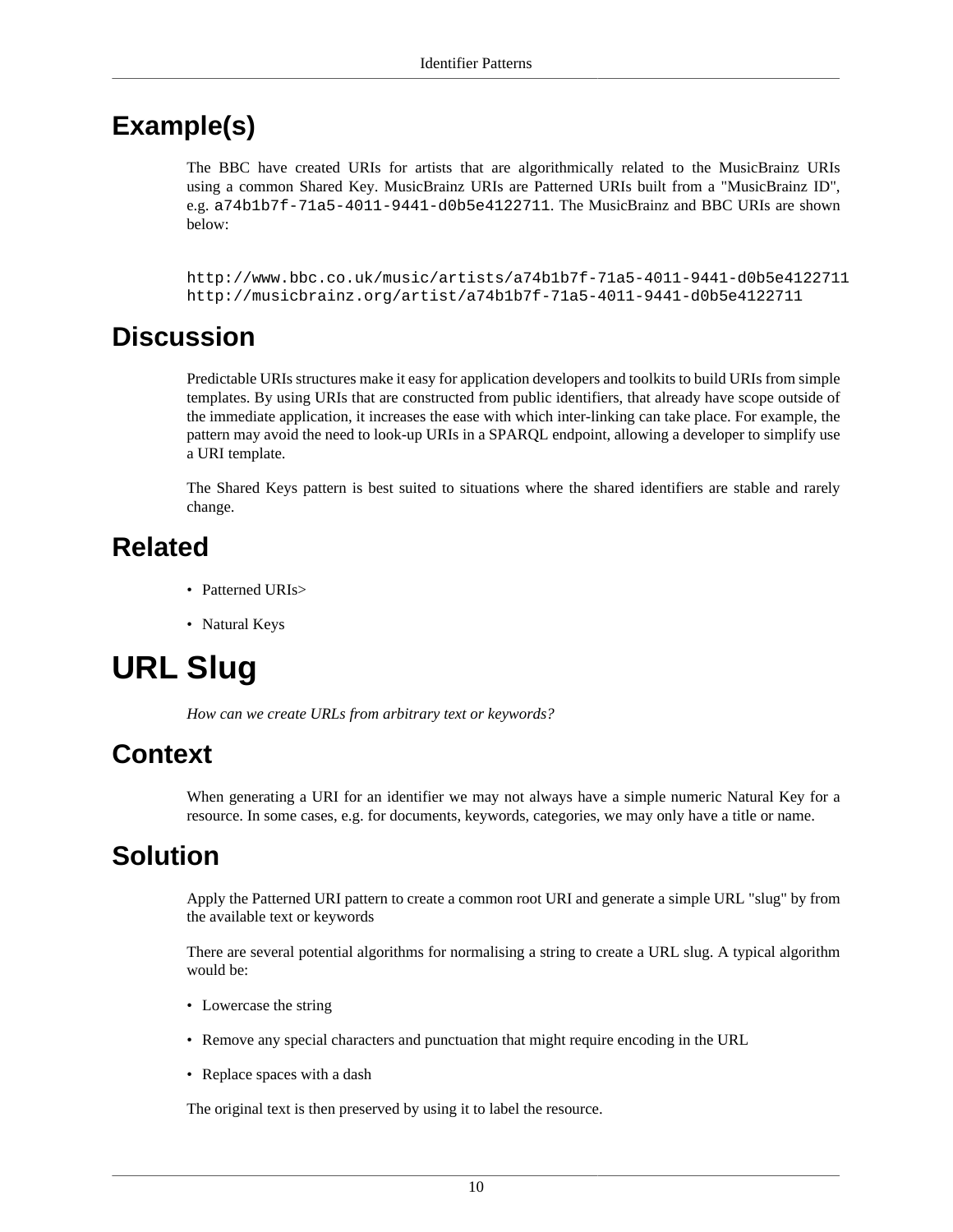### **Example(s)**

For example if we are generating a URI for a category called "Heavy Metal" we might generate a URI as follows

#Generate a patterned URI with a simple URL slug from "Heavy Metal" <http:www.example.org/category/heavy-metal> rdfs:label "Heavy Metal"

### **Discussion**

Clean URLs are easier to work with. If a dataset (or any website) has an inconsistent policy about the casing and encoding used in URLs then it can be more difficult to generate links to that dataset.

The use of URL slugs is prevalent in a number of different web frameworks already, e.g. blogging platforms. So this approach is already well-deployed.

Normalization of text strings can be problematic if it results in the same URL slug being generated for different resources. In some systems names and titles may be unique so this might not be an issue. Using patterned URIs to divide the URI space into different "sections" for different types of resources can help avoid unwanted collisions. Obviously in some cases collisions might be useful, e.g. to ensure that user input, which might vary in casing, is normalized into a standard form.

### **Related**

- [Patterned URI](#page-9-1)
- [Natural Key](#page-9-0)

### **Further Reading**

• Slug (web publishing) on Wikipedia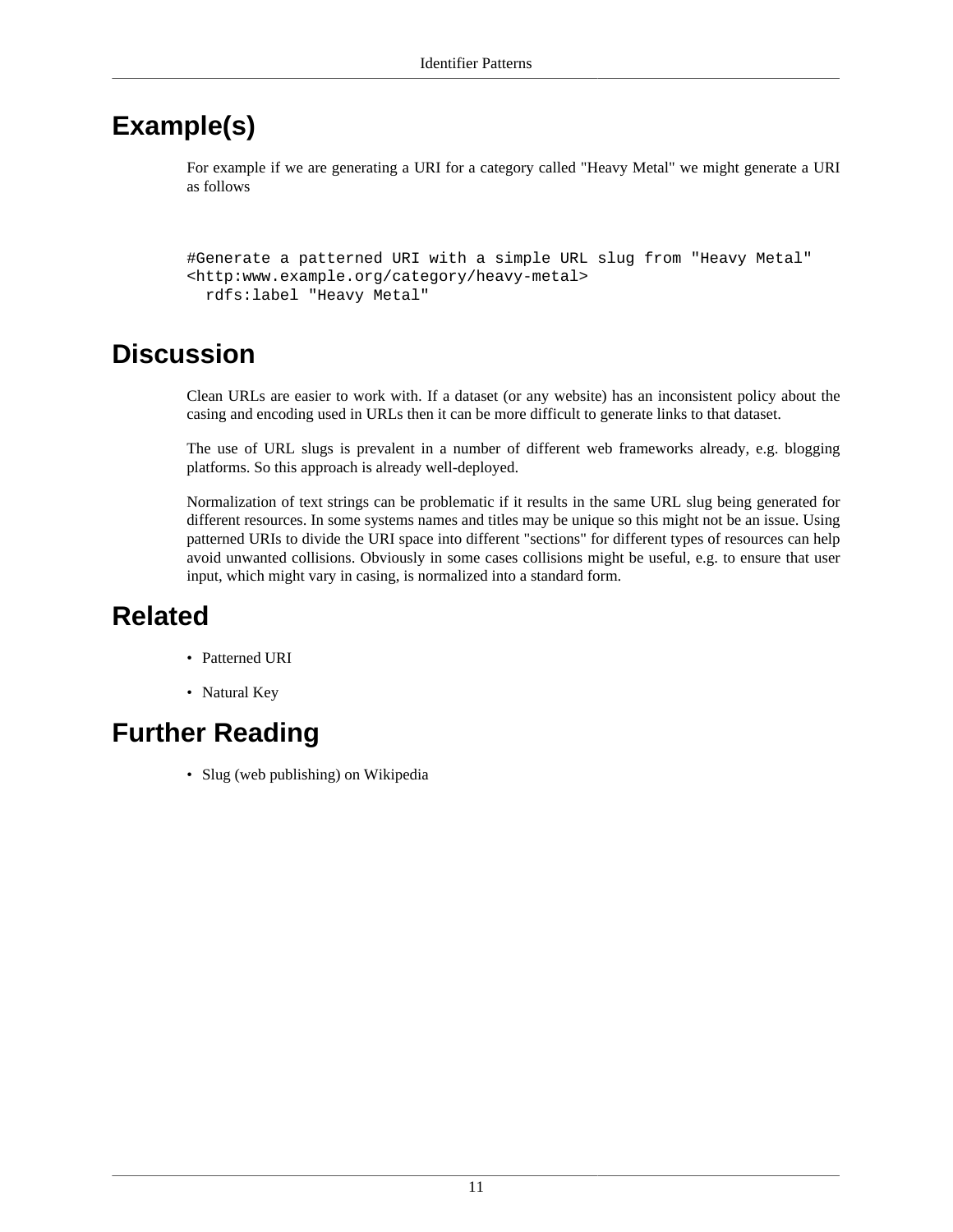# <span id="page-15-0"></span>**Chapter 3. Modelling Patterns**

#### **Abstract**

Creating a model of some domain for publishing data as Linked Data is, fundamentally, no different to any other form of modelling exercise: we need to understand the core entities and their attributes, including their relationships to one another. RDF has a core model that is based on the decared old Entity-Attribute-Value (EAV) approach that underpins many different information management approaches and technologies. What is different and new for many people is the context in which that modelling is carried out.

When we are creating an Entity-Relationship (ER) or Object-Oriented model we are typically doing so in order to support the needs of a particular application. We have some idea about what data the application needs to store and we tailor the model accordingly. We also typically optimise the model for the needs of that application. In particular, when translating a logical ER into a physical database schema, we often need to introduce new entities, e.g. to capture many-many relationships in order to be able to express the model within the restrictions imposed by a relational database.

In a Linked Data context we approach a modelling exercise in a different way.

Firstly we may be able to avoid the exercise completely. Using RDF Schema and OWL it is possible to share vocabularies (or ontologies, or schemas, whatever your prefered term) on the web, just as we share data. This means that communities of interest can collaborate around a data model and then extend it where necessary. With semantic web technologies we can better crowd-source and share our data models.

It is often the case that a combination of existing vocabularies will adequately cover a domain. Where there is a short-fall we can define small extensions, e.g. new properties or types, that extend the model for our purposes.

The second key difference is that we focus on modelling the domain itself and set aside the immediate needs of the application. By focusing on the model rather than the application, we are more likely to be able to extend and enrich the model at a later date. Thinking about the entities and their relationships, rather than our application code, results in a stronger model. And one that may be more likely to be of use to others.

Of course a model must ultimately support the kinds of data we want to capture or manipulate in our application. The ability to populate and query a model is a good test of its fit for purpose, but application requirements alone shouldn't guide our modelling.

This is not the same as saying that all modelling must be done up front. Modelling for Linked Data can be agile and iterative. We should just take care to think about the likely areas of extension, as the [Link Not](#page-19-0) [Label](#page-19-0) pattern illustrates.

Thirdly, and finally, the other important way in which RDF modelling differs from other approaches is that there is no separate physical data model: the logical model is exactly how our data is stored. An RDF triple store is "schema-free" in the sense that we don't have to define the physical layout (e.g. tables, columns) of our database. Any RDF triple store can store any RDF data expressed using any RDF vocabulary.

This makes RDF very amenable for rapid, iterative application development. Importantly it also means that everyone involved in a project team is working off the same domain model; the same mental model of how the resources in a dataset are described and how they relate to one another.

This chapter introduces a number of RDF modelling patterns that are useful in a variety of different use cases. Several of the patterns are really illustrations of how to use particular features of RDF, e.g. annotation of literals with [data types](#page-31-0) or [languages](#page-21-0). We've included these within the overall patterns collection as we feel that presenting them as solutions to specific questions, e.g. "How can internationalized text be expressed in RDF?" may help address what are frequently asked questions by new users.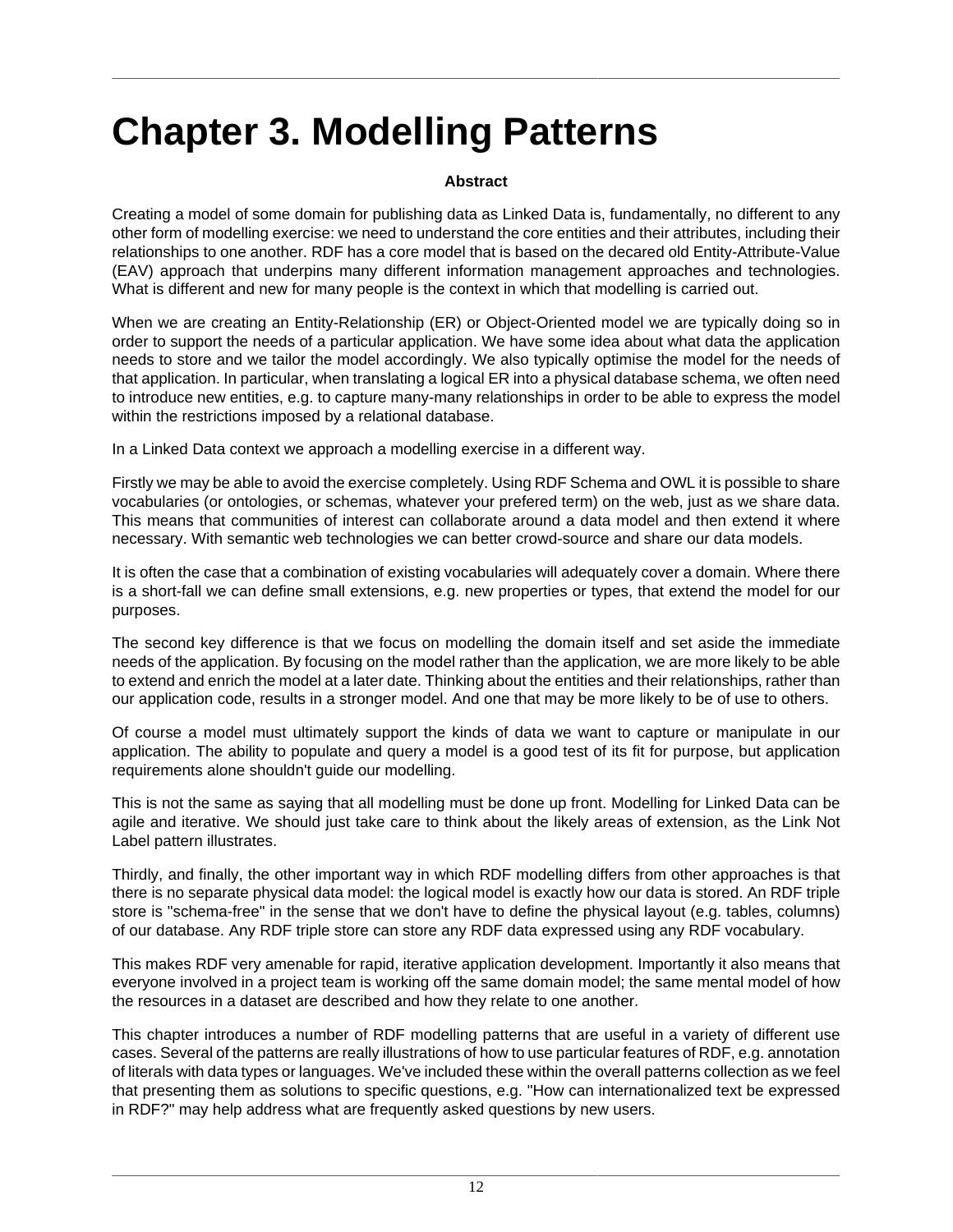## <span id="page-16-0"></span>**Custom Datatype**

*A data model contains structured values that don't correspond to one of the pre-existing XML Schema datatypes*

#### **Context**

Some applications may have pre-defined custom datatypes for describing the structure of literal values. It is useful to preserve this type information when publishing it as RDF in order to allow applications to handle them correctly.

#### **Solution**

Create a URI to identify the custom datatype and use that URI when creating [Typed Literals](#page-31-0)

### **Example(s)**

```
#Define a URI for different forms of shipping codes
<http:www.example.org/datatype/FedexShippingCode> 
   rdfs:label "Fedex Shipping Code".
<http:www.example.org/datatype/UPSShippingCode> 
   rdfs:label "UPS Shipping Code".
#Indicate the form of shipping code with a Typed Literal
_:delivery1 
  ex:shippingCode "1234-568"^^<http:www.example.org/datatype/FedexShippingCode>.
_:delivery1 
   ex:shippingCode "abcd/zx"^^<http:www.example.org/datatype/UPSShippingCode>.
```
### **Discussion**

RDF does not place any limits on what datatypes might be associated with a literal. The model recommends using a standard type library, like XML Schema, wherever possible but the only real constraint is that datatypes should be identified by a URI. Creating a new URI for an application or domain specific datatype allows the type system to be easily extended. The datatype URI can be annotated with additional RDF statements, e.g. a label or description, to describe its usage. With sufficient detail on the data type, reasoners may be better equipped to draw new knowledge from a data model or highlight inconsistencies.

The key limitation to custom datatypes is that SPARQL query engines will not understand how to compare values of that type. Some SPARQL query processors may provide support for understanding the range of types it understands.

Note that a typed literal with a custom datatype can also be modelled as a sub-property. Continuing the above example, instead of defining a new type for each shipping code, the model could have instead been structured as: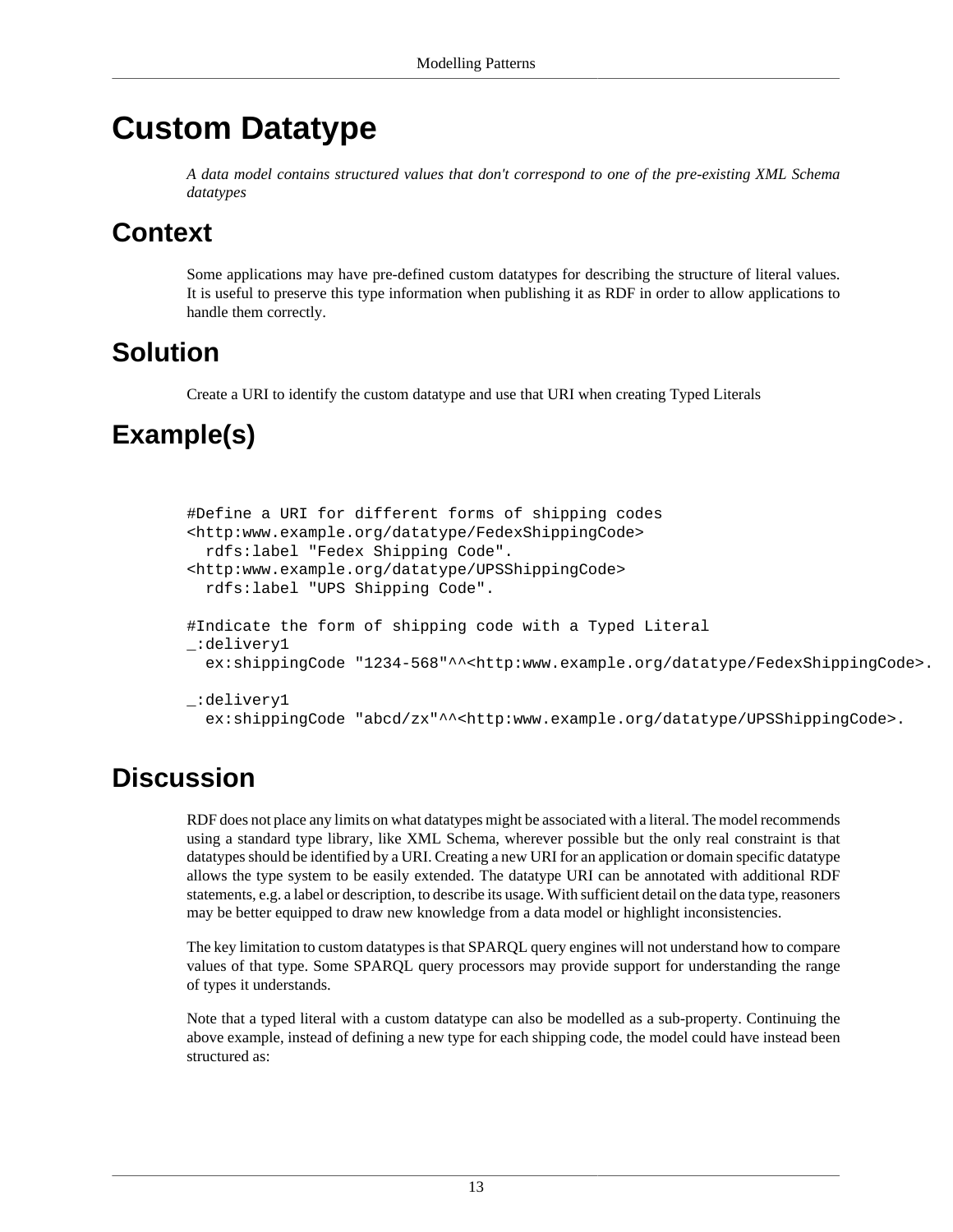```
<http:www.example.org/def/post/fedexShippingCode> 
   a rdfs:Property;
   rdfs:subPropertyOf <http:www.example.org/def/post/shippingCode> 
   rdfs:label "Fedex Shipping Code".
#Use the derived property:
_:delivery1 
   ex:fedexShippingCode "1234-568".
```
The advantages of this alternate approaches are:

- Simpler querying of data by allowing the use of triple patterns, rather than FILTERs for extracting data of a common type.
- More explicit, fine-grained semantics

But there are several disadvantages to this approach:

- Increases the number of very similar properties, requiring redundancy of data or reasoning to allow applications to treat them generically
- Doesn't address the core requirement to indicate the lexical form of a structured value

With this in mind the general recommendation is to:

- Use a custom datatype to label particular types of structured value that share a common lexical form. These values may be associated with a broad range of different properties. Processing applications may want to implement a common set type conversions or display options for the values.
- Use a sub-property in all other cases

Note that these options aren't always mutually exclusive. It might be useful in some scenarios to have an explicit property for associating a general class of code, identifier, or other [Literal Key](#page-8-0) with a resource, but also assign a specific datatype to the identifier as a cue for applications and reasoners

#### **Related**

`

- [Typed Literal](#page-31-0)
- [Literal Key](#page-8-0)

### <span id="page-17-0"></span>**Index Resources**

*How can ordered collections or indexes be published as RDF?*

#### **Context**

It is often the case that a web application will provide its users with a number of alternative ways to navigate. This might be an A-Z list of resources, or a list ordered based on creation date or "interestingness". These collections are useful resources in their own right that should be published as Linked Data.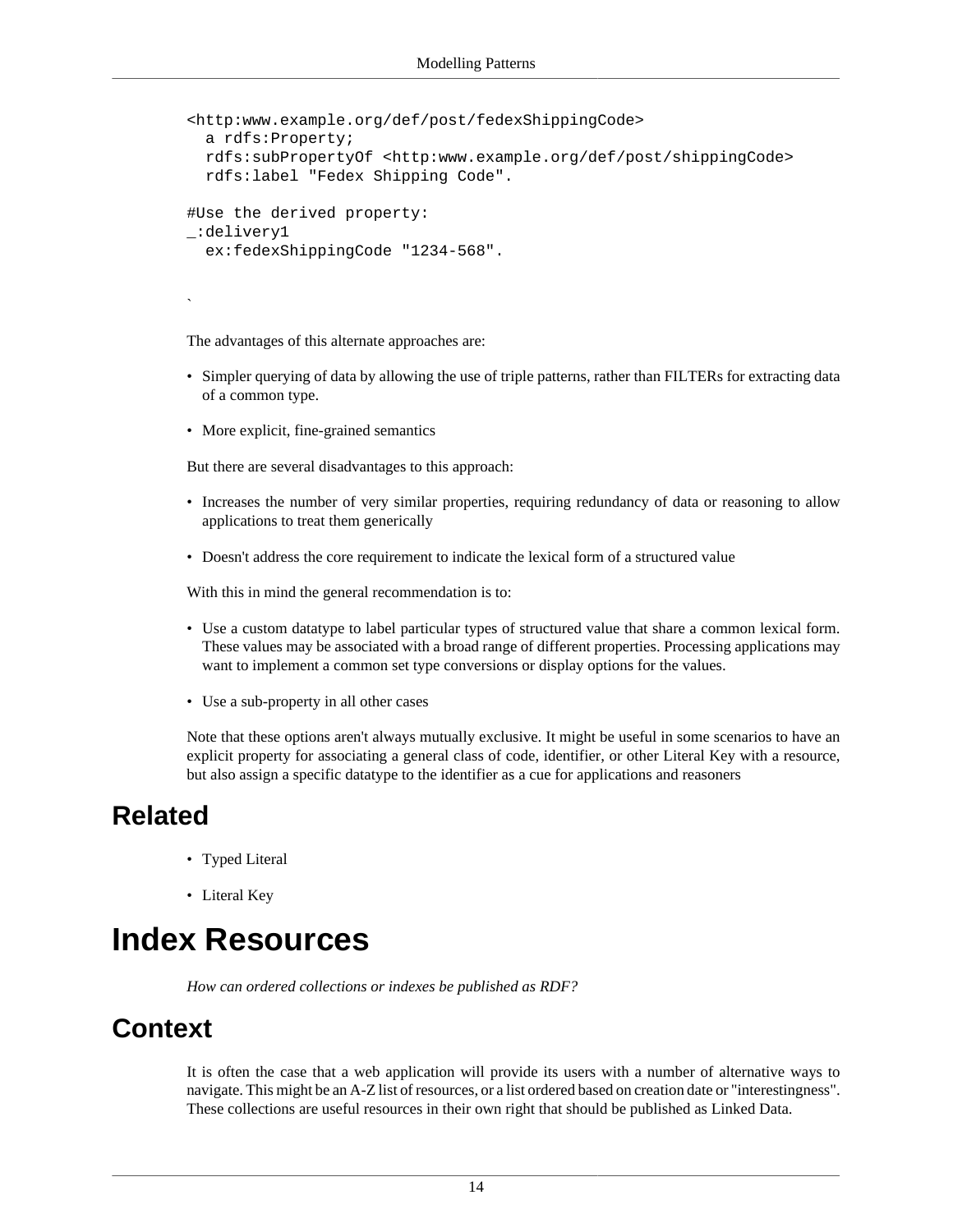#### **Solution**

Create resources for each "index" and associate the index with the items that it contains. An rdf:List or rdf:Seq is best used here as these structured include the notion of ordering that is an essential aspect of an index.

## **Example(s)**

The BBC /music website publishes an A-Z list of artists. But this does not use a sequence to indicate ordering.

### **Discussion**

By creating separate resources and links between these indexes and their contents we avoid the need to publish the algorithms that are used to generate the indexes, we can instead allow machines to navigate the collection just as a human user would do. This approach is particularly useful to ensure that data can be crawled by a semantic web search engine.

If a collection may be unmanageably large, then it can be decomposed into smaller groupings. E.g. a large A-Z index may be decomposed into smaller collections: A-C, D-F, etc.

By using an rdf:List or rdf:Seq to order the association between the index and its contents we retain the notion of ordering. Where the index is a permanent collection, with all contents known at the time of publishing, then an rdf:List is the best structure. Otherwise use an rdf:Seq. These RDF data structures can easily be generated and maintained using an asynchronous indexing system, avoiding the need to rebuild all the indexes whenever the underlying data changes. However for a large number of different indexes or variations the time spent building these indexes can be expensive.

### **Related**

- [Hierarchical URIs](#page-7-1)
- [Composite Descriptions](#page-63-0)

## <span id="page-18-0"></span>**Label Everything**

*How can we ensure that every resource has a basic human-readable name?*

### **Context**

A dataset may have a number of different entities, some of which are simple, e.g. people or organizations, whereas others are more conceptual or complex, e.g. an observation made at a particular point in time, under specific conditions. It may not always be clear to a developer, or a user exploring a graph in a browser, what a particular resource represents

### **Solution**

Ensure that every resource in a dataset has an rdfs: label property

## **Example(s)**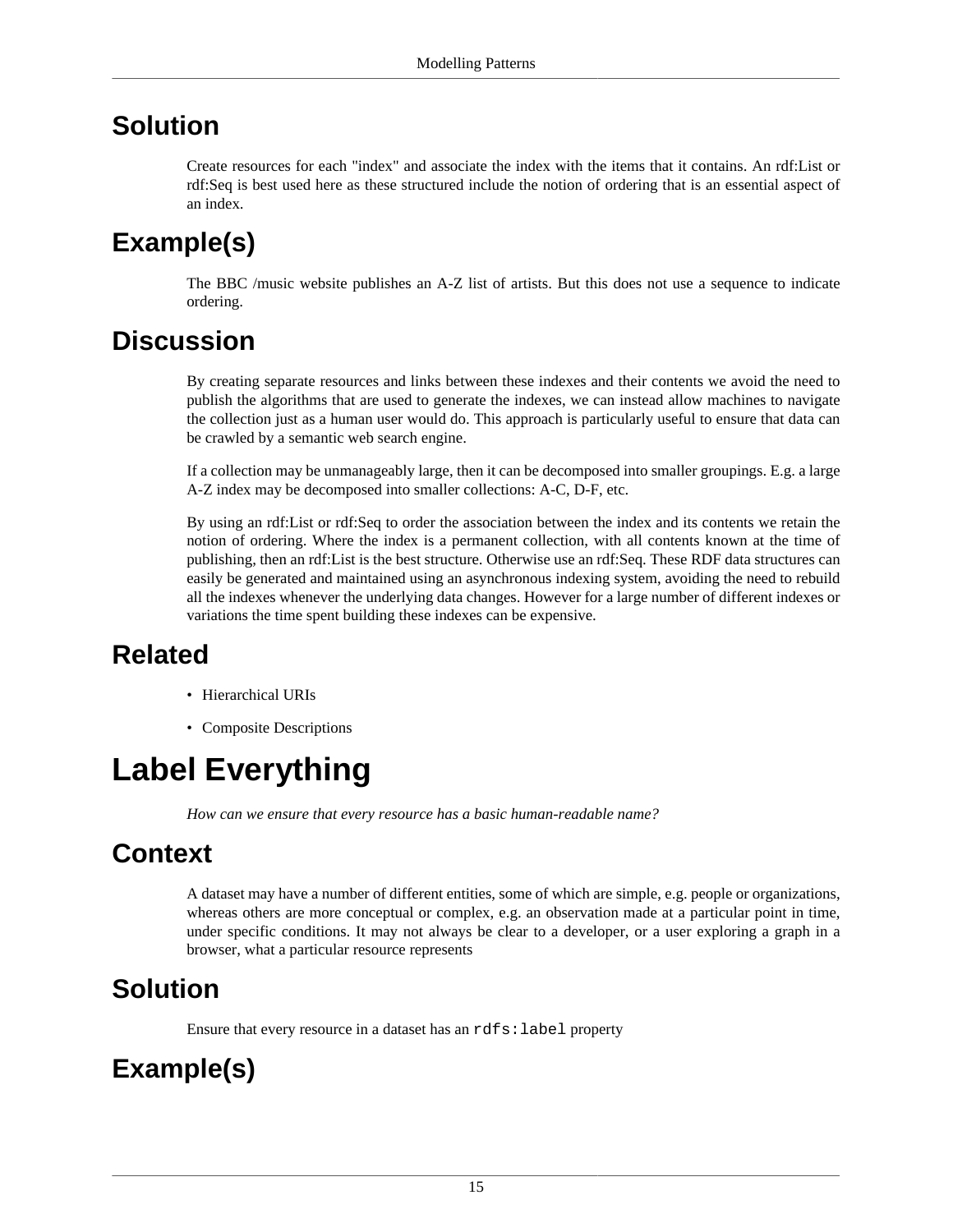```
ex:Book
  rdfs:label "War and Peace".
ex:WeatherObservation
 rdfs:label "Rainfall measurement from Weather Station 1 recorded by Bob on 17th
   ex:rainfall 50;
  ex:date "2011-08-17"^^xsd:date
  ex:location ex:WeatherStation1;
   ex:experimenter ex:Bob.
```
The rdfs:label property is a useful generic property for labelling any type of resource. By using this generic property to label any resource we can ensure that applications can easily discover a useful default label for a specific resource using a well-known property. This is particularly useful for supporting browsing of a dataset, as a browser can look for a default label. Developers can also use the label to assist in debugging queries or exploring a dataset.

Client applications may not always wish to use a provided label instead preferring to construct them based on other criteria. The [Preferred Label](#page-25-0) pattern recommends using the skos: prefLabel property to communicate to clients a preferred label specified by the data publisher.

In some cases both a rdfs:label and a skos:prefLabel (or other specific labelling property such as dcterms:title) might be provided for the same resource. The content of the labels may differ reflecting the slightly different semantics of each property, e.g the rdfs: label might be longer or more descriptive than a shorter  $s \& \circ r \neq \text{Label}$ . If both label properties are provided with the same content, then this is an example of the [Materialize Inference](#page-41-0) pattern: skos:prefLabel is a specialization of rdfs:label.

The importance of applying labels to Linked Data, as well as evidence for the poor adoption of this practice, is given in a paper called "Labels in the Web of Data" by Basil Ell, Denny Vrande#i#, and Elena Simperl.

#### **Related**

• [Preferred Label](#page-25-0)

### **Further Reading**

- Labels in the Web of Data (Paper)
- Labels in the Web of Data (Video Lecture + Slides)

## <span id="page-19-0"></span>**Link Not Label**

*How do we model a dataset to maximise benefits of a graph based model?*

#### **Context**

Most datasets are centred around a few core resources types that are central to that dataset. For example a social network dataset would be centred on people, groups and organizations, whereas a publishing dataset would be centred on authors, publications and publishers.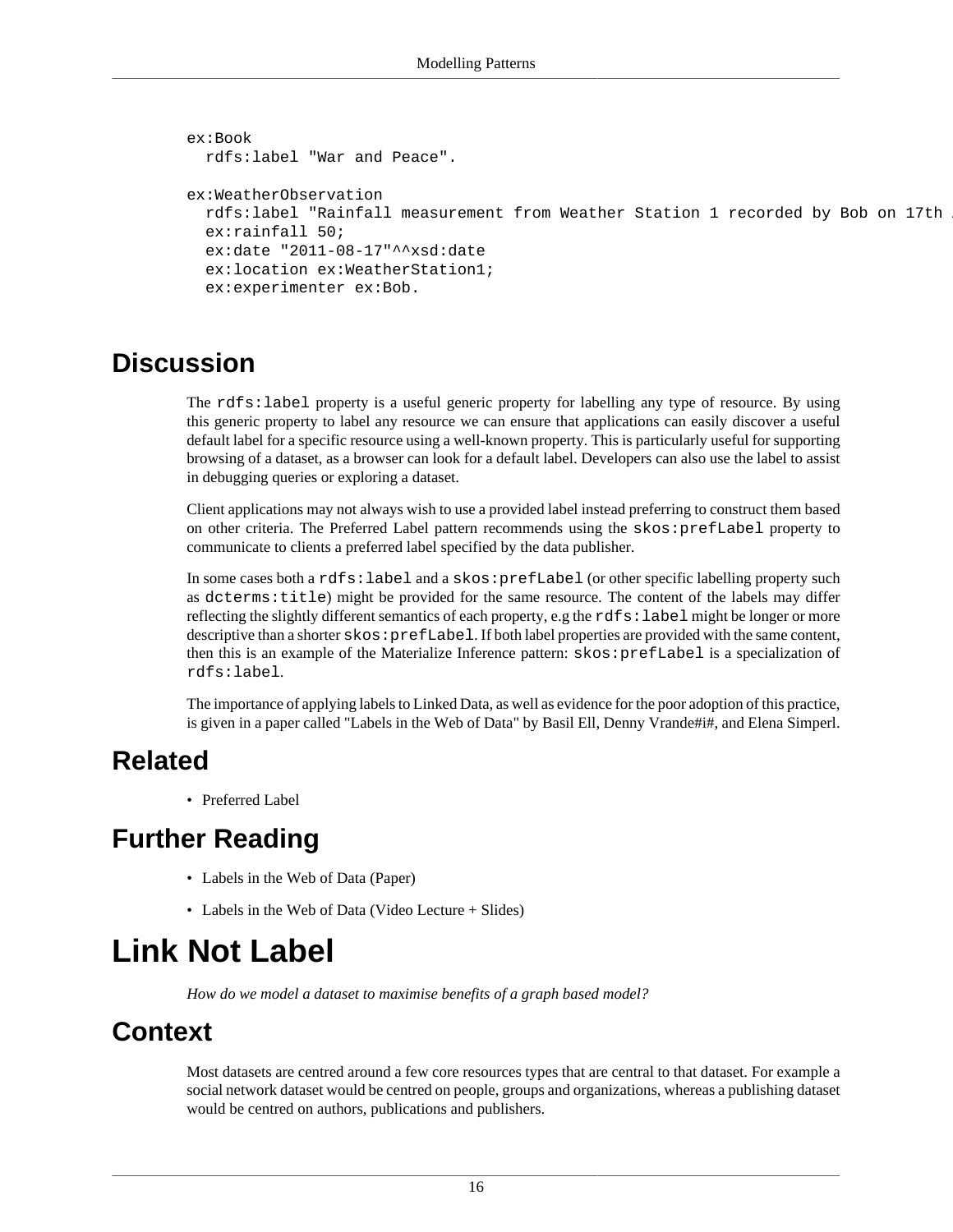However every dataset typically has some additional resource types that are less "central". E.g areas or topics of interest, spoken or print languages, publication formats, etc. Often these resources are overlooked during modelling and are often only represented as simple literal values. This can make it less efficient to query a dataset, e.g. to group resources based on shared characteristics (e.g. everyone with same interests, all hardback books). It can also limit the [annotate](#page-33-1) these aspects of a dataset, e.g. in order to add [equivalence links.](#page-39-0)

Many common modelling approaches or industry standard models often re-inforce a less expressive modelling approach. For example many publishing and library standards, while encouraging use of controlled terms and authority files, focus largely on publications as the only important entity in a data model, leaving subject categories and authors as little more than labels associated with a work.

#### **Solution**

Ensure that all resources in a dataset are modelled as resources rather than simple literal values. Relate resources together to create a richer graph model. Use the literal values as the labels of the new resources.

A good approach is to look for any controlled vocabularies, keywords, tags, or annotations and dimensions in a dataset and model them as resources. Even structured literal values like dates might be more usefully modelled as resources.

#### **Example(s)**

Example of potential resources that might get overlooked:

- Languages
- Country codes
- Tags, categories, or subject headings
- Gender
- Genres
- Formats

A simple example:

```
#Rather than this:
<http://www.example.org/book/1>
  dc:format "Hardback";
  dc:lang "en"
  dc:subject "RDF", "SPARQL".
#Use a richer model:
<http://www.example.org/book/1>
  dcterms:format <http://example.org/formats/hardback>;
  dcterms:lang <http://www.lingvoj.org/lingvo/en>;
 dcterms: subject <http://example.org/category/rdf>;
 dcterms: subject <http://example.org/category/sparql>.
```
<http://example.org/formats/hardback>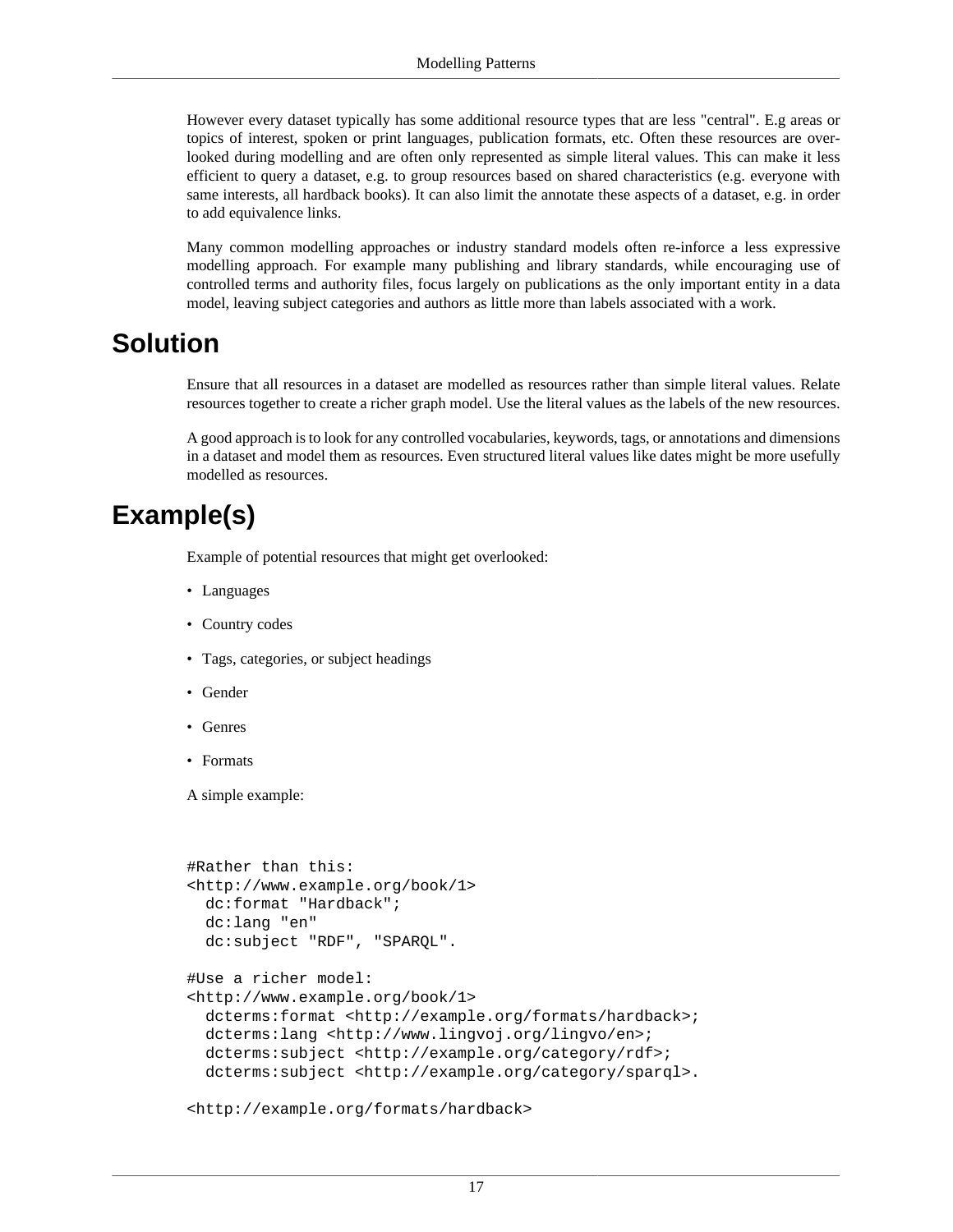```
 rdfs:label "Hardback".
<http://example.org/category/rdf>
  rdfs:label "RDF". 
<http://example.org/category/sparql>
  rdfs:label "SPARQL".
#Categories could later be related to other sources
<http://example.org/category/rdf>
   owl:sameAs <http://id.loc.gov/authorities/sh2003010124#concept>;
   owl:sameAs <http://rdf.freebase.com/ns/authority.us.gov.loc.sh.sh2003010124>.
```
Creating a rich graph of relationships within a dataset will yield more flexibility and value from adopting Linked Data.

For example, as RDF triple stores are optimized for storing and querying relationships and graph patterns, creating resources for common dimensions in a dataset will allow for faster and more flexible querying. By representing these dimensions are resources in their own right, then they can be more easily annotated, e.g. to qualify them with additional data, or relate them to external sources.

In many cases existing resources in publically available datasets can be used instead of creating new URIs. By using resources, and reusing identifiers, it becomes easier to correlate and traverse different datasets. For example it becomes possible to draw in external data to enrich an existing application, e.g. an author profile or related works in another collection.

#### **Related**

- [Annotation](#page-33-1)
- [Equivalence Links](#page-39-0)

#### **Further Reading**

• Why Resources in Linked Data are Good

## <span id="page-21-0"></span>**Multi-Lingual Literal**

*How can internationalized text be expressed in RDF?*

#### **Context**

It is increasingly common for data to contain internationalized text, e.g. translated titles for a document. This alternate language text needs to be associated with the relevant resource in a clearly identifiable way

#### **Solution**

Multi-lingual versions of a literal property can be expressed as a simple [Repeated Property](#page-29-0) with the addition of a language code to distinguish between the alternate versions.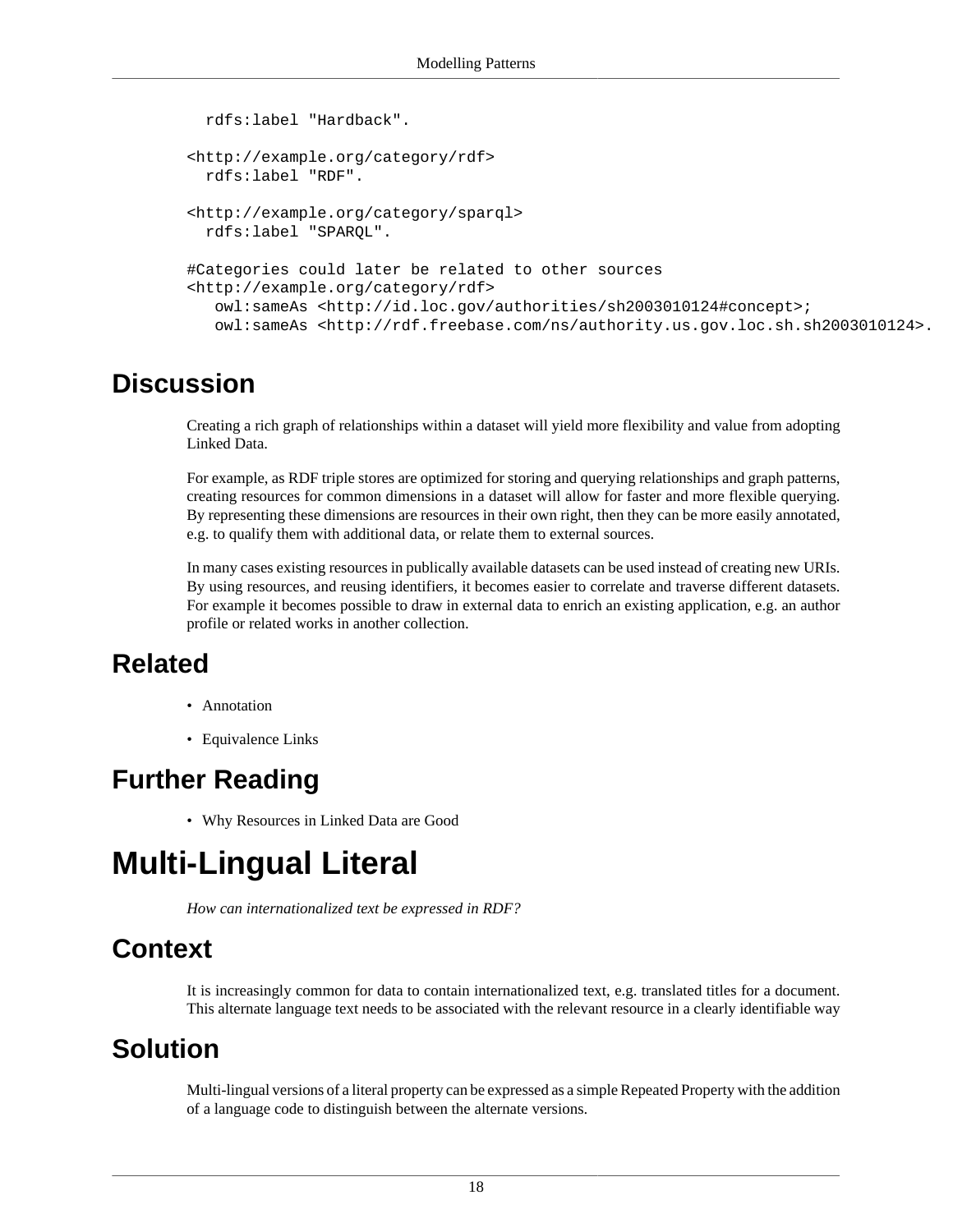#### **Example(s)**

\_:greeting a ex:LoginGreeting; skos:prefLabel "Hello!"; skos:prefLabel "Hola!"@es.

#### **Discussion**

RDF allows a literal value to be associated with a language code. This code indicates the language in which the value of the literal has been expressed. RDF uses the ISO standard language codes, including regional variants. This capability lowers the bar to internationalizing data that is published as RDF. All serializations support this functionality and the SPARQL query language provides several functions for matching and manipulating language codes.

### **Related**

• [Repeated Property](#page-29-0)

## <span id="page-22-0"></span>**N-Ary Relation**

*How can a complex relation, involving several resources, be modelled as RDF?*

### **Context**

An RDF triple expresses a relationship between at most two resources. However some relationships are not binary and involve the equal participation of several different resources. This is most common in the case of events, where the event is a relation between several resources, e.g. a Purchase is an n-ary relationship between a Person, a Product, and a Seller. All of those participants are key to the relationship.

### **Solution**

Create a class for the relationship, and create instances of that resource to relate together the other resources that are involved in the relation.

### **Example(s)**

```
ex:bob a foaf:Person.
ex:mary a foaf:Person.
ex:conferenceCentre a ex:Building.
ex:legoinc a foaf:Organization.
_:event1 a ex:Conference;
  dc:title "Lego Hack Day";
   ex:organizer ex:mary;
   ex:attendee ex:bob;
```
ex:location ex:conferenceCentre.

ex:sponsor ex:legoinc;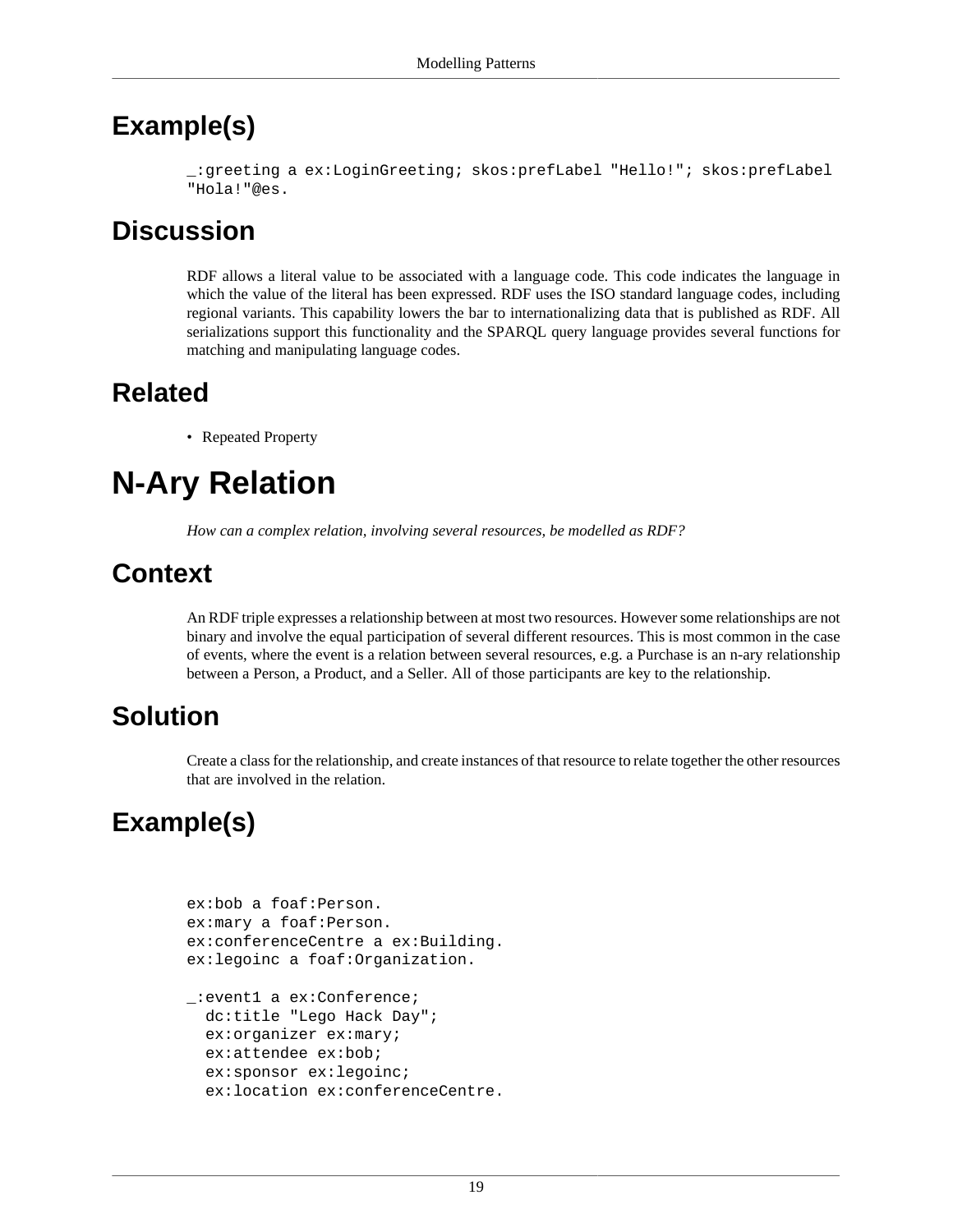The N-ary Relation pattern is similar to the [Qualified Relation](#page-26-0) pattern as both involve the same basic solution: modelling a relationship as a resource rather than a property. They differ in their context. In the Qualified Relation pattern the desire is to annotate a relationship between two resources, whereas in the N-ary Relation pattern the goal is to represent a complex relation between several resources.

### **Related**

• [Qualified Relation](#page-26-0)

### **Further Reading**

• [Defining N-ary Relations on the Semantic Web](http://www.w3.org/TR/swbp-n-aryRelations/) [<http://www.w3.org/TR/swbp-n-aryRelations/>]

## <span id="page-23-0"></span>**Ordered List**

*How do we specify an ordering over a collection of resources?*

### **Context**

Sometimes ordering is an important aspect of some collection of data. E.g. the list of authors associated with an academic paper, or the placings on a scoreboard. RDF offers a several different ways to capture ordering across some portion of a graph.

### **Solution**

Use an rdf:List to describe a ordered list of resources.

## **Example(s)**

```
<http://www.example.com/docs/1> ex:authors (
    <http://www.example.com/author/joe>
    <http://www.example.com/author/bob>
   ).
<http://www.example.com/author/joe> 
   foaf:name "Joe".
<http://www.example.com/author/bob> 
  foaf:name "Bob".
```
### **Discussion**

RDF offers several modelling options for defining collections of resources. Formally these are the RDF Containers (Sequence, Bag, and Alternates) and the RDF Collections (List). For this purposes of this pattern an RDF Sequence and an RDF List are very similar: both describe an ordered list of resources.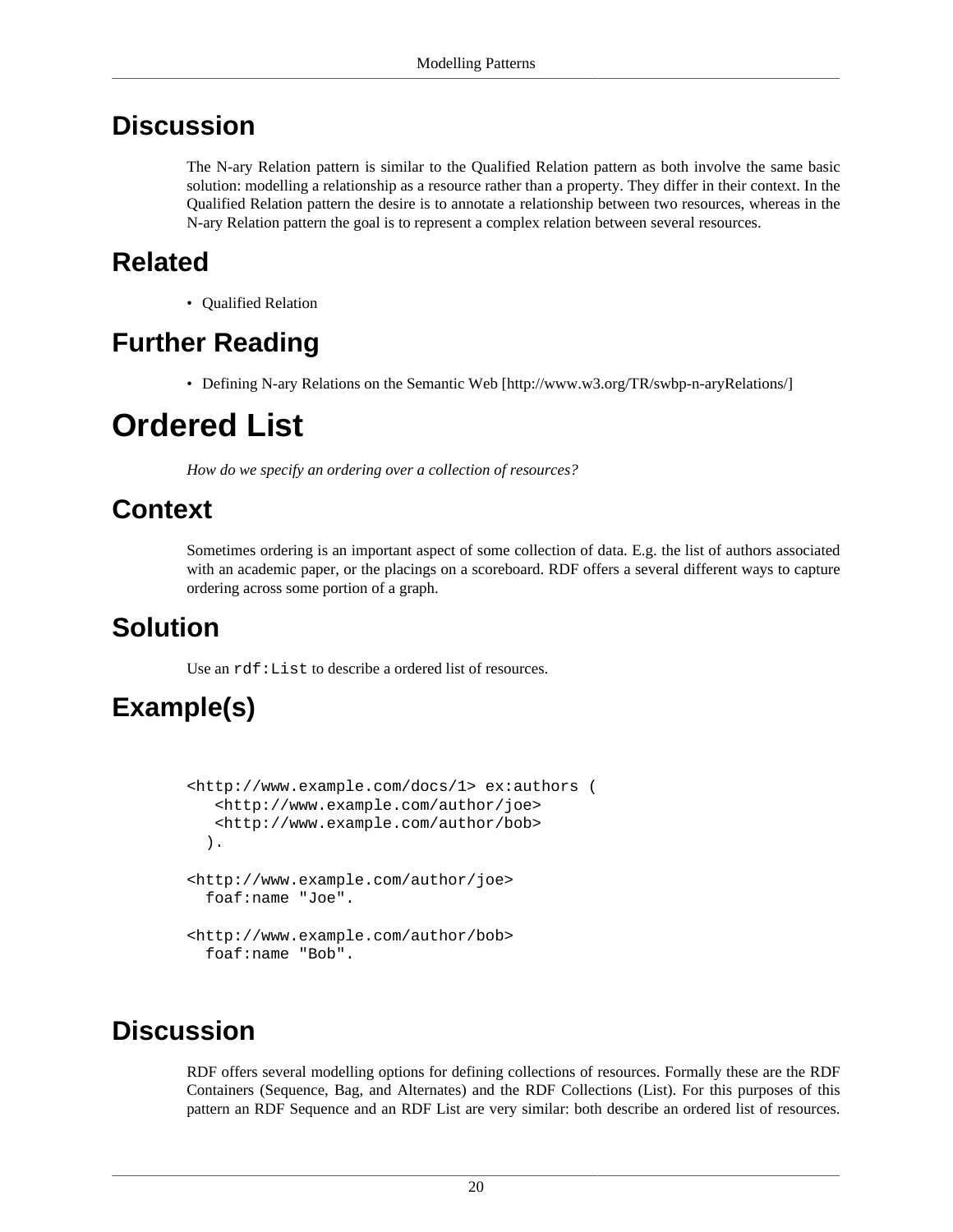Semantically the two structures differ in that a sequence is open ended (i.e. other members may exist, but aren't itemized) while a list is closed (i.e. the members are complete).

In practice though there is no real difference between the structures as data cannot be easily merged into an existing sequence, e.g. to append values. Both also suffer from being poorly handled in SPARQL 1.0: there is no way to query or construct an arbitrary sized list or sequence without extensions; SPARQL 1.1 property paths will remedy the querying aspects.

#### **Related**

• [Repeated Property](#page-29-0)

## <span id="page-24-0"></span>**Ordering Relation**

*How can we specify an ordering relationship between two or more resources?*

#### **Context**

Ordering is important in many data models. Often that ordering can be implicit in the properties of resources, e.g. publication dates of Articles. In some cases the ordering needs to be more explicit, describing a fixed ordering relationship between the resources, e.g. a sequence of events, or stops on a delivery route.

#### **Solution**

Create ordering properties, e.g. "previous" and "next", for specifying the relationship between the ordered resources.

### **Example(s)**

The following example describes the bus route, consisting of a number of bus stops. A stop may be preceeded by a previous stop and may be followed by another stop. Custom relations have been defined to identify the previous and next relationships between the bus stops.

```
ex:bus10 a ex:Bus;
    ex:route ex:stop1.
ex:stop1 a ex:BusStop;
   ex:number 1;
   ex:nextStop ex:stop2.
ex:stop2 a ex:BusStop;
   ex:number 2;
   ex:previousStop ex:stop1;
   ex:nextStop ex:stop2.
ex:stop3 a ex:BusStop;
   ex:number 3;
   ex:previousStop ex:stop2.
```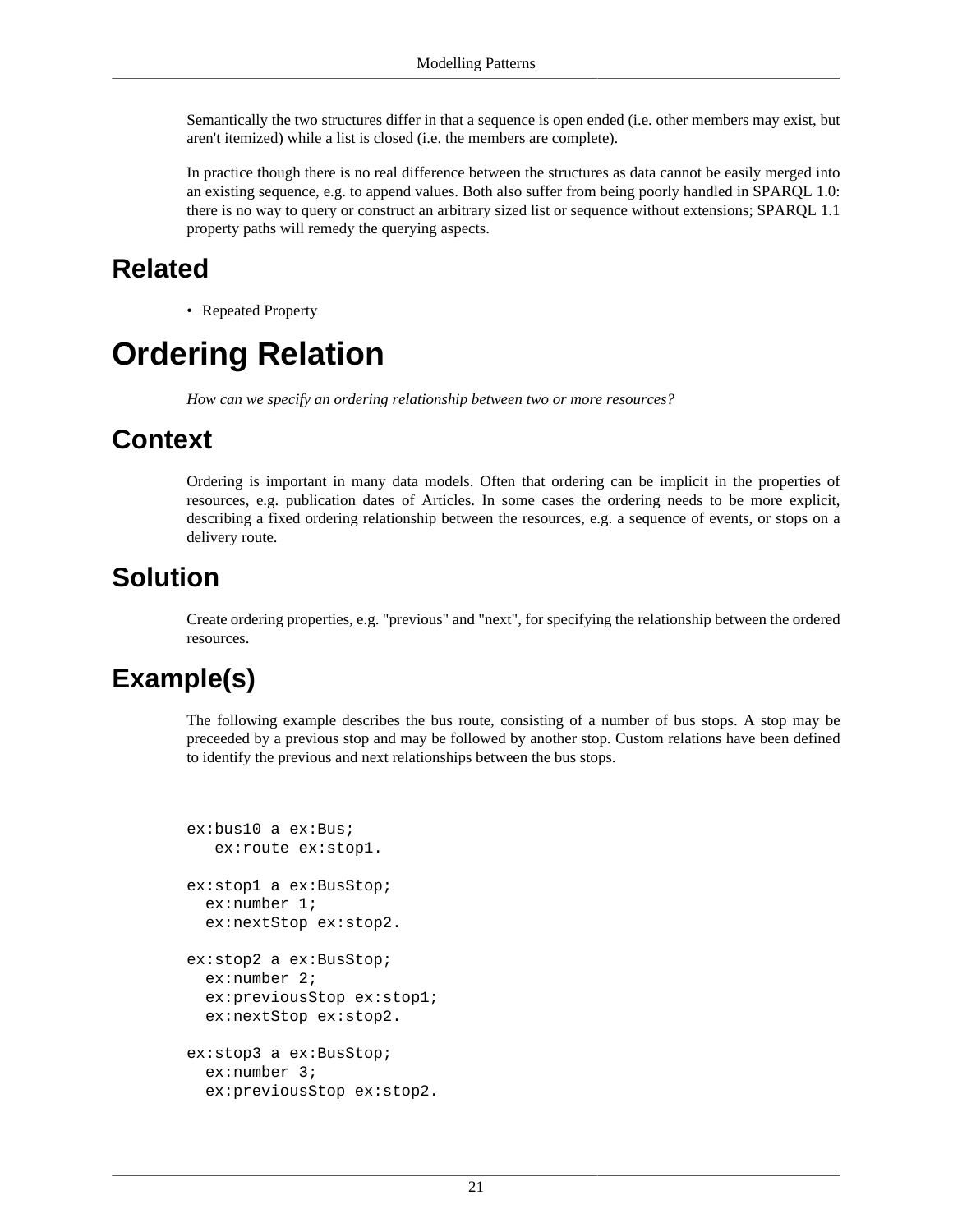RDF provides several ways to implicitly and explicitly defining ordering in a dataset. Resources often have literal properties that implicitly define an ordering relationship between resources. E.g. time stamps on events, publication dates, or in the above example the numbers of each of the bus stops. Application code can use a query to extract this implicit ordering from the date. However its otherwise not defined in the model.

Another, more explicit way to define order is by using an RDF collection to create an [Ordered List](#page-23-0). Using an Ordered List, the above example could have been expressed as:

```
ex:bus10 a ex:Bus;
   ex: route ( ex: stop1 ex: stop2 ex: stop3 ).
```
Lists are useful when there is no explicit relationship between the resources in the ordered collection. The above example has lost the fact that Bus Stop 2 is preceeded by Bus Stop 1, other than their arrangement in a list. An application could still discover this relation using a query, but this can be difficult, and is certainly less explicit than the original example.

An ordering relation provides an explicit relationship between the ordered resources; in effect the ordering relations define a linked list that connects the resources together. Ordering relations are also simple to query and manipulate. For example, it would be very simple to adjust the ordered relation approach to modelling a bus route to add an extra stop, whereas the list based approach is more difficult as the entire list needs to be re-built requiring more changes to the graph.

The trade-offs between using an Ordering Relation versus an Ordered List depends on the specific data model. Continuing the above example, if the ordering of stops is generally fixed, then it is appropriate to using an Ordering Relation. However, if new bus routes are constructed by selecting from the available bus stops then an Ordered List may be more appropriate as there is no longer a fixed relationship between the stops.

#### **Related**

• [Ordered List](#page-23-0)

### **Further Reading**

• [Defining N-ary Relations on the Semantic Web \[http://www.w3.org/TR/swbp-n-aryRelations/](http://www.w3.org/TR/swbp-n-aryRelations/#pattern2) [#pattern2\]](http://www.w3.org/TR/swbp-n-aryRelations/#pattern2)

## <span id="page-25-0"></span>**Preferred Label**

*How can a simple unambiguous label be provided for a resource?*

#### **Context**

There are many different RDF properties that can be used for expressing a label, including generic properties such as rdfs:label and more domain specific labels such as foaf:name. This presents a variety of choices to the data provider, and can be confusing for application authors.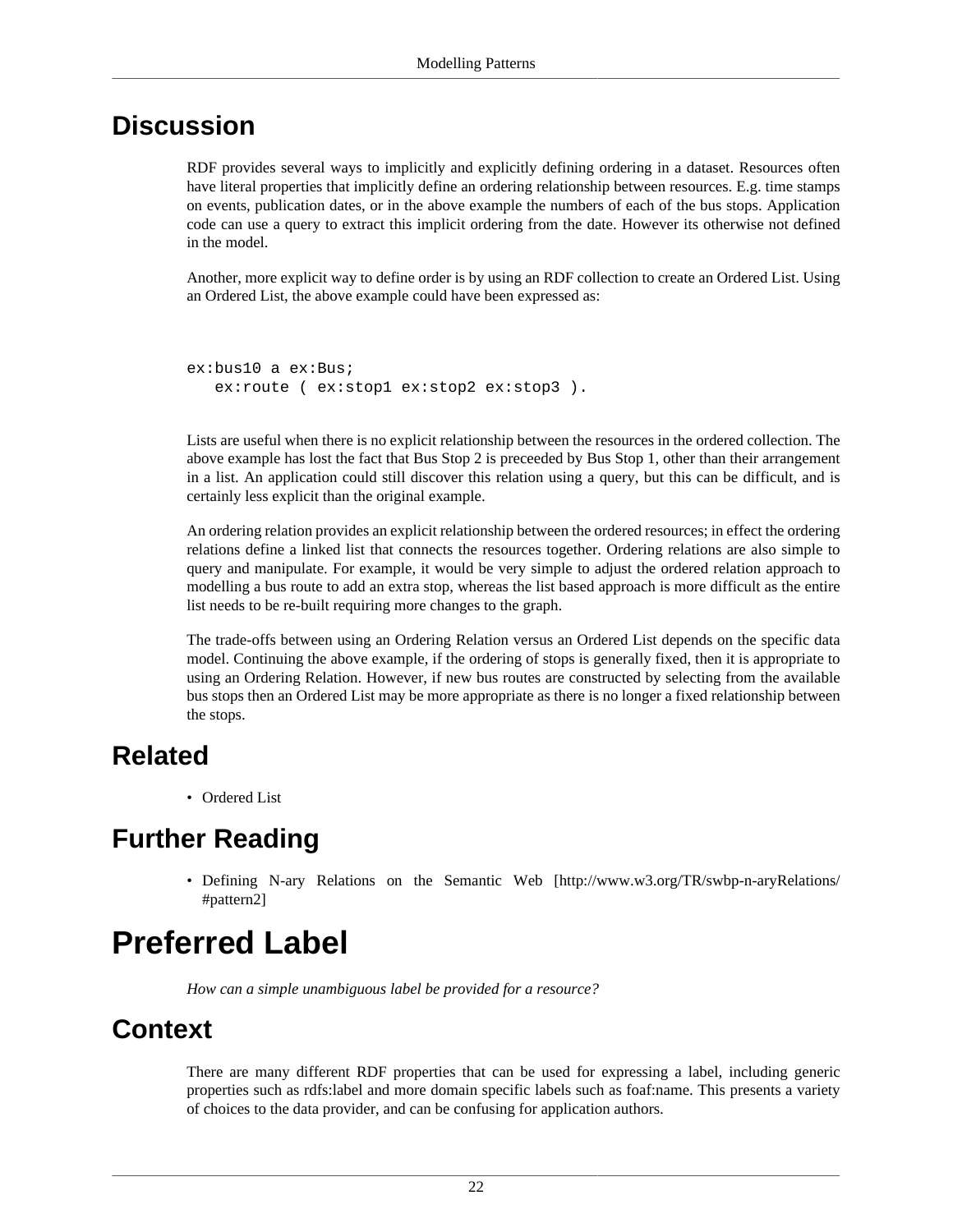#### **Solution**

Use skos:prefLabel to publish the preferred display label for a resource

### **Example(s)**

A library system publishes Linked Data about authors. The preferred mechanism for specifying author names is using a normalized form, e.g Surname, First Name. This preferred label can be specified using skos:prefLabel, but the authors full name, and part names can be published using properties from FOAF. A simple Linked Data browser may use the preferred label, whereas an Address Book application browsing the same data may choose to assemble display labels according to user defined preferences, e.g. First Name, Surname.

#### **Discussion**

The skos:prefLabel property, whilst defined in the SKOS ontology, is a general purpose property that identifies the preferred label for a resource. By standardising on this property for labelling data providers and consumers can converge on a common mechanism for expressing labels of resources.

Having a single preferred property for display labels encourages convergence but doesn't preclude the use of more specific properties for other purposes. For example the literal value of the skos:prefLabel property can be formatted for display, leaving other properties, e.g. rdfs:label, foaf:name, etc to express alternatives or variations in labels or naming. A client that is aware of the meaning of specific predicates may choose to build labels using alternate logic, but having a label unambiguously specified simplifies application development.

## <span id="page-26-0"></span>**Qualified Relation**

*How can we describe or qualify a relationship between two resources?*

#### **Context**

In some cases relationships need to be qualified or annotated in some way. There are a number of different use cases that reuired this capability. E.g. to indicate the date when a specific relationship was made, or to indicate its source, or perhaps associate it with a probability or other similar qualifier. RDF only allows binary relations between resources, so how can these additional qualified relations be expressed?

### **Solution**

Create a class for the relationship and create instances of that resource to relate together the resources that are involved in the relation. The relationship resource can then be annotated to qualify the relation further.

### **Example(s)**

Marriage is a relationship that could be modelled as a simple relationship between two people. But that simplistic approach doesn't let us capture the date that the marriage started (or ended). Modelling the marriage as a relationship allows the relationship to be annotated:

```
eg:bob a foaf:Person.
eg:mary a foaf:Person.
```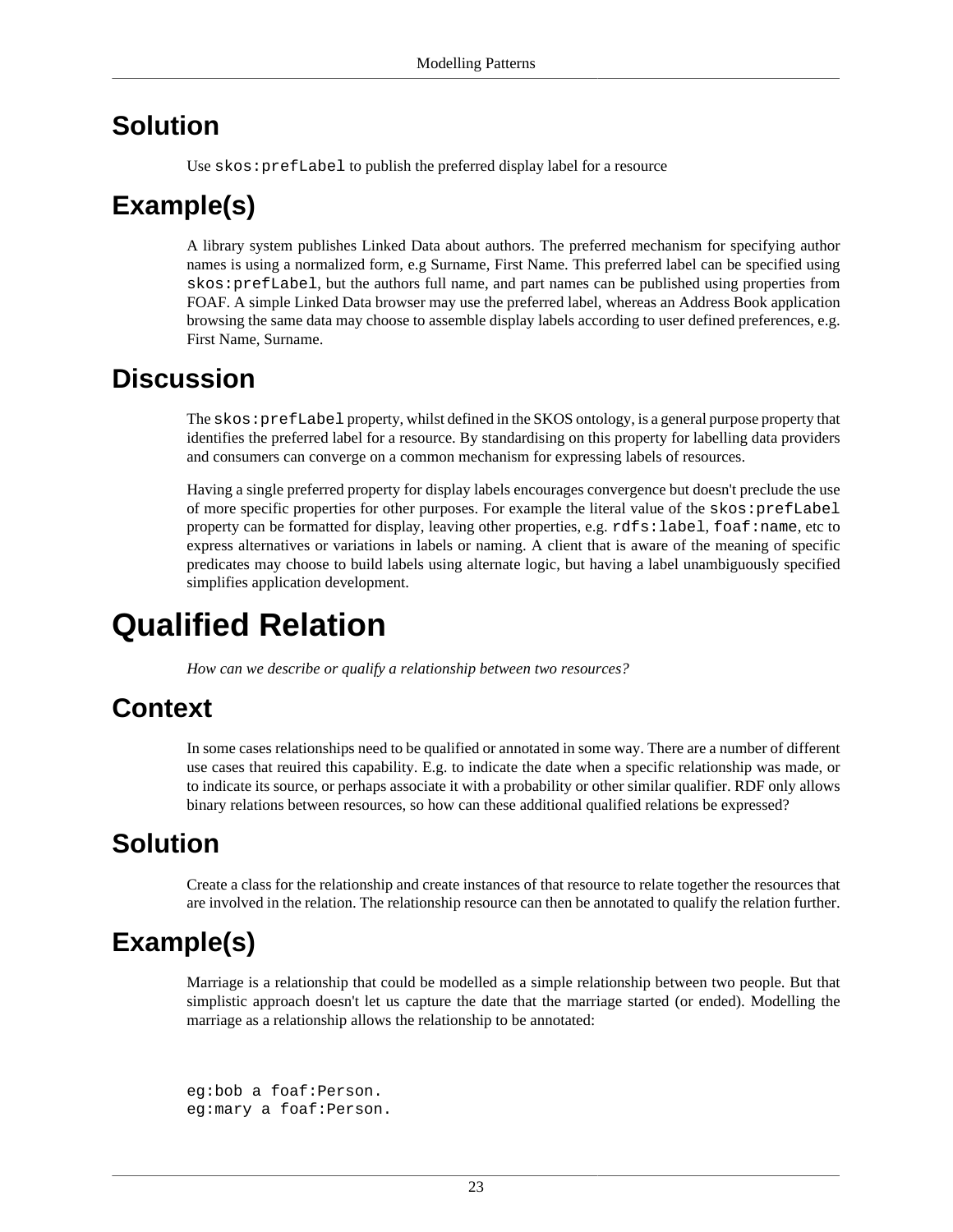```
_:bobMaryMarriage a ex:Marriage;
     ex:partner eg:bob;
     ex:partner eg:mary;
     ex:date "2009-04-01"^^xsd:date.
```
A diagnosis can be viewed as a relationship between a person and a disease. A diagnosis needs to be qualified with a probability. By creating a class to model the diagnosis explicitly, as well as additional properties for relating the diagnosis to a patient and a disease, it becomes possible to annotate the relationship with qualifying properties:

```
eg:bob a foaf:Person.
eg:measles a ex:Disease.
_:bobDiagnosis a ex:Diagnosis;
     ex:patient eg:bob;
     ex:disease eg:meases;
     ex:probability "high";
     ex:diagnostician ex:drhouse.
```
#### **Discussion**

Modelling relationships as resources works around the limitations of simple binary predicates. Creating a resource for the relationship allows much more flexibility in qualifying or describing the relationships between resources. Any number of additional properties may be used to annotate the relation. When the relationship is between two resources we refer to it as a qualified relation, when it is between several resources, each of which are equally involved in the relationship then we have an [N-Ary Relation.](#page-22-0)

If modelling relationships as classes is useful, then why not use this pattern for all non-trivial relationships in a model? The main reason is that it causes explosion in the number of terms in a vocabulary, e.g. each predicate is replaced with two predicates and a class. A vocabulary can quickly become unwieldy, so the value of the extra modelling structure needs to be justified with clear requirements for needing the extra complexity. As described here, the primary reason is to qualify the relation.

The only alternative to this approach would be to have another independent property whose value is intended to be interpreted alongside one or more other properties of the same resource, e.g.:

```
eg:bob a foaf:Person.
eg:mary a foaf:Person.
eg:bob ex:partner eg:mary.
eg:bob ex:weddingDay "2009-04-01"^^xsd:date.
eg:mary ex:weddingDay "2009-04-01"^^xsd:date.
```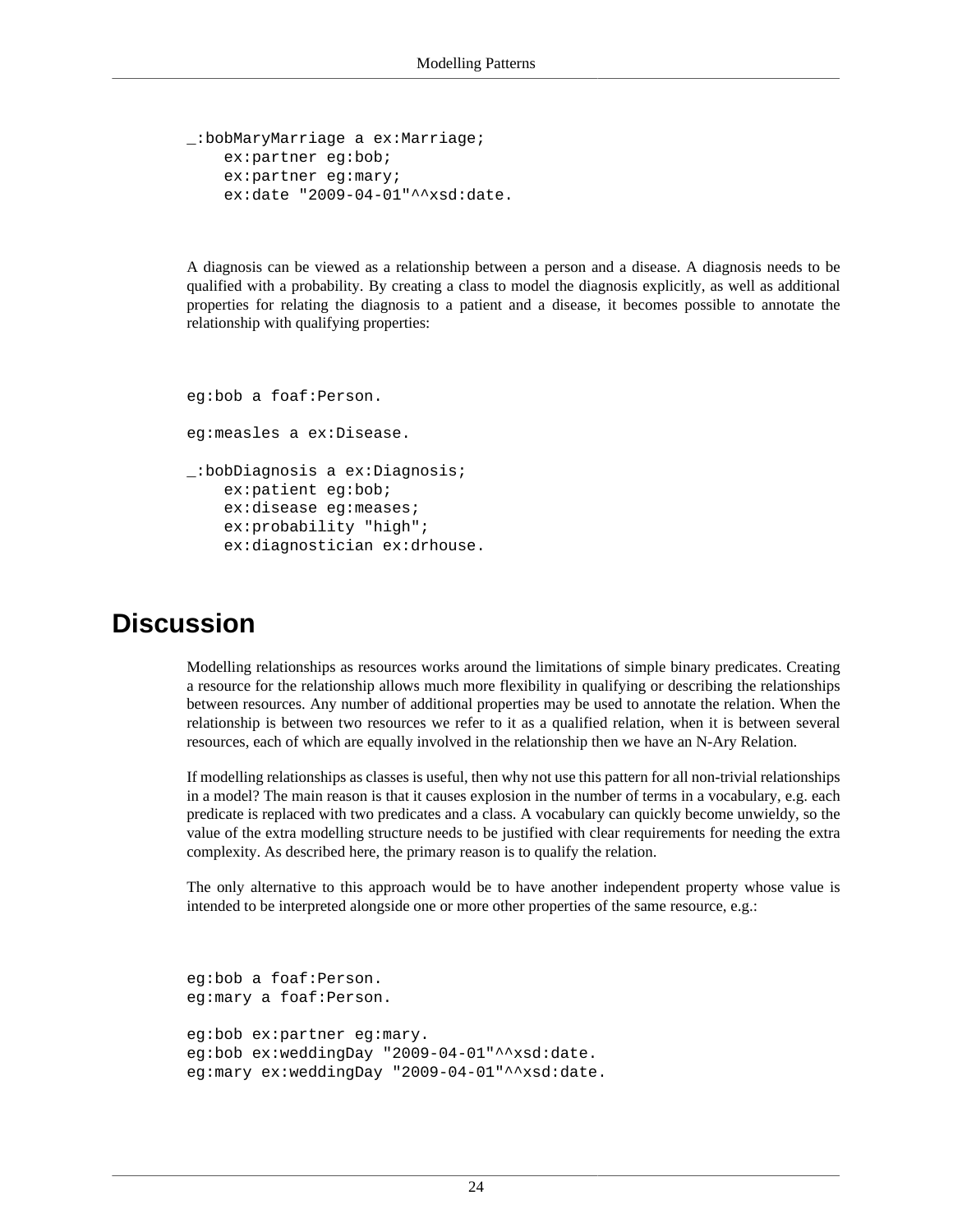In the above alternative the marriage relationship between two people is expressed using the  $ex:partner$ relation and the date of the wedding with the separate  $ex$ : weddingDay property. On the surface this seems simpler but loses flexibility and clarity. Firstly there could be a large number of additional properties associated with the marriage relation, all of these would need to be added to the model, and applications would need to know that this collection of properties were all related in some way (i.e. were about a marriage). It also fails to model divorces and re-marriages. Adding a relation resource deals with this better as we have greater clarity in the model about the relationship and its specific properties.

There are a number of cases where adding resources into a data model in this way can aid expressivity, understanding when and when not to apply the pattern is an important part of RDF modelling.

#### **Related**

• [N-Ary Relation](#page-22-0)

### <span id="page-28-0"></span>**Reified Statement**

*How can we make statements about statements?*

#### **Context**

The foundation of the RDF model is the triple. This simple structure can be combined to create complex descriptions that can support any kind of data model. But in some circumstances there may be a need to annotate an individual triple, e.g. to indicate when the statement was made, or who by. How can this be achieved?

#### **Solution**

Use a technique known as reification and model the triple as a resource, with properties referring to its subject, predicate and object.

### **Example(s)**

```
 _:ex rdf:type rdf:Statement;
   rdf:subject <http://www.example.com/book/1>;
   rdf:predicate <http://xmlns.com/foaf/0/1/maker>;
   rdf:object <http://www.example.com/author/joe>;
   dc:created "2010-02-13".
```
#### **Discussion**

Reification is a much maligned technique but has its role to play in RDF modelling. Understanding its limitations allows it to be used where appropriate and avoided when other techniques like [Named Graphs](#page-56-0) are a better fit.

RDF triples cannot be directly annotated. Reification is a modelling approach to dealing with this that involves changing the structure of the model. Each triple that needs to be annotated is instead modelled as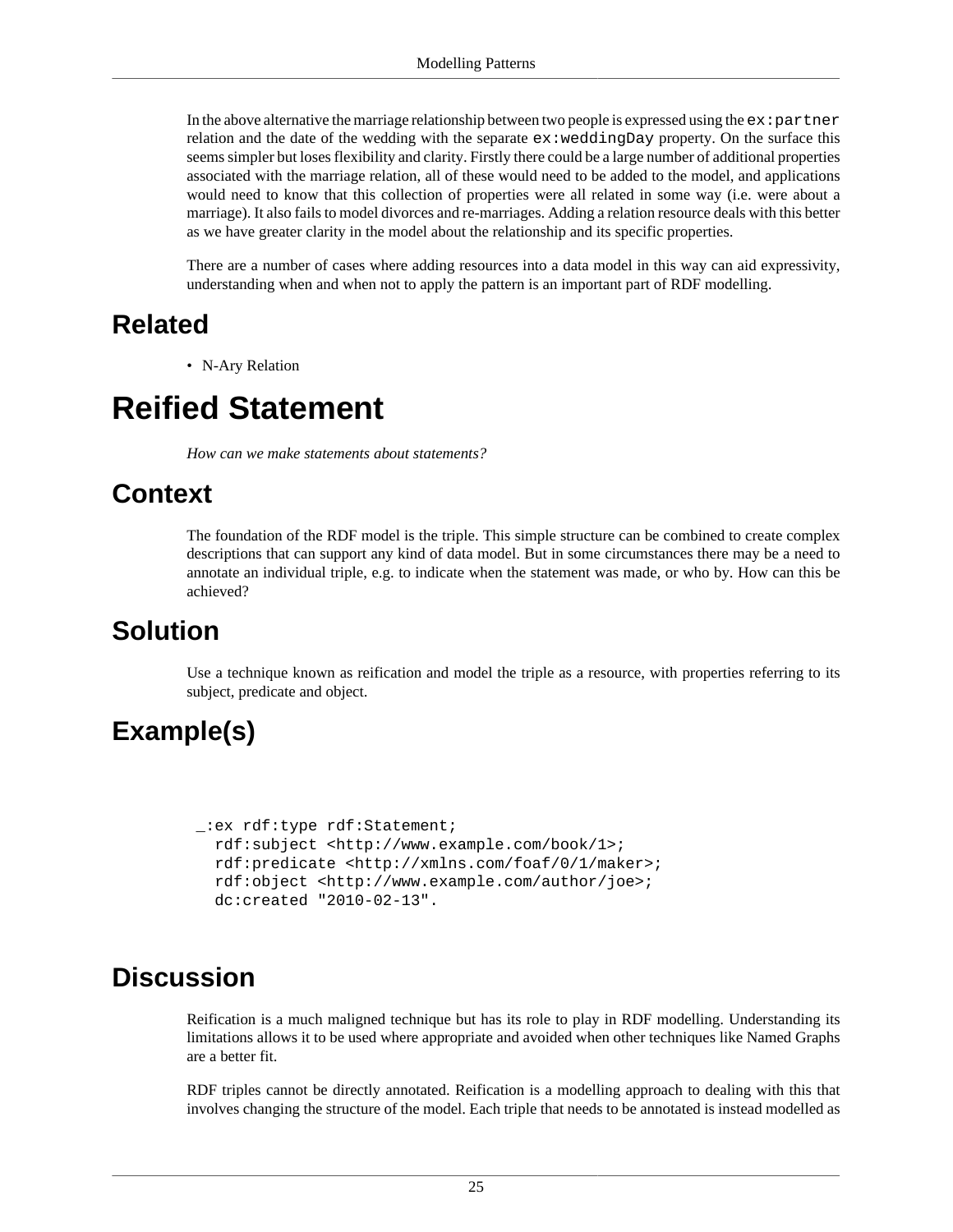a resource in its own right; an instance of the rdf:Statement class. The statement resource then has subject, predicate, and object properties that describe the original triple; additional properties can then be added to annotate the statement.

The obvious limitation of this approach is that the data model no longer contains a simple set of triples, instead it contains *descriptions of triples*. The triples themselves have not been explicitly asserted. This makes a reified model harder to query, more difficult to manipulate, and at least three or four times larger in terms of number of triples.

In contrast to reification the [Named Graph](#page-56-0) pattern offers a data management approach to annotating triples or sets of triples, by associating them with a URI which can itself be the subject of additional assertions.

So where is reification best used? Current practice seems to suggest that reified statements are best used as a technique for describing changes to the structure of a graph, e.g. statements that have been added or removed, along with additional properties to indicate the time of the change, etc. In other circumstances it is best used with a reasoner or rule engine that can support surfacing the original triples, thereby simplifying querying. But this still comes with a cost of increased storage as well as potentially performance issues.

#### **Related**

• [Named Graphs](#page-56-0)

## <span id="page-29-0"></span>**Repeated Property**

*How can properties that have multiple values be expressed?*

#### **Context**

A resource may have multiple values for a specific property. E.g. a set of keywords associated with a research paper. RDF offers several options for modelling these multi-valued relations. Sometimes these multi-valued relations have an explicit ordering that should be preserved in the data, e.g. the order of authors. In other cases an explicit ordering is not required

#### **Solution**

Simply repeat the property of the resource multiple times.

### **Example(s)**

For example a research paper may have multiple keywords. The ordering of these keywords is not important, so using the Dublin Core subject property, we can express this multi-valued relation as:

```
_:doc 
   dc:subject "RDF"; 
   dc:subject "Semantic Web".
```
#### **Discussion**

Repeating properties is the simplest approach to handling multi-valued relations. The alternatives all have their downsides. One alternative would be to use a structured value for the literal, e.g: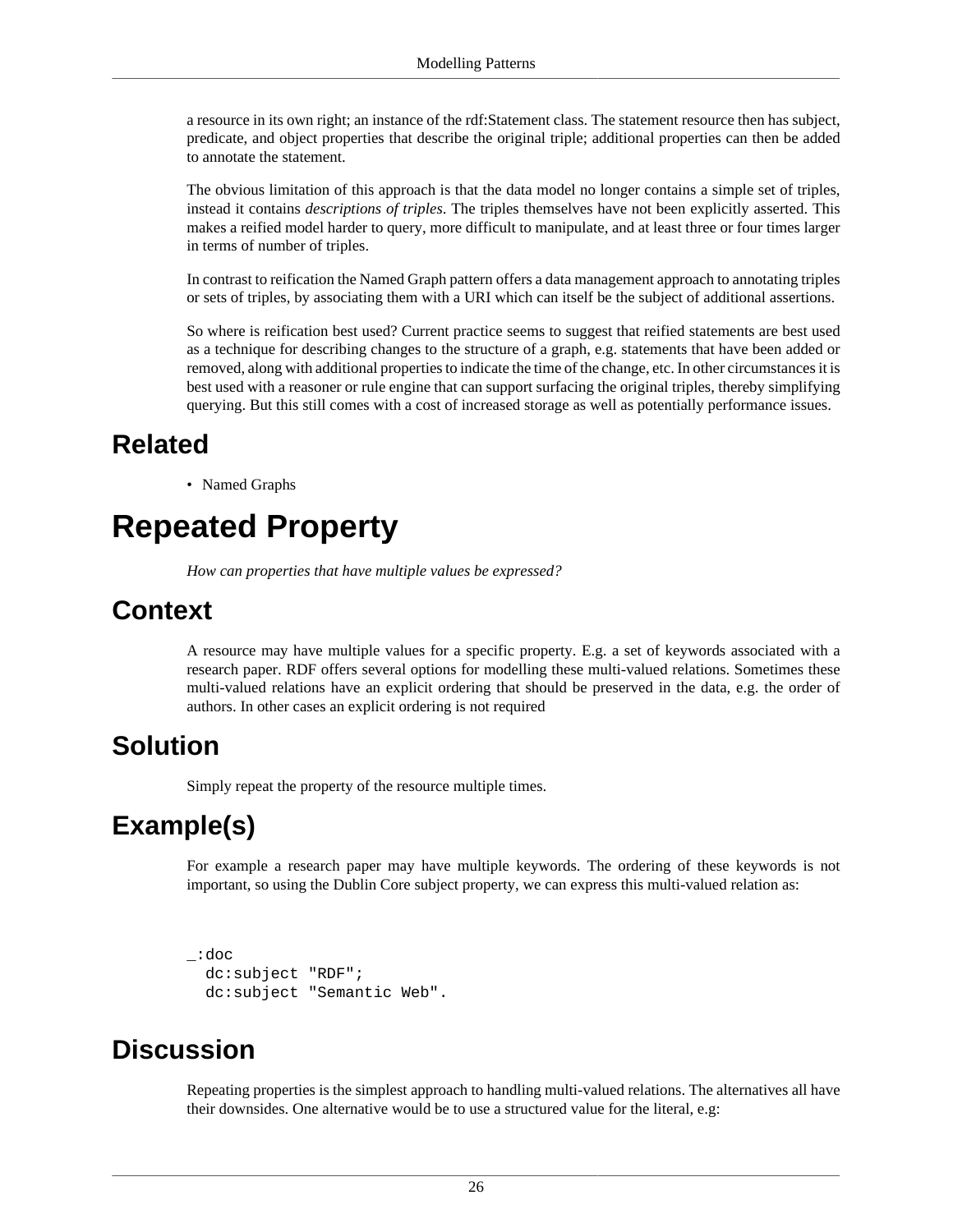```
_:doc dc:subject "RDF, Semantic Web".
```
But structured values limit the ability for applications to query for specific data items, e.g. documents that have a specific keyword. With a structured value a regular expression would be required to test for the values in the literal.

Another alternative would have been to use an RDF Container (Sequence, Bag, or Alt) or Collection (RDF List). Some of these structures imply ordering (Sequence, List) while others (Bag, Alt) don't imply an ordering over their members. This means that the keywords could have been expressed as:

```
_:doc dc:subject ( "RDF", "Semantic Web" )
```
There are several downsides to using Containers and Collections. Firstly they can be difficult to use as they can be hard to query. Secondly, when combining data from different sources the Containers and Collections won't be merged together to create a single structure; the lists will remain separate.

On the whole, the simplest way to express multi-valued relations is to use a simple Repeated Property. Collections and Containers are best used only when ordering is significant.

#### **Related**

• [Ordered List](#page-23-0)

## <span id="page-30-0"></span>**Topic Relation**

*How can a web page or document be associated with a resource?*

#### **Context**

There is often a need to associate a resource with a page or document that provides further, human-readable content about the resource. This information may often be present in a content management system or dataset as "further reading" links. How can these relations be published as RDF, clearly identifying the relationship between the document and the resource being described?

#### **Solution**

Use the foaf: topic and/or foaf: primaryTopic relationships to associate a resource with a page(s) in which it is featured or discussed

#### **Example(s)**

In a dataset describing Paris, some additional further reading links may be available:

```
<http://www.example.org/place/Paris> a ex:Place;
   skos:prefLabel "Paris"@fr.
```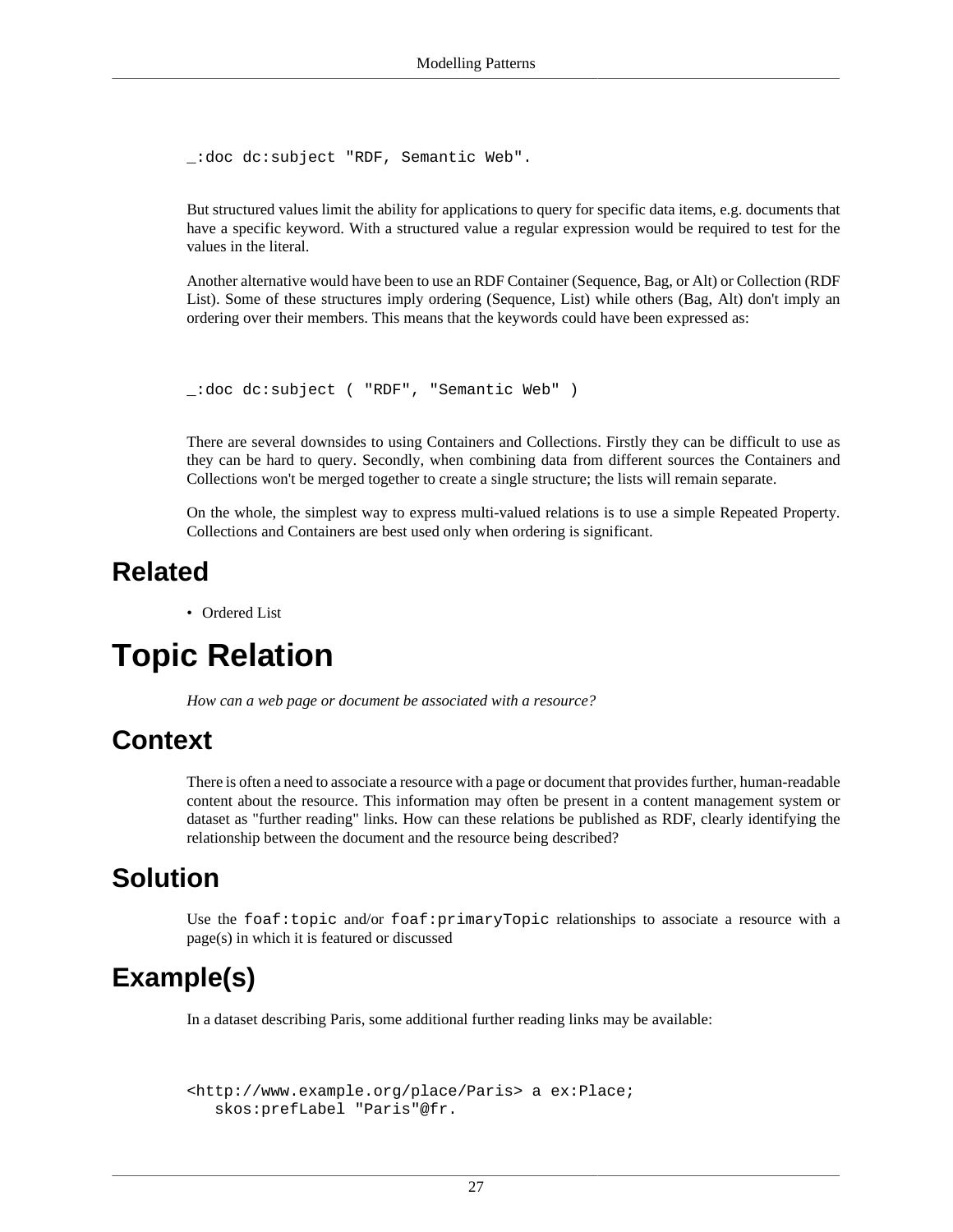```
<http://travel.example.com/blog/a-paris-guide>
    foaf:primaryTopic <http://www.example.org/place/Paris>.
<http://travel.example.com/blog/top-europe-cities>
    foaf:topic <http://www.example.org/place/Paris>.
```
There will always be a mix of unstructured documents and structured data on the Semantic Web. There are many kinds of relations that could be expressed between a document and a resource, but a very common relation is one of categorisation, e.g. identifying when a document or page has a specific focus or theme. The FOAF topic terms, foaf:topic and foaf:primaryTopic provide a means to link a document directly with a resource which features as a topic in that document.

Other vocabularies provide similar related properties that may be more useful in some scenarios. For example Dublin Core defines the  $dc:subject$  property, but this is best used to relate a document to an entry in a controlled vocabulary, e.g. a subject heading, rather than a "real world" resource.

Because the Topic Relation pattern involves making statements about other resources on the web, it is an application of the [Annotation](#page-33-1) pattern.

#### **Related**

• [Annotation](#page-33-1)

## <span id="page-31-0"></span>**Typed Literal**

*How can a datatype be associated with an RDF literal?*

### **Context**

Data items are generally of a specific type, e.g. a date, floating point value, or decimal. This type information is important for consuming applications as it provides flexibility when querying, formatting, displaying and converting data.

### **Solution**

Always associate a data type with an RDF literal that contains a structured value.

### **Example(s)**

TODO

### **Discussion**

The RDF allows a literal value to be associated with a data type. RDF itself does not have a built-in type system, it defers to the XML Schema datatypes to define a useful common set of data types and their legal lexical values. By using this facility data publishers can ensure that consumers can more easily manipulate and process the published data. Use of standard data types encourages interoperability between systems. It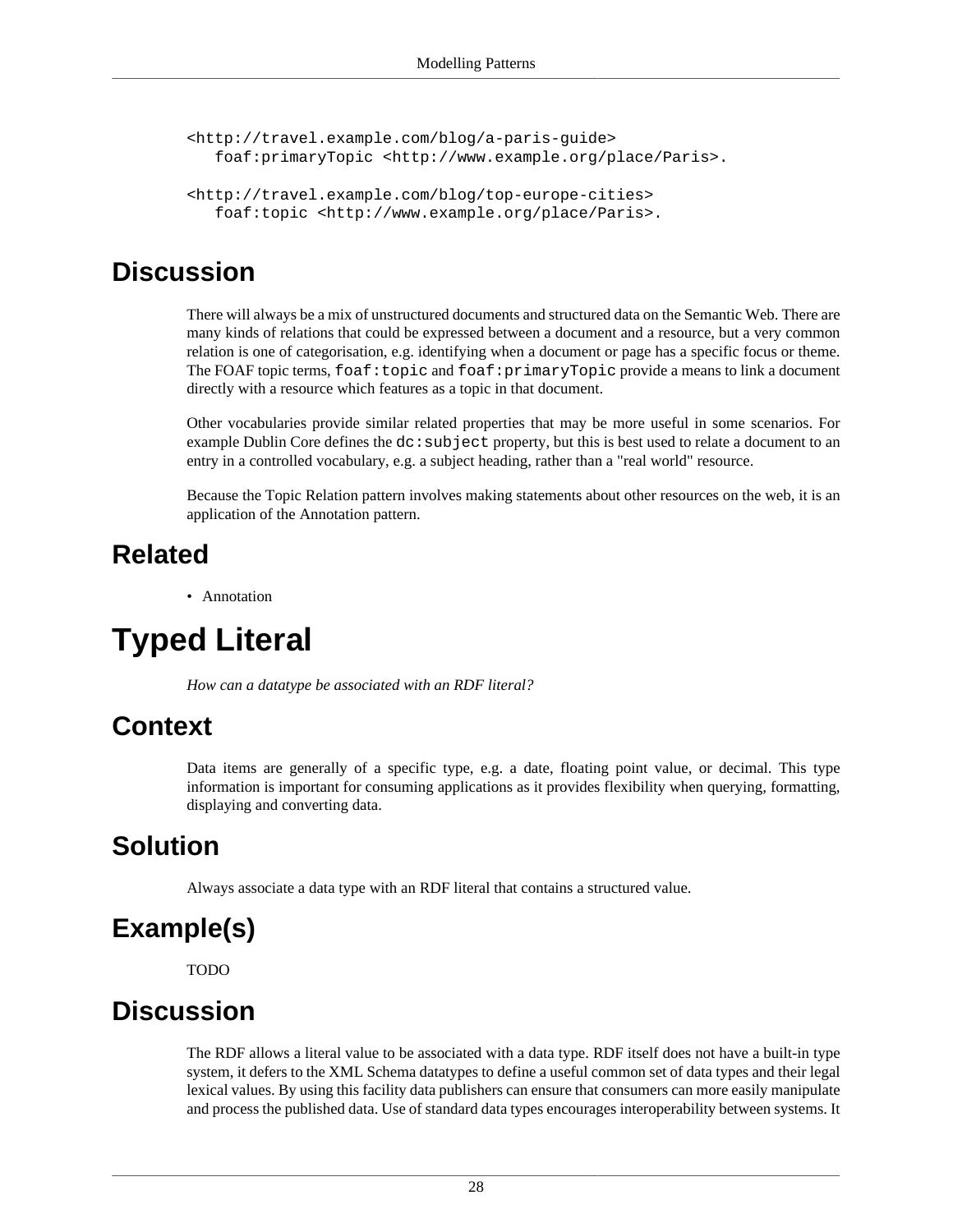also supports internationalization of data as client applications can more easily process the value to present it for display in a specific locale

In some cases XML Schema does not define an existing data type. It is therefore common practice to define a [Custom Datatype](#page-16-0)

### **Related**

• [Custom Datatype](#page-16-0)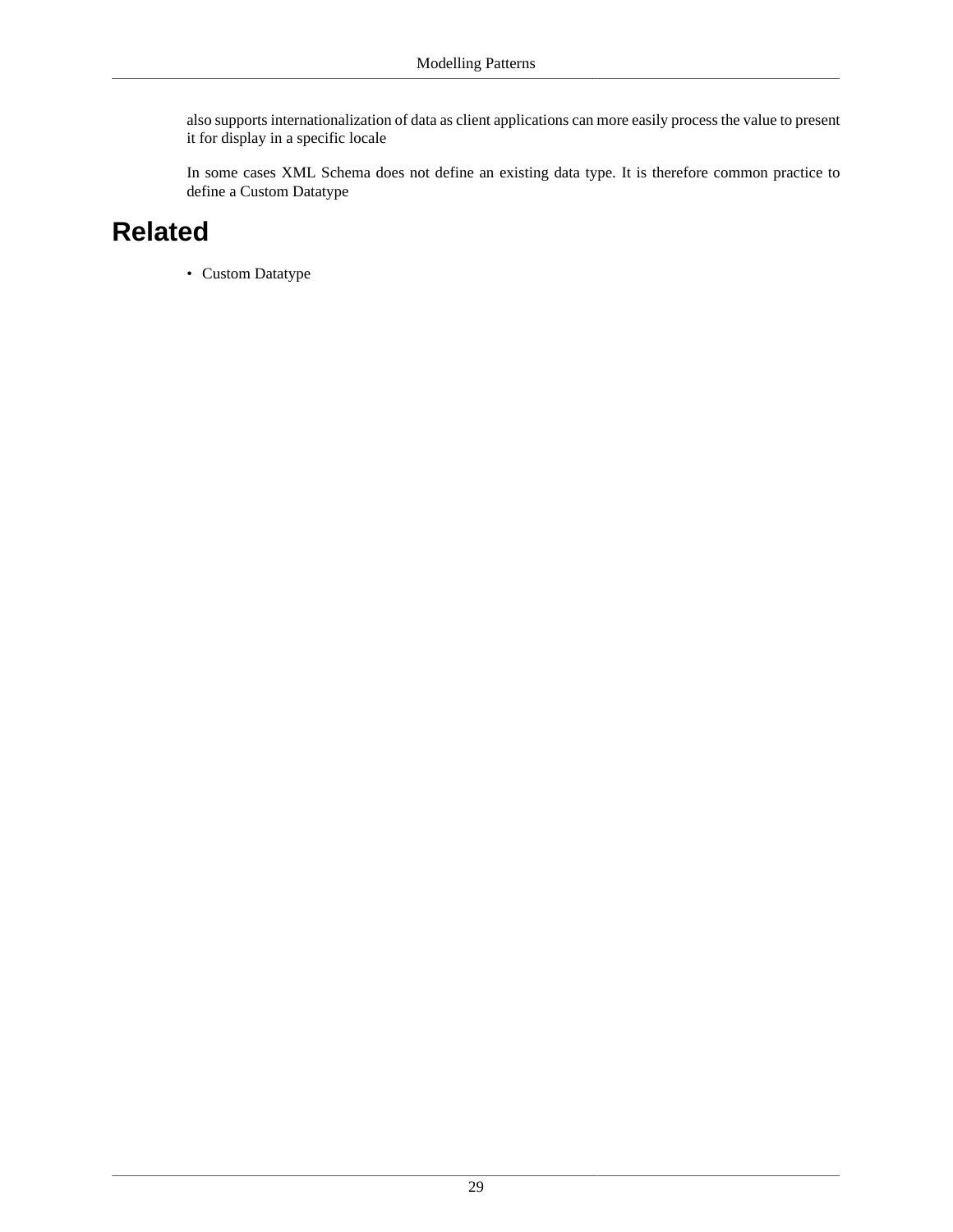# <span id="page-33-0"></span>**Chapter 4. Publishing Patterns**

#### **Abstract**

There is an increasingly wide variety of organisations who are publishing Linked Open Data. The growth of the "Linked Data Cloud" is a staple of all Linked Data presentations and charts the early success of the community in boot-strapping an interconnected set of datasets across the web.

There is also a wide variety of ways in which Linked Data is being published, including:

- simple statically generated RDF and HTML files
- RDFa embedded in web application pages
- As an extension to the principled design of a web application that supports a rich variety of views and data formats
- As independent datasets dynamically generated over data stored in triple stores, relational databases or other data sources

In addition data might be published as both a primary or secondary sources, e.g. as an RDF conversion of a data dump available from another organisation. The ongoing challenge for the growth and adoption of Linked Data will be in simplifying getting more data online, e.g. continuous improvement to tools, as well as the introduction of more primary sources that are commitment to publishing high quality, regularly updated data.

Regardless of the source of the data or the means of its publication, there are a number of recurring patterns and frequently asked questions that relate to best practices around data publishing. This chapter documents a number of patterns relating to Linked Data publishing, and in particular how data can be made more discoverable, and over time enriched and inter-linked.

While many of these patterns may have been discovered through the publication of Linked Open Data, they are generally applicable to Linked Data publishing in other contexts, e.g. inside an enterprise.

## <span id="page-33-1"></span>**Annotation**

*How can data about third-party resources be published as part of a dataset?*

#### **Context**

Datasets are rarely completely self-contained. They will often contain facts or data about third-party resources. These may be entities from other systems or existing web documents that are part of an external system or website. It should be possible to surface this information alongside the data that originates in the dataset.

### **Solution**

Just publish RDF documents containing the statements about the external resources

### **Example(s)**

Linked Data available from http://www.example.org/author/john when retrieved might contain the following data which contains annotations about two additional resources: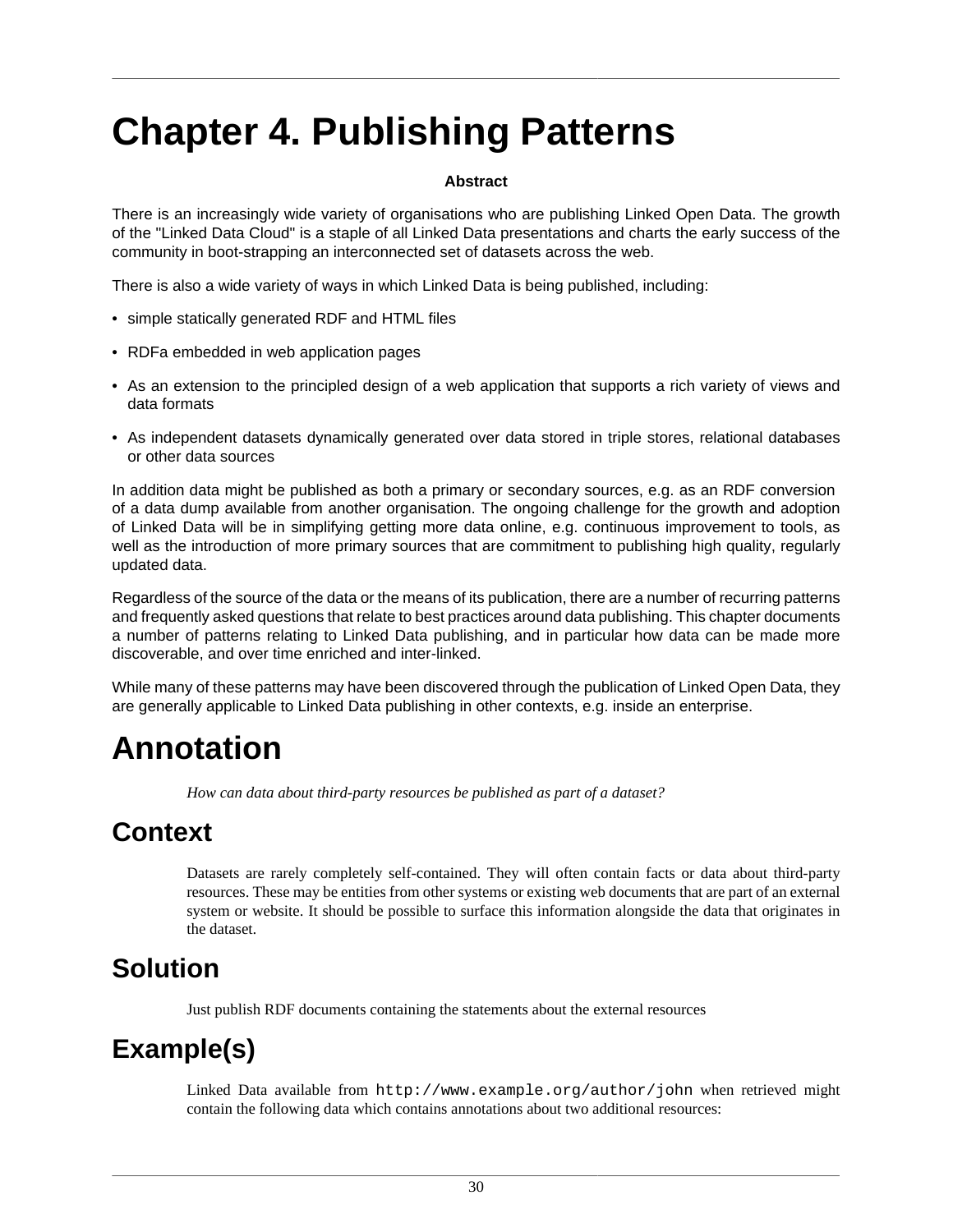```
<http://www.example.org/author/john> a foaf:Person.
<http://wiki.example.net/page/UbuntuTips>
  dc:title "Ubuntu Tips";
  dc:creator <http://www.example.org/author/john>.
<http://publisher.example.org/authors/1234>
   owl:sameAs <http://www.example.org/author/john>.
```
With RDF Anyone can say Anything Anywhere, there are no restrictions about who may make statements about a resource; although clearly a processing application might want to pick its sources carefully.

It is entirely consistent with the Linked Data principles to make statements about third-party resources. While in some cases it is useful to use the [Proxy URIs](#page-10-0) pattern, in many cases simply making statements about external resources, whether these are entities (e.g. a person) or documents (e.g. a web page) is sufficient.

#### **Related**

- [Proxy URIs](#page-10-0)
- [Topic Relation](#page-30-0)

## <span id="page-34-0"></span>**Autodiscovery**

*How can people find the underlying linked data for a given web page?*

#### **Context**

Currently the Web is predominately built from interlinked HTML pages. Linking directly to linked data documents from HTML presents the risk of confusion for non-technical audiences. However the publisher requires that the underlying data be discoverable by linked data aware tools and indexable by search engines.

#### **Solution**

When publishing a web page derived from linked data include a link element in the head of the web page pointing to the original data.

```
<link rel="meta" type="application/rdf+xml" title="Raw Data"
href="http://example.com/data.rdf"/>
```
### **Example(s)**

The FOAF Vocabulary recommends linking a homepage to an equivalent FOAF profile using the link element.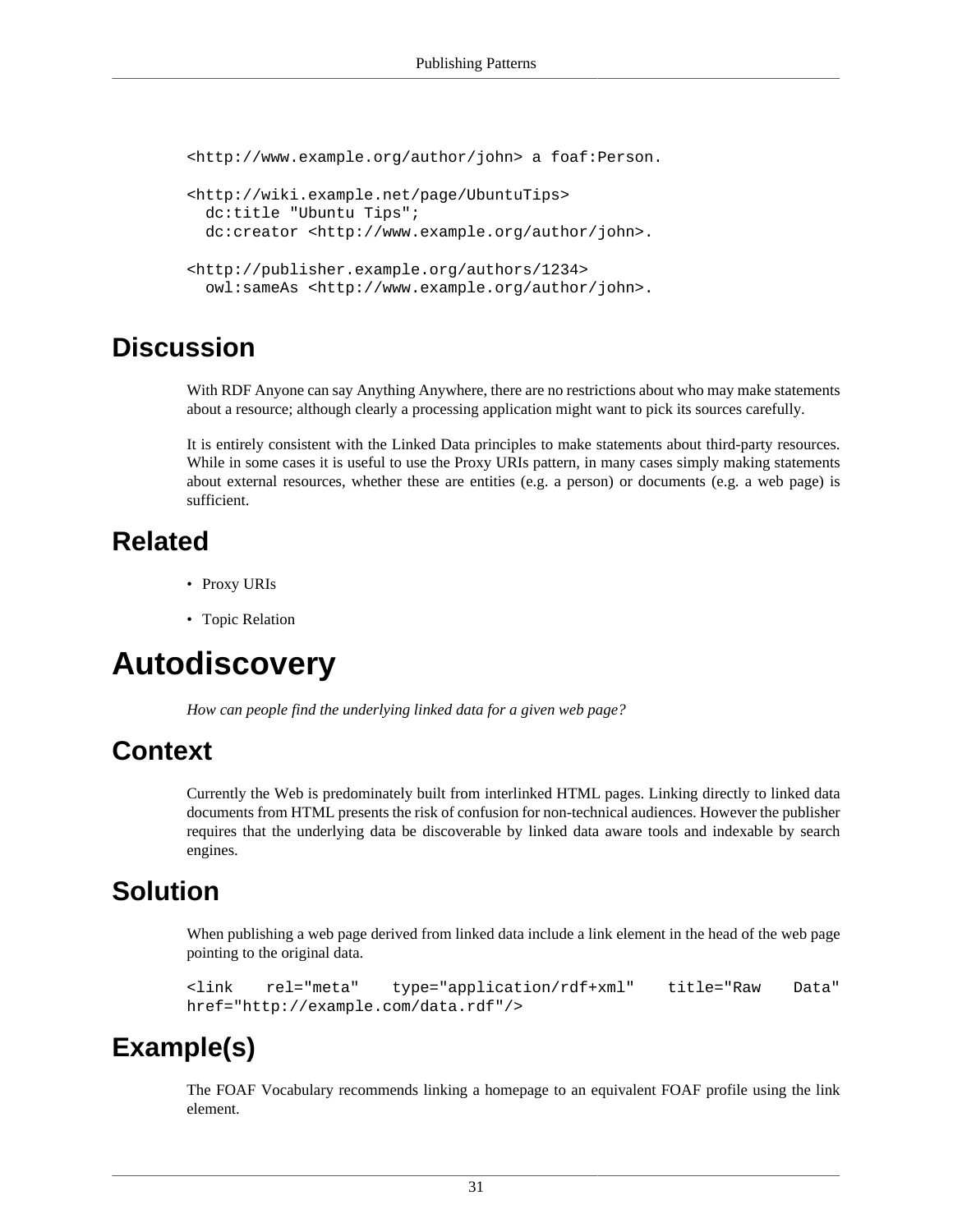The Semantic Radar Firefox plugin uses the autodiscovery pattern to detect the presence of linked data related to the web page the user is viewing.

#### **Discussion**

Until web browsers become fully linked data aware it may not be satisfactory to link directly to linked data pages from the body of an HTML page. HTML provides the link element to allow publishers to include links to information and resources that may be relevant in addition to the main content of the page. Web browsers may choose to display these links in their user interface. Web search engines can use these links to discover additional information that may make their search more relevent for the user.

#### **Related**

• [Primary Topic Autodiscovery](#page-42-0)

## <span id="page-35-0"></span>**Dataset Autodiscovery**

*How can an application discover the datasets (and any associated APIs) published by a website?*

### **Context**

A Linked Data application might apply the [Follow Your Nose](#page-64-0) pattern to discover additional data about resources in an RDF graph. But the application may need to discovert additional metadata about the dataset to which the resource belongs, such as its license. The application may also need access to additional facilities, such as a SPARQL endpoint, in order to extract any additional data it requires.

### **Solution**

Use the Vocabulary of Interlinked Datasets (VoiD) vocabulary to publish a description of a dataset. Make this description available from the standard location at the domain of the website, i.e. /.well-known/ void.

## **Example(s)**

An application discovers the URI http://data.example.org/thing/1 in a dataset. Dereferencing that URI will yield a description of that resource. In order to discover a SPARQL endpoint for that dataset, the application performs a GET request on  $http://data.example.org/well$ known/void. This URL returns a description of the dataset published at that domain.

#### **Discussion**

RFC 5785 defines a means for declaring well known URIs for a website. A registry of well known URIs is maintained by the IETF, and a registration has been made for /.well-known/void. As the VoiD specification indicates, this URI should return a description of all datasets available from the specified domain.

Providing such as description allows a consuming application to bootstrap its knowledge of available datasets, their licensing, and the means of interacting with them. This can greatly simplify working with unknown data sources. For example an application could discover a SPARQL endpoint or data dump that would allow it to more efficiently harvest some required data.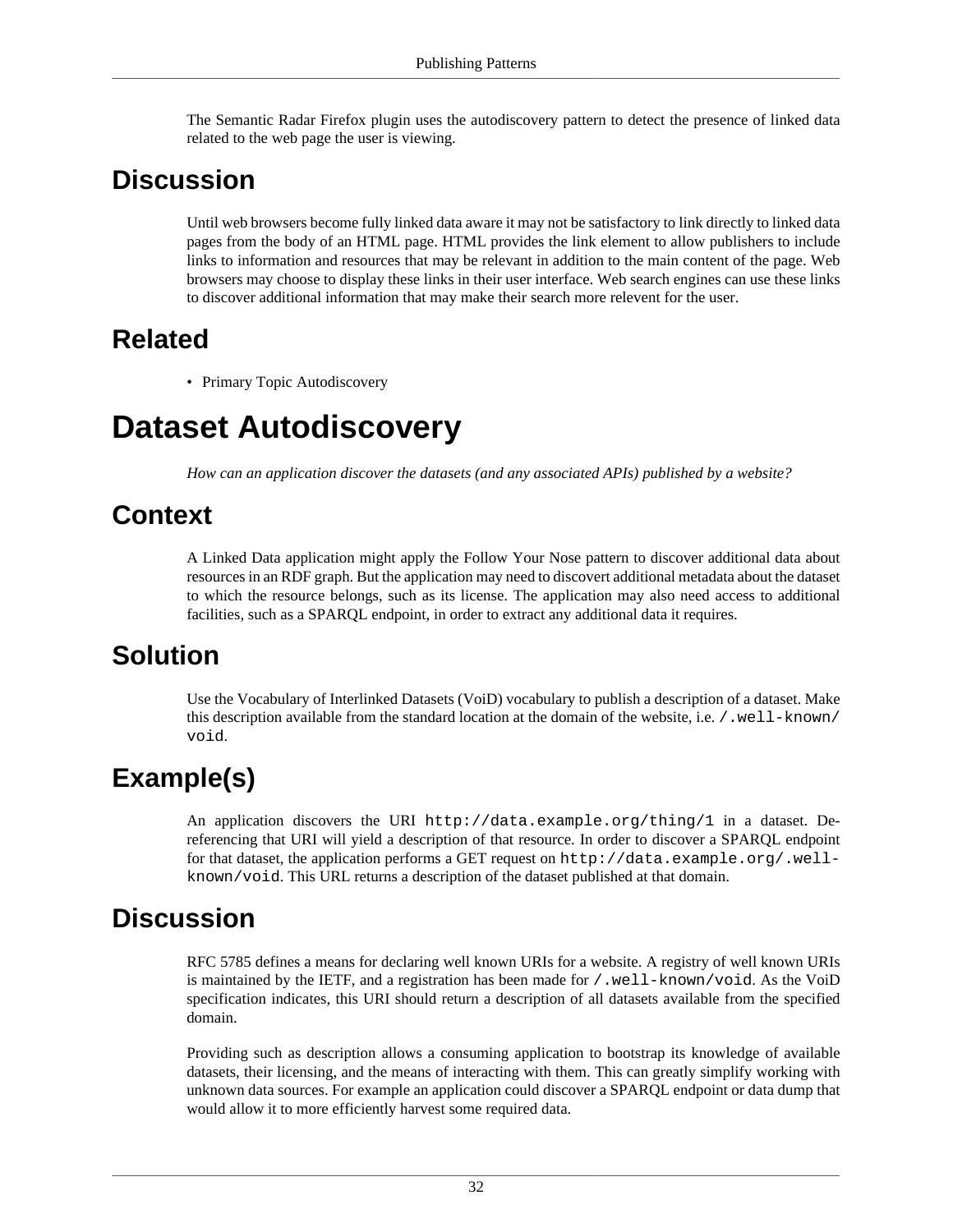## **Related**

• [Autodiscovery](#page-34-0)

# **Further Reading**

- VoiD Dataset Auto-discovery
- RFC5785 Defining Well-Known URIs

# **Document Type**

*How can some context be provided about a set of RDF triples published to the web?*

# **Context**

While the web of Linked Data is, in its broadest sense, a set of RDF triples, there are often circumstances in which it is useful to describe a smaller grouping of triples. RDF statements are published to the web as documents conforming to a particular syntax, e.g. RDF/XML, Turtle, or XHTML+RDFa. These documents may be directly inter-linked using [See Also](#page-44-0) relations. To enable user agents to select between links it is useful to indicate the type of document which a link is referencing.

# **Solution**

Define a document type describing a conceptual or physical grouping of triples. Indicate where a specific document is of a particular type, including a [Topic Relation](#page-30-0) such as  $f$ oaf: primaryTopic to relate the document to the resource(s) it is describing.

# **Example(s)**

```
#document type
foaf:PersonalProfileDocument a foaf:Document.
#specific instance of document, with indication of its topic
<http://www.example.org/doc/john> a foaf:PersonalProfileDocument;
    foaf:primaryTopic <http://www.example.org/doc/john#me>.
<http://www.example.org/doc/john#me> a foaf:Person;
   foaf:name "John".
```
# **Discussion**

XML is a document format and XML schemas describe the valid structure of documents. In contrast RDF is defined in terms of sets of triples and schemas are used to support inferencing and description of data structures. It is often useful to describe specific collections of triples. For example within a triple store it is often useful to group triples into [Named Graphs.](#page-56-0) These collections can be usefully annotated in various ways, e.g. indicating their provenance, creation date, origin, etc.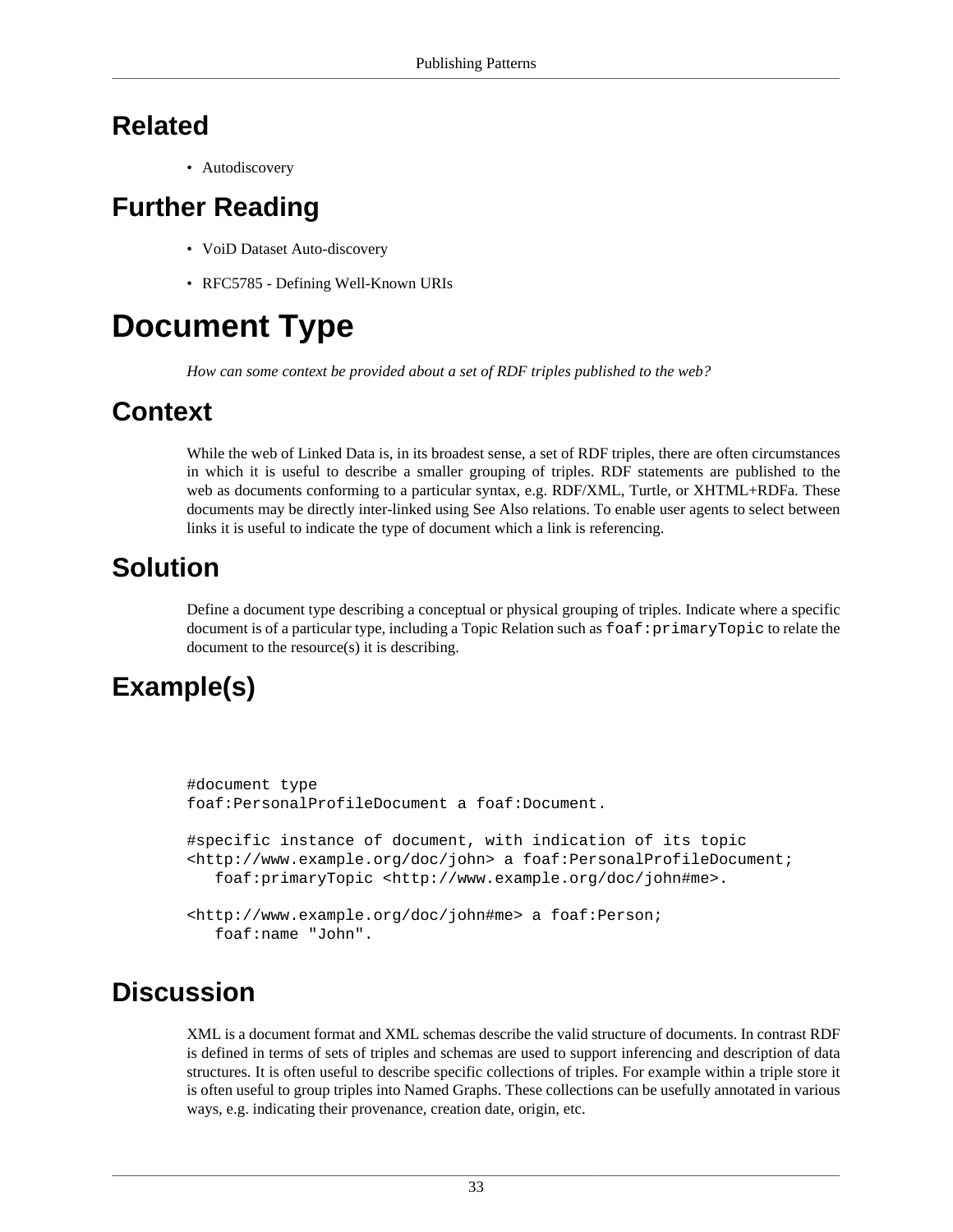Collections of triples may be published to the web using a variety of syntaxes and mechanisms. It can be useful to partition data into a number of different documents, e.g. to simplify the publishing process or usefully present data to user agents. By annotating the documents to indicate their type we can usefully allow user agents to select specific collections that are more likely to contain information of interest. This can help target crawler behaviour or prioritise documents for de-referencing.

Using document types does not imply that a user agent can make assumptions about the structure or format of the data that will be retrievable. The document may contain information about any number of different resources, or use any RDF syntax.

Two well deployed examples of document typing in use today are RSS 1.0 and FOAF. RSS 1.0 is defined as both an XML and an RDF vocabulary and as such has a strict definition of document that aligns with its use in an XML context. FOAF however is an RDF vocabulary, but has still found it useful to define the notion of a foaf:PersonalProfileDocument which indicates that a document primarily describes a particular person (but may include additional data).

The Document Type pattern is most commonly used in conjunction with the [See Also](#page-44-0) and [Annotation](#page-33-0) patterns. It could also usefully be applied when referencing a [Link Base](#page-40-0), allowing a user agent to more easily discover [Equivalence Links](#page-39-0) related to a specific resource(s).

### **Related**

- [Named Graphs](#page-56-0)
- [See Also](#page-44-0)

# **Edit Trail**

*How can people be encouraged to improve or fix up open data?*

# **Context**

Community maintained or managed information sources often underpin a particular set of data. However by publishing the data in a machine-readable form the data may become dissociated from the community tools or forum that is used to create and maintain the data. Without a clear association from the data to the tools, users may be discouraged from using due to a perception of poor quality, when it is often within their means to fix up or improve the data.

#### **Solution**

Use the ex:editform property to associate a resource with a form, or other entry point into an application that can be used to correct the raw data.

# **Example(s)**

Associating a dbpedia resource page with the wikipedia page from which its data is derived.

#### **Discussion**

The "Edit This Page" concept is well embedded into a number of community maintained websites, and particularly those based on a wiki platform. A convention has grown up on those sites that involves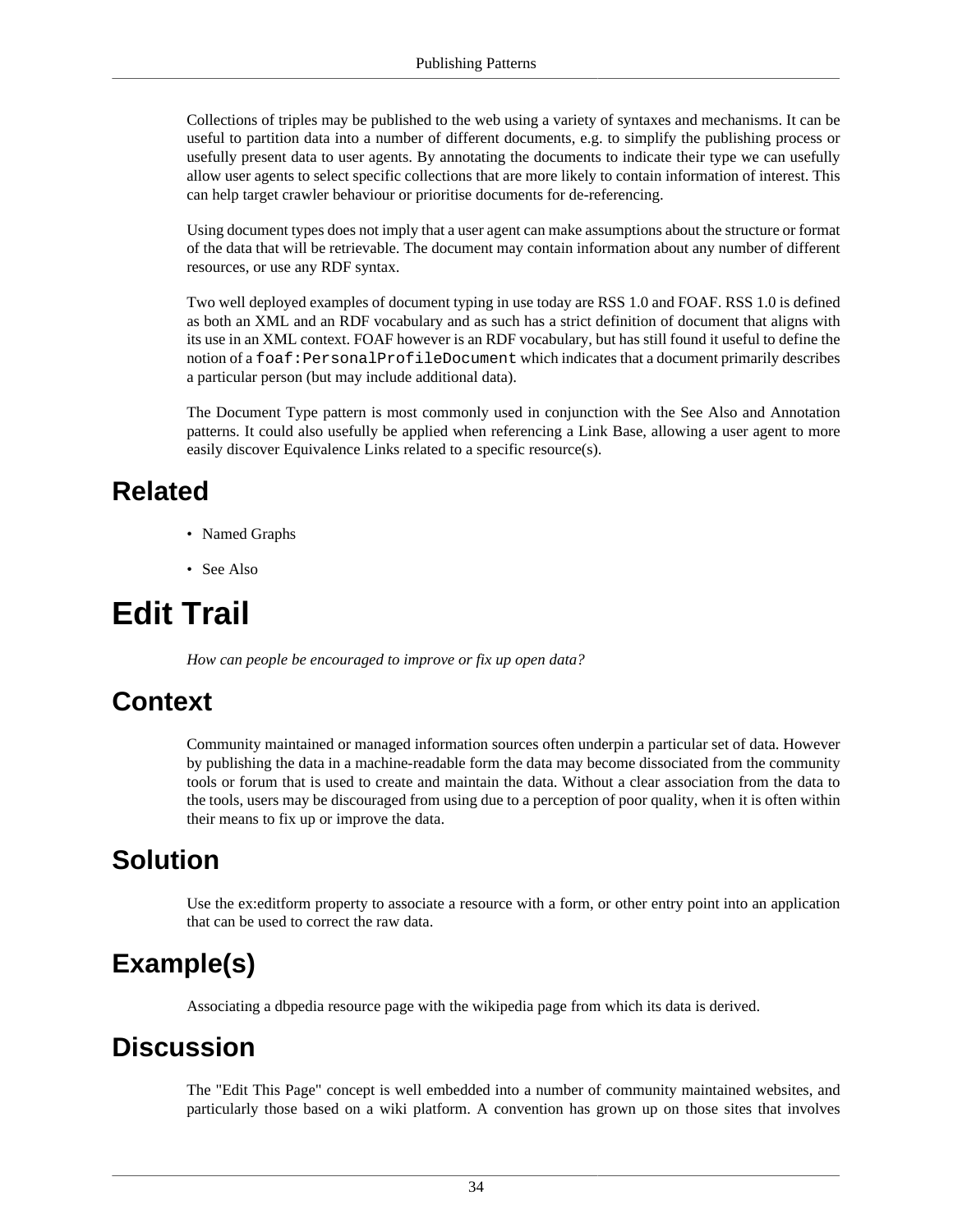providing a machine-readable link in the HTML page that allows a user agent to provide the user with a way to auto-discover links to the associated editing form.

The ex:editform property applies this concept to Linked Data resources. In this case the association is from the resource to editing form, allowing a more direct link from to be made from an information resource to a data management tool that can be used to edit its properties.

By associating the property directly with the resource, as opposed to the related page of which it is a primary topic, we aim to ensure that even the link remains even if only a fragment of the dataset is re-published.

# **Embedded Metadata**

*How do we add structured data to an existing document or file?*

# **Context**

There are two related aspects to this pattern

Firstly, many web sites that are using frameworks or content management systems that are either difficult to customize or are operated by organizations that have little or no in-house technical staff. How can these sites be updated, with a minimum of effort, to support publishing of structured data?

Secondly, documents or files may be shared and copied across the web. This can result in a broken connection between the document and it's metadata which might only be available from the source website. How can the metadata be made available to anyone discovering a copy or mirror of the document?

#### **Solution**

Embed the structured data directly in the document itself rather than, or in addition to, publishing that data separately.

The most common scenario here is instrumenting an existing webpage to add some "semantic markup" that will enable a client to extract data directly from the HTML source. This typically involves changing just the templates used ot generate the web pages. By changing a small number of resources, it becomes possible to quickly and easily publish data about a large number of resources.

A less common scenario involves embedding data within a different document format. Typically this relies on using an existing extension mechanism that has been defined for that format. A tool may then inspect the file directly to discover the metadata or a link to its location.

# **Example(s)**

At the time of writing there are a number of competing proposals for embedding metadata in XHTML/ HTML documents, including RDFa, microdata and microformats. RDFa can also be used to embedded metadata in other XML formats

Options vary for embedding metadata in other formats, but Adobe XMP provides an option that can be used in a variety of formats.

#### **Discussion**

Embedding metadata into existing resources, rather than requring changes to how content and data is published to the web is often much easier to achieve. At the time of writing there are a number of competing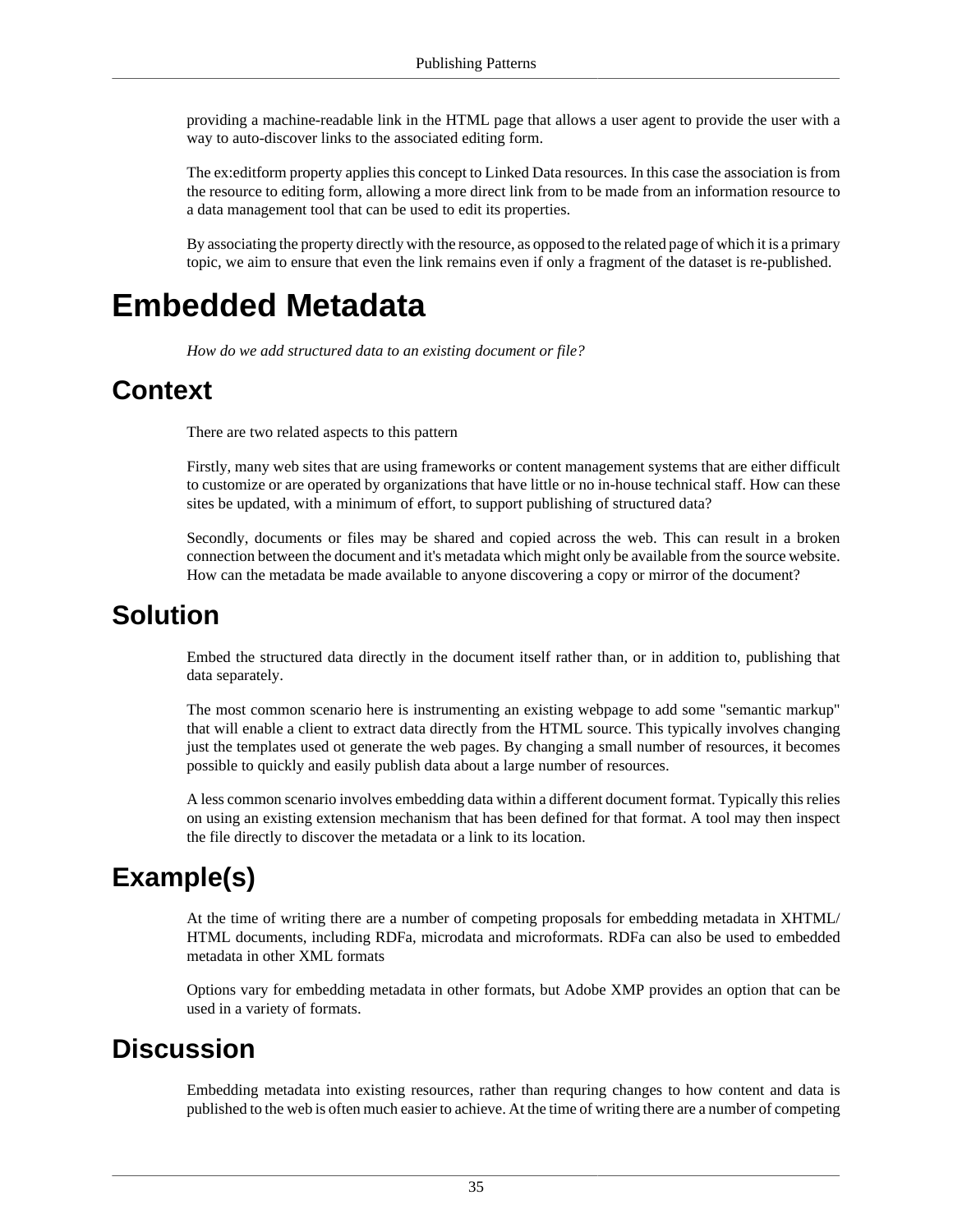approaches for embedding metadata in XHTML/HTML. These typically offer the same basic features but vary in how much they require specific markup extensions in the original document.

While it can be very easy to quickly instrument a website with embedded metadata, the requirement to introduce all data into the same template means that it can become awkward to manage the competing concerns: e.g. clean, well-structured markup for styling and presentation, versus rich, detailed, semantic markup for machines. For more complex use cases its may be better to simply publish the metadata separately, or embedded only a subset of the data with links to additional resources.

#### **Related**

- [Primary Topic Autodiscovery](#page-42-0)
- [See Also](#page-44-0)

# <span id="page-39-0"></span>**Equivalence Links**

*How do we indicate that different URIs refer to the same resource or concept?*

#### **Context**

Linked Data is published in a de-centralised way with multiple people and organisations collectively publishing data about the same resources. While it is a goal to reuse identifiers wherever possible this may not always be achievable. If data has been published in this way, how can links be built between datasets in order to identify that distinct URIs refer to the same resource?

# **Solution**

Use owl: sameAs, skos: exactMatch, or similar specialised relation, to indicate that two URIs are equivalent.

# **Example(s)**

```
#Statement from Data Set 1
ex:bob a foaf:Person.
#Statement from Data Set 2, with equivalence
ex:otherBob a foaf:Person.
ex:otherBob owl:sameAs ex:bob.
```
#### **Discussion**

Distributed publishing is a fact of life on the web. Semantic web technologies have built-in support for handling distributed publishing of both data and schemas by standardising specific relations for bringing together disparate datasources. The most important of these facilities is the  $ow1:sameAs$  relation, which indicates that two URIs are equivalent. According to the semantics defined in the OWL standard, the two URIs are synonyms of each other and all statements made about one of those URIs is also considered to be true of the other.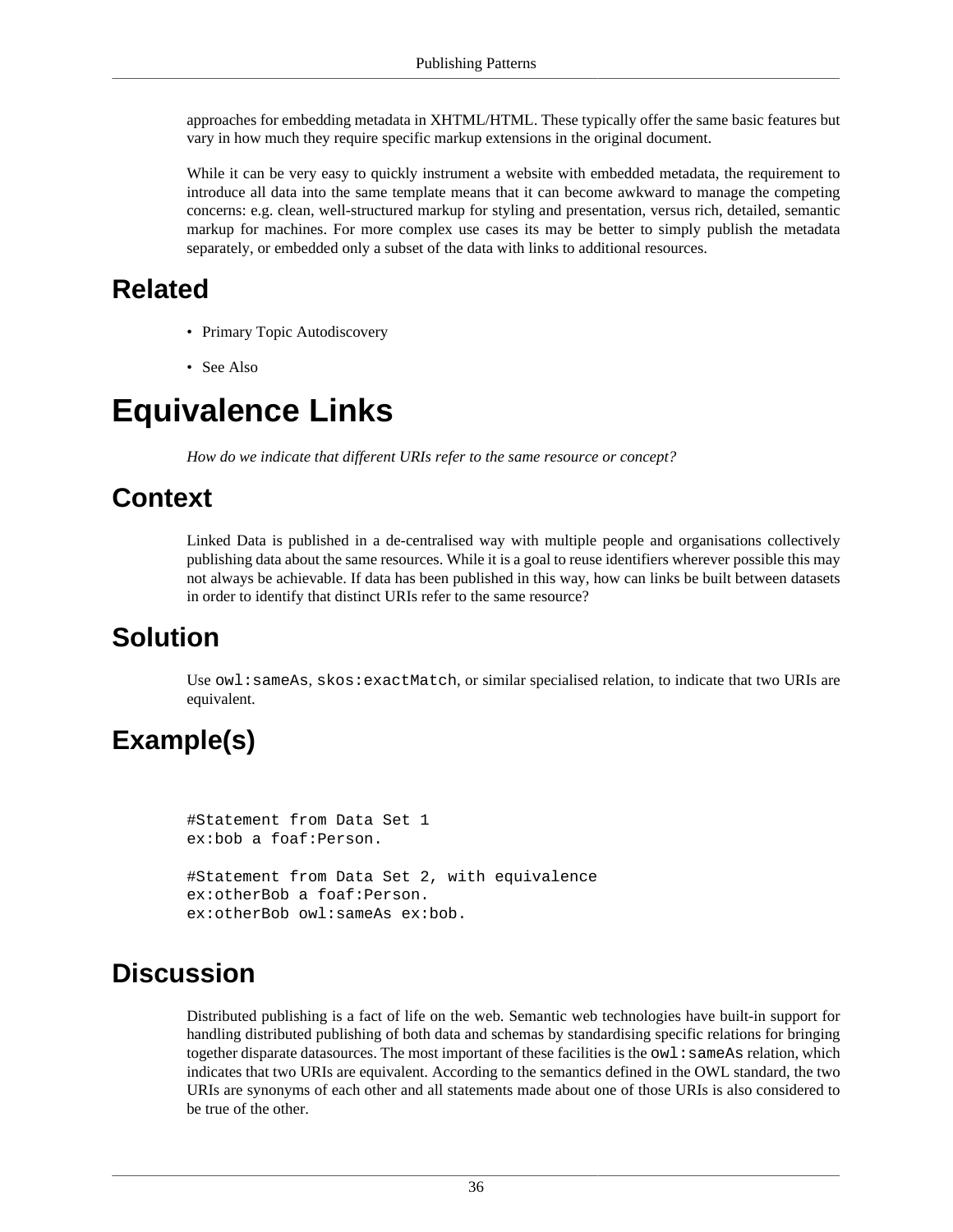With support from a reasoner the  $ov1$ : sameAs relation allows a semantic web application to query and interact with a single view across any number of datasets. This allows data to be integrated, without requiring any merging or re-processing of the data. It also avoids the need for up-front convergence on standard identifier schemes.

However  $\text{owl}:$  sameAs is only one possible equivalence relation that could be stated between resources. Other vocabularies may choose to define additional relationships that have less strong semantics associated with them. For example SKOS defines two additional properties, skos:closeMatch and skos:exactMatch, that can be used to state equivalences between concepts in a thesaurus. The relations allow for more fuzzy notions of equivalence and have weaker semantics: skos: exactMatch declares two concepts to be the same but doesn't imply that all statements about one concept are also true of another.

OWL also defines some additional specialised equivalence relations for relating together classes (owl:equivalentClass) and properties (owl:equivalentProperty). These should be used instead of  $ow1:$  same As when relating together terms in an ontology.

#### **Related**

- [Proxy URIs](#page-10-0)
- [Link Base](#page-40-0)

# <span id="page-40-0"></span>**Link Base**

*How can outbound links from a dataset be managed separately from the core data?*

#### **Context**

When publishing Linked Data it is common to undertake the inter-linking of newly published data with existing sources as a final step in the publishing process. Linking strategies range from manual methods through to automated link discovery. The volume of out-bound links may vary over time, e.g. as new links are discovered to existing sources, or new links are made to other new datasets. Over time, due to "semantic drift", it may be necessary to remove links to some external resource.

The linking data within a dataset may therefore have different quality assurances associated with it, as well as a different rate of change to the core dataset.

#### **Solution**

Partition the data into two datasets: the core data and the linking data. Publish linking data as a separate set of documents. Use [See Also](#page-44-0) links to tie the data together.

# **Example(s)**

```
#Core Data
<http://www.example.org/places/Paris> a ex:Place;
   skos:prefLabel "Paris";
  rdfs:seeAlso <http://www.example.org/links/Paris>.
```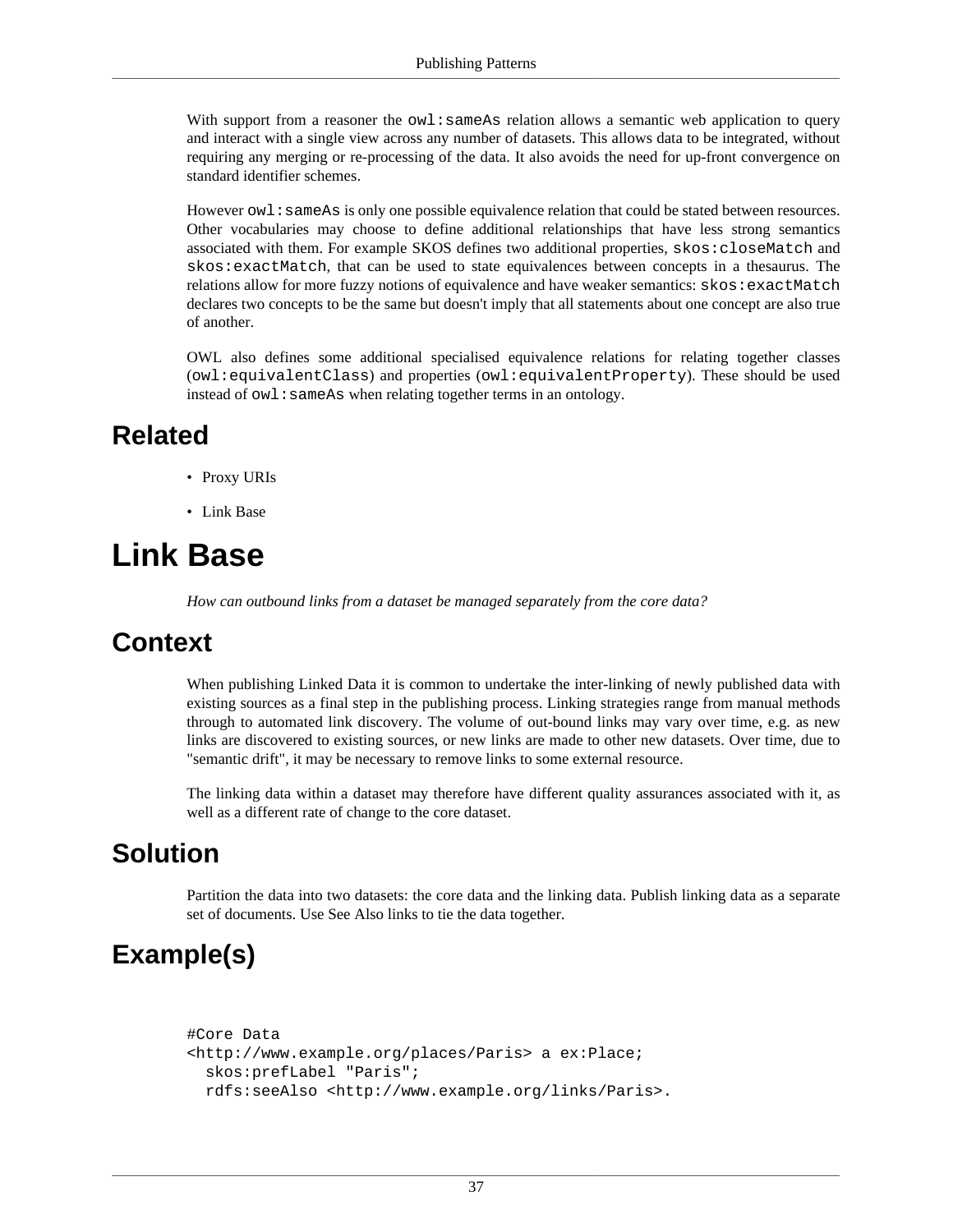```
#Linking Data
<http://www.example.org/links/Paris>
   owl:sameAs <http://dbpedia.org/resource/Paris>.
```
#### **Discussion**

Partitioning links from core data has a number of advantages in terms of both how it is published and how it is consumed.

For the publisher, partitioning links allows the linking data to be revised and improved separately to the publication of the core reference data. This is particularly useful where the linking data is generated automatically using heuristics. The quality of the generated links may need to be refined and iterated over time. As new datasets are published, the linking data can get updated to include additional relationships. Managing the typically smaller subset of links distinctly from the core data, e.g. in a separate triple store, allows more flexibility in managing the data.

For a consumer, the partitioning of links into a separate dataset allows more choice in what data is to be consumed. Because the quality characteristics of linking data may vary considerably from that of the core data, the ability to selectively consume only the core data is an important one. If the linking data is presented as part of the core dataset, then this requires the consumer to filter the data to remove the unneeded triples.

# **Related**

• [Equivalence Links](#page-39-0)

# **Materialize Inferences**

*How can data be published for use by clients with limited reasoning capabilities?*

# **Context**

Linked Data can be consumed by a wide variety of different client applications and libraries. Not all of these will have ready access to an RDFS or OWL reasoner, e.g. Javascript libraries running within a browser or mobile devices with limited processing power. How can a publisher provide access to data which can be inferred from the triples they are publishing?

# **Solution**

Publish both the original and some inferred (materialized) triples within the Linked Data.

#### **Discussion**

Reasoners are not as widely deployed as client libraries for accessing RDF. Even as deployment spreads there will typically be processing or performance constraints that may limit the ability for a consuming application to perform reasoning over some retrieved data. By also publishing materialized triples a publisher can better support clients in consuming their data.

Most commonly materialization of the inferred triples would happen through application of a reasoner to the publishers data. However a limited amount of materialized data can easily be included in Linked Data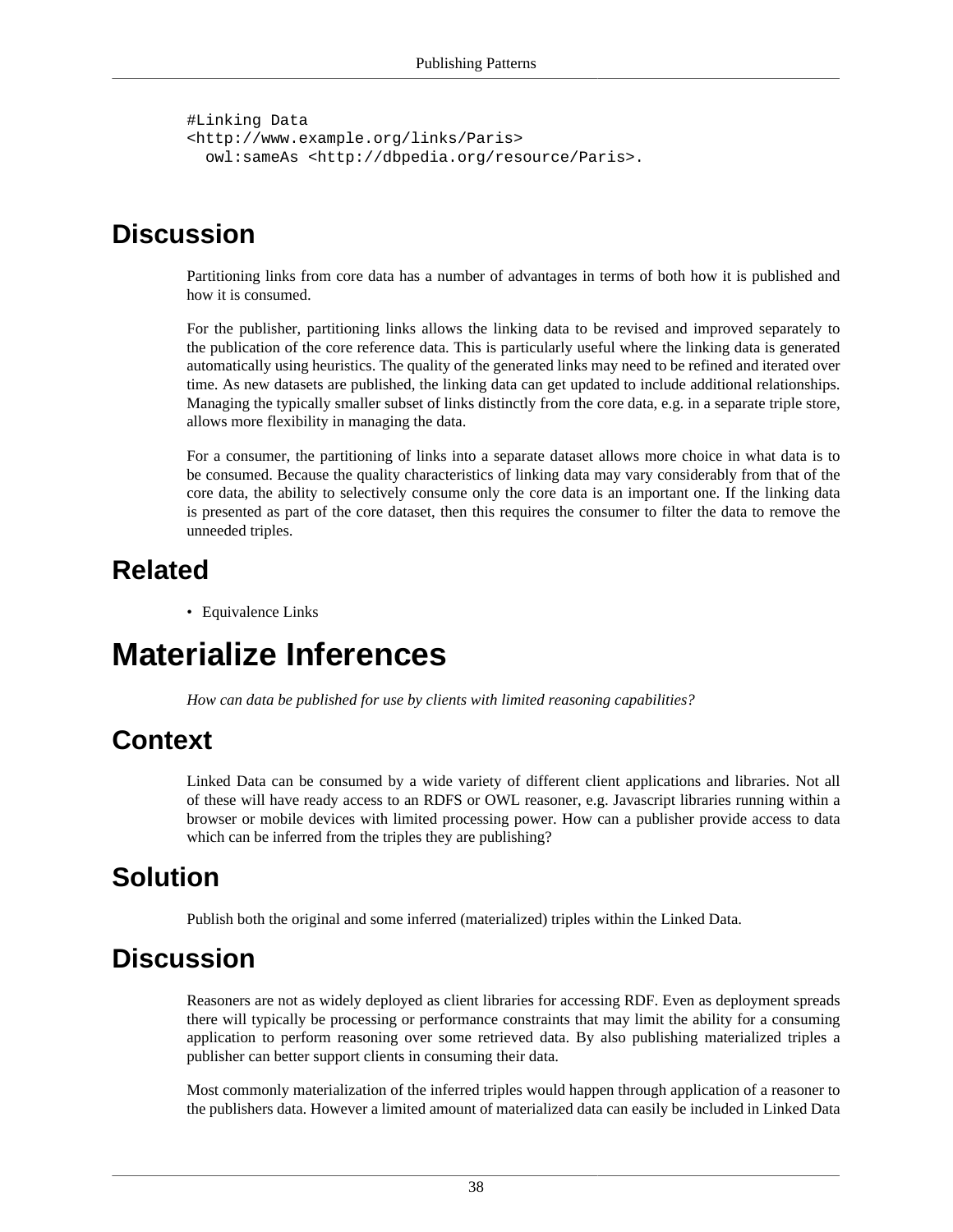views through simple static publishing of the extra relations. E.g. by adding extra "redundant" statements in a template.

There are a range of useful relationships that could be included when implementing this pattern:

- Typing, based on range and domains of properties and/or derived classes
- Super properties, based on property extensions
- Transitive relationships, e.g. skos: broader and skos: narrower relations
- Inverse properties

Materialization may also be targetted in some way, e.g. to address specific application needs, rather than publish the full set of inferred relations. The specific materializations chosen can be based on expectations of common uses for the data. For example the publisher of a SKOS vocabulary may publish transitive relations between SKOS concepts, but opt not to include additional properties (e.g. that every skos:prefLabel is also an rdfs:label)

A reasonable rule of thumb approach to materializations would be to always include additional type or property relations whenever that would help ground the data in more commonly used vocabularies. Inverse and transitive relationships provide extra navigation options for Linked Data clients so are also worth considering.

The downside to publishing of materialized triples is that there is no way for the consuming system to differentiate between the original and the inferred data. This limits the ability for the client to access only the raw data, e.g. in order to apply some local inferencing rules. This is an important consideration as publishers and consumers may have very different requirements. Clearly materializing triples also places additional burdens on the publisher.

An alternative approach is to publish the materialized data in some other way, e.g. in a separate document(s) referenced by a [See Also](#page-44-0) link.

#### **Further Reading**

• [Creating Linked Data - Part V: Finishing Touches \[http://www.jenitennison.com/blog/node/139\]](http://www.jenitennison.com/blog/node/139) (see section on Derivable Data)

# <span id="page-42-0"></span>**Primary Topic Autodiscovery**

*How can people identify the principal subject of a given web page?*

#### **Context**

Often a web page is concerned with a particular physical object or other resource. To assist discovery and aggregation of pages about particular topics the publisher wants to indicate the URI of this resource.

#### **Solution**

When publishing a web page include a link element in the head of the web page pointing to the URI of the page's primary topic. Use a rel attribute value of "primarytopic".

<link rel="primarytopic" href="http://dbpedia.org/resource/London"/>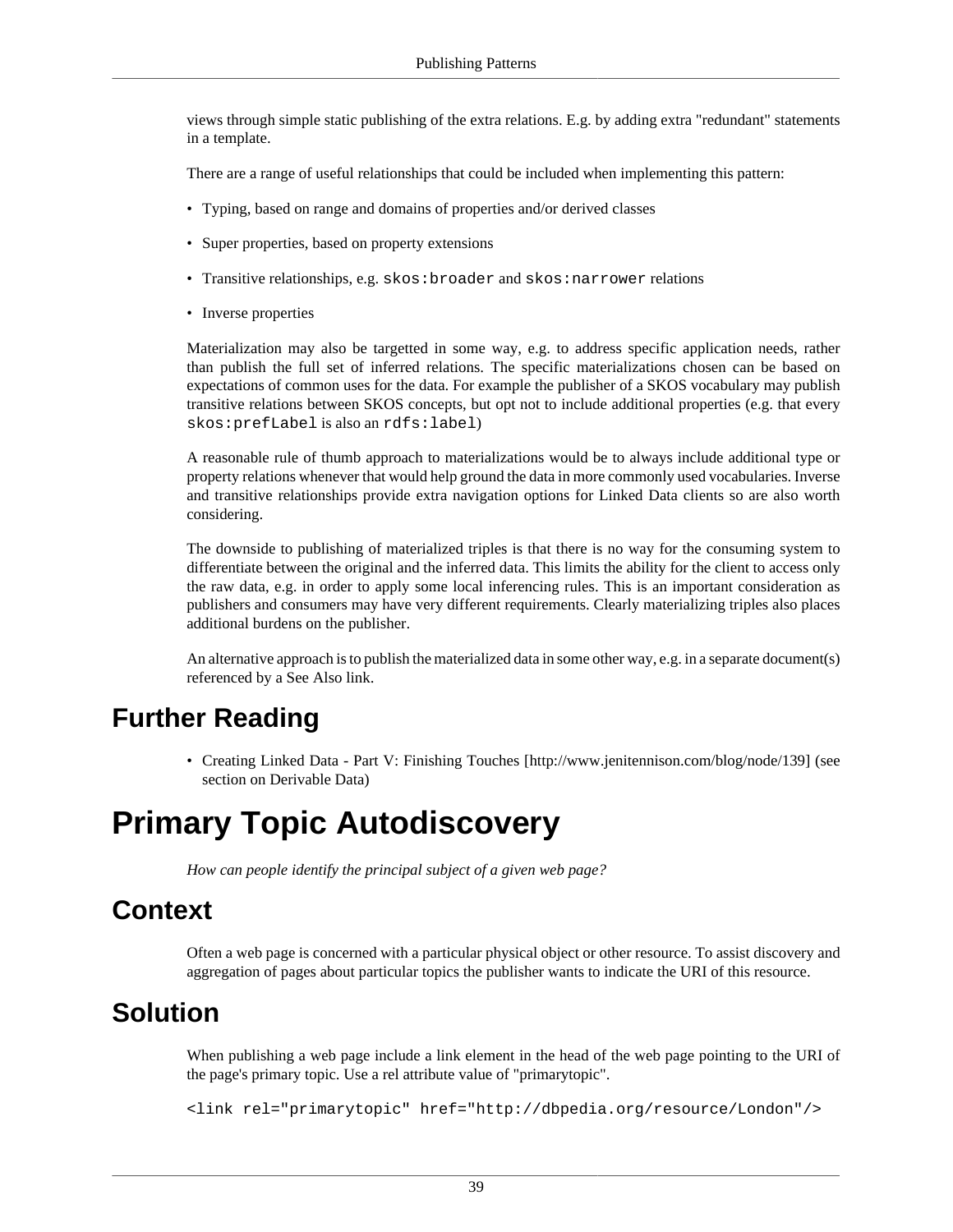# **Example(s)**

Associating a wikipedia page with the equivalent dbpedia resource.

### **Discussion**

Many pages on the Web are explicitly about a single subject. Examples include Amazon product pages, Wikipedia entries, blogs and company home pages. Without an explicit link, content aggregators must resort to heuristic inference of the topic which is prone to classification error. Often the original publisher knows the specific topic and would like to provide this as a hint to aggregators and other content consumers.

Even when the page is about several topics there can be a single primary topic that can be linked to directly.

# **Related**

• [Autodiscovery](#page-34-0)

# <span id="page-43-0"></span>**Progressive Enrichment**

*How can the quality of data or a data model be improved over time?*

### **Context**

At the time when a dataset is first published the initial data may be incomplete, e.g. because data from additional systems has not yet been published, or the initial dataset is a place-holder that is to be later annotated with additional data. Data models are also likely to evolve over time, e.g. to refine a model following usage experience or to converge on standard terms.

# **Solution**

As the need arises, update a dataset to include additional [annotations](#page-33-0) for existing or new resources.

# **Discussion**

A key benefit of the semi-structured nature of RDF is the ability to easily merge new statements into an existing dataset. The new statements may be about entirely new resources or include additional facts about existing resources. There is no need to fully define a schema, or even fully populate a data model, up front. Data can be published and then refined and improved over time.

Progressive Enhancement is essentially a variant of the [Annotation](#page-33-0) pattern within a single dataset. Whereas the Annotation pattern describes an approach to distributed publishing of data about a set of resources, Progressive Enhancement confines this to a particular dataset allowing the depth of detail or quality of the modelling to improve over time.

A common use of this pattern in Linked Data publishing is to update a dataset with additional [Equivalence](#page-39-0) [Links.](#page-39-0)

Progressive Enrichment is a key aspect of the [Blackboard](#page-61-0) application pattern.

# **Related**

• [Annotation](#page-33-0)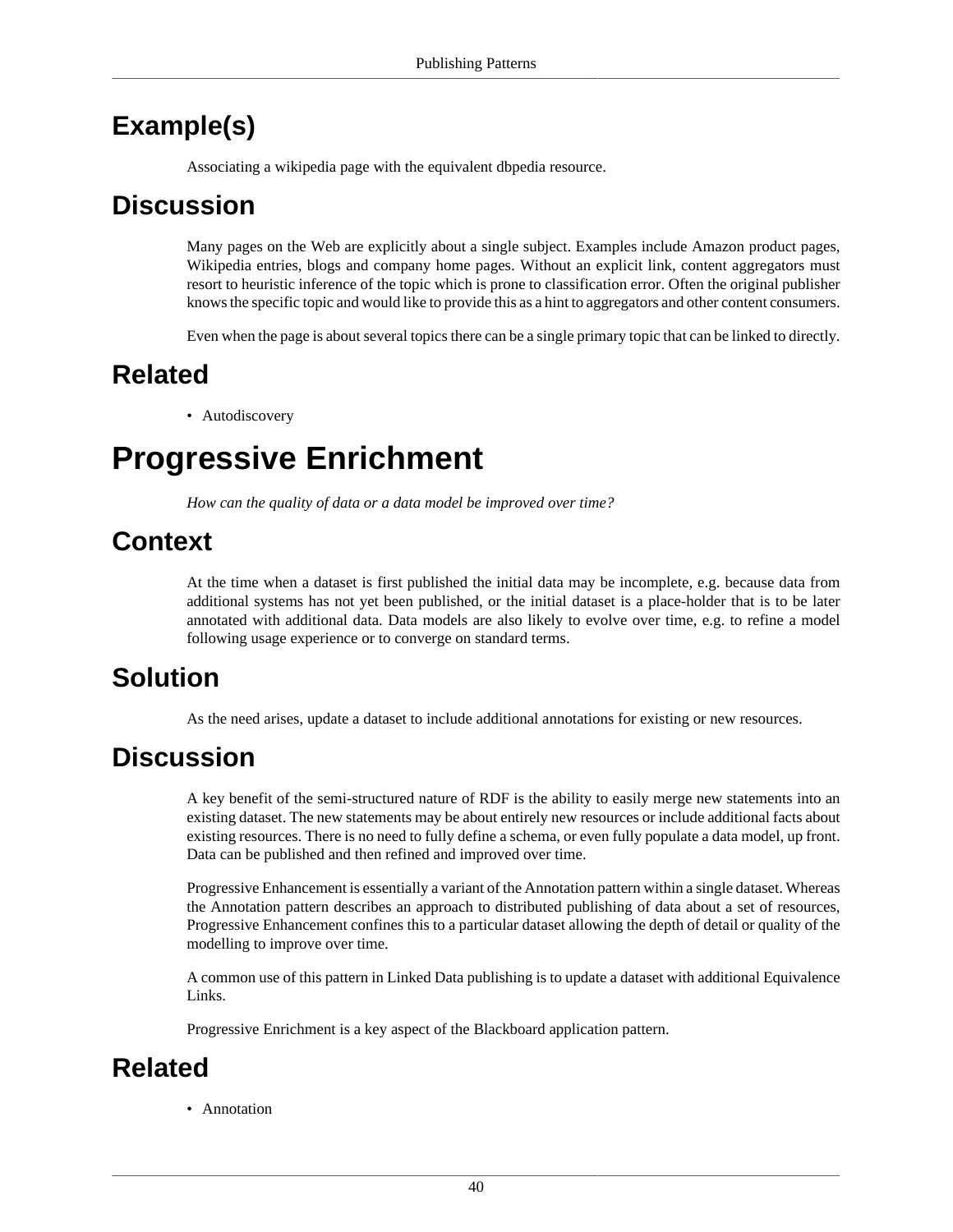• [Equivalence Links](#page-39-0)

# <span id="page-44-0"></span>**See Also**

*How can RDF documents be linked together to allow crawlers and user agents to navigate between them?*

# **Context**

Linked Data is typically discoverable by de-referencing URIs. Starting with a single URI a user agent can find more data by discovering other URIs returned by progressively retrieving descriptions of resources referred to in a dataset. However in some cases it is useful to provide additional links to other resources or documents. These links are not semantic relations per se, just hypertext links to other sources of RDF.

# **Solution**

Use the rdfs: seeAlso property to link to additional RDF documents.

# **Example(s)**

The Linked Data published by the BBC Wildlife Finder application includes data about ecozones. The data about an individual ecozone, e.g. the [Nearctic Ecozone](http://www.bbc.co.uk/nature/ecozones/Nearctic_ecozone.rdf) [\[http://www.bbc.co.uk/nature/ecozones/](http://www.bbc.co.uk/nature/ecozones/Nearctic_ecozone.rdf) [Nearctic\\_ecozone.rdf\]](http://www.bbc.co.uk/nature/ecozones/Nearctic_ecozone.rdf) refers to the habitats it contains and the species that live in that ecozone. A semantic web agent can therefore begin traversing the graph to find more related data. The RDF document returned from that URI also includes a seeAlso relationship to another document that lists all ecozones.

# **Discussion**

The rdfs: seeAlso relationship is intended to support some hypertext links between RDF documents on the web. There are no explicit semantics for the property other than that a user agent might expect to find additional, relevant RDF data about a resource at the indicated location. Using this relationship allows documents to be linked together without requiring semantic relations to be specified between resources where none exists.

By ensuring that data from a Linked Data site is robustly linked together, it helps semantic web crawlers and user agents to traverse the site to find all relevant material. The rdfs: seeAlso relation is therefore well-suited for publishing simple directories of links for a crawler to follow.

The relation can also be used to refer to other documents on the web, e.g. published by third-parties, that may contain additional useful [Annotation](#page-33-0) data.

# **Related**

• [Annotation](#page-33-0)

# **Unpublish**

*How do we temporarily or permanently remove some Linked Data from the web?*

# **Context**

It is sometimes necessary to remove a Linked Data set from the web, either in whole or in part. A dataset might be published by an organisation who can no longer commit to its long term availability. Or a dataset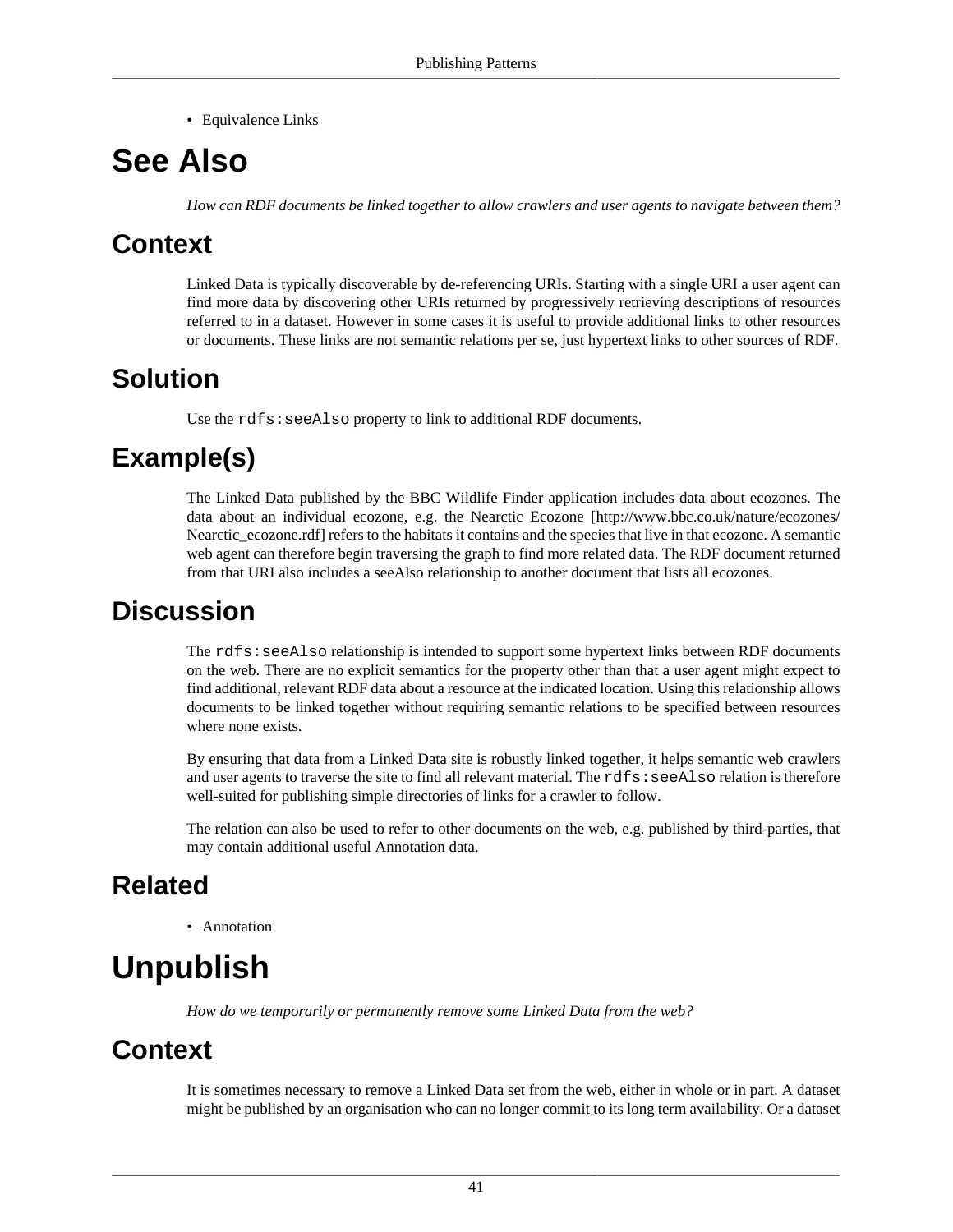might be transferred to a new authority. This applies to scenarios where a third-party has done a proof-ofconcept conversion of a dataset that is later replaced by an official version.

In practical terms a dataset might also be temporarily unavailable for any number of technical reasons.

How can the temporary or permanent removal of some data be communicated? And, in cases where it has been replaced or superceded, how can the new authoritative copy be referenced.

#### **Solution**

Use an appropriate HTTP status code to indicate the temporary or permanent removal of a resource, or its migration to a new location.

Where a resource has moved to a new location, publish [Equivalence Links](#page-39-0) between the old and the new resources.

### **Example(s)**

A dataset has been published by a developer illustrating the benefits of a Linked Data approach to data publishing. The developer has used URIs based on a domain of http://demo.example.net. At a later date the original owner of the data decides to embrace Linked Data publishing. The new dataset will be published at http://authority.example.org.

The developer therefore reconfigures his web server to redirect all URIs for http:// demo.example.net to return a 301 redirect to the new domain. Consuming applications are then able to determine that the data has been permanently moved to a new location.

The developer also creates a data dump that contains a series of RDF statements that indicate that all of the resources originally available from http://demo.example.net are owl:sameAs the new official URIs.

#### **Discussion**

Movement or removal of web resources is not specific to Linked Data, and so HTTP offers several status codes that are applicable to the circumstances described in this pattern. Using the correct HTTP status code is important to ensure that clients can differentiate between the different scenarios. An HTTP status code of 503 indicates that a resource is temporarily unavailable; 410 that a resource has been deleted; and 301 that a resource has been moved to a new location. Returning 404 for a resource that is only temporarily unavailable, or has been moved or deleted is bad practice.

Where data has been replaced, e.g. new URIs have been minted either at the same authority or a new one, then publishing RDF assertions that relate the two URIs together is also useful. An  $ow1:sameAs$ statement will communicate that two URIs are equivalent and will ensure that any historical annotations associated with the URI can be united with any newly published data.

Lastly, in case of complete removal of a dataset, it is important to consider archiving scenarios. If licensing permits, then data publishers should provide a data dump of a complete dataset. Doing so will mean that consumers, or intermediary services, can host local caches of the data to support continued URI resolution (e.g. via a URI Resolver). This mitigates impacts on downstream consumers.

#### **Related**

• [Equivalence Links](#page-39-0)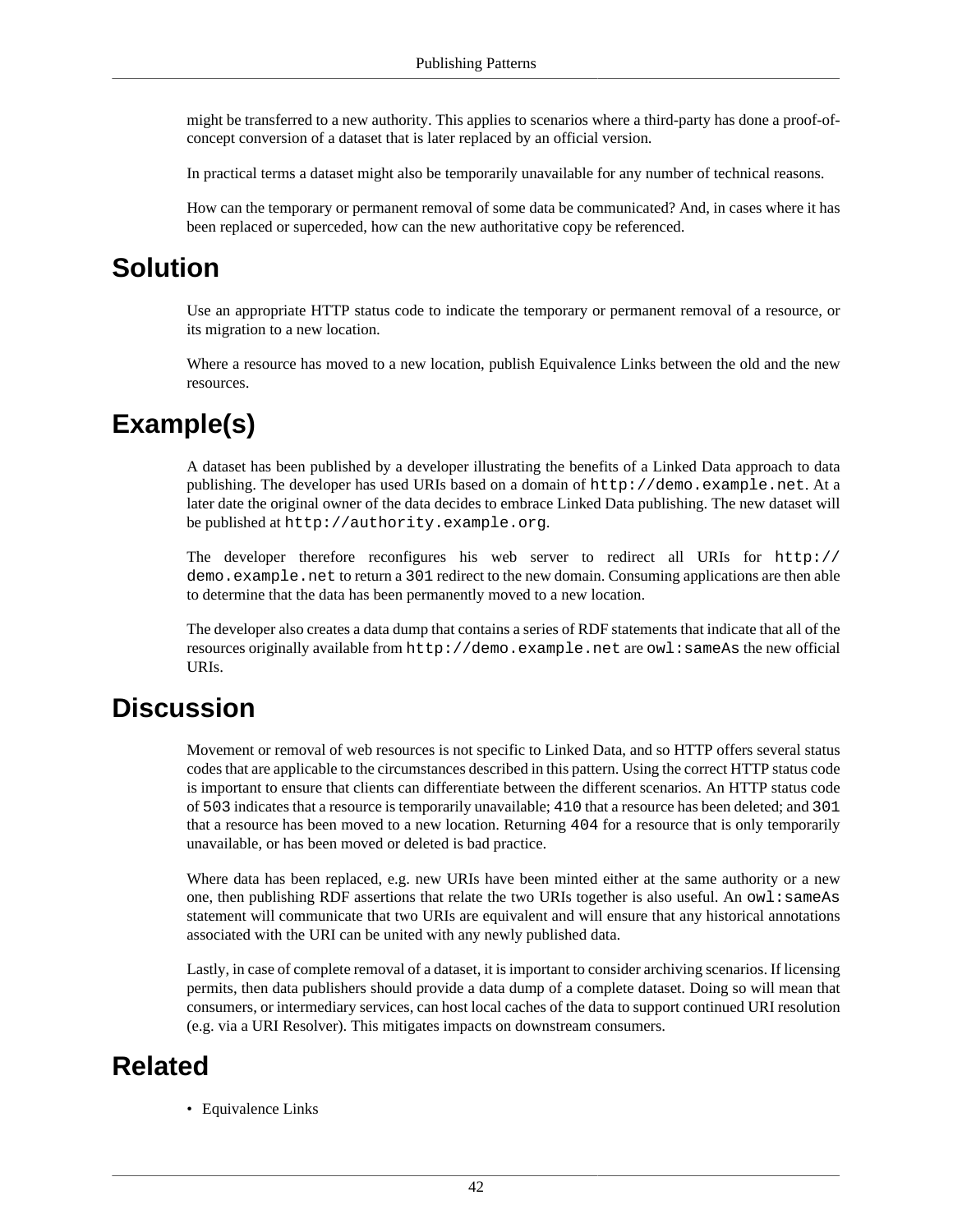• [URI Resolver](#page-76-0)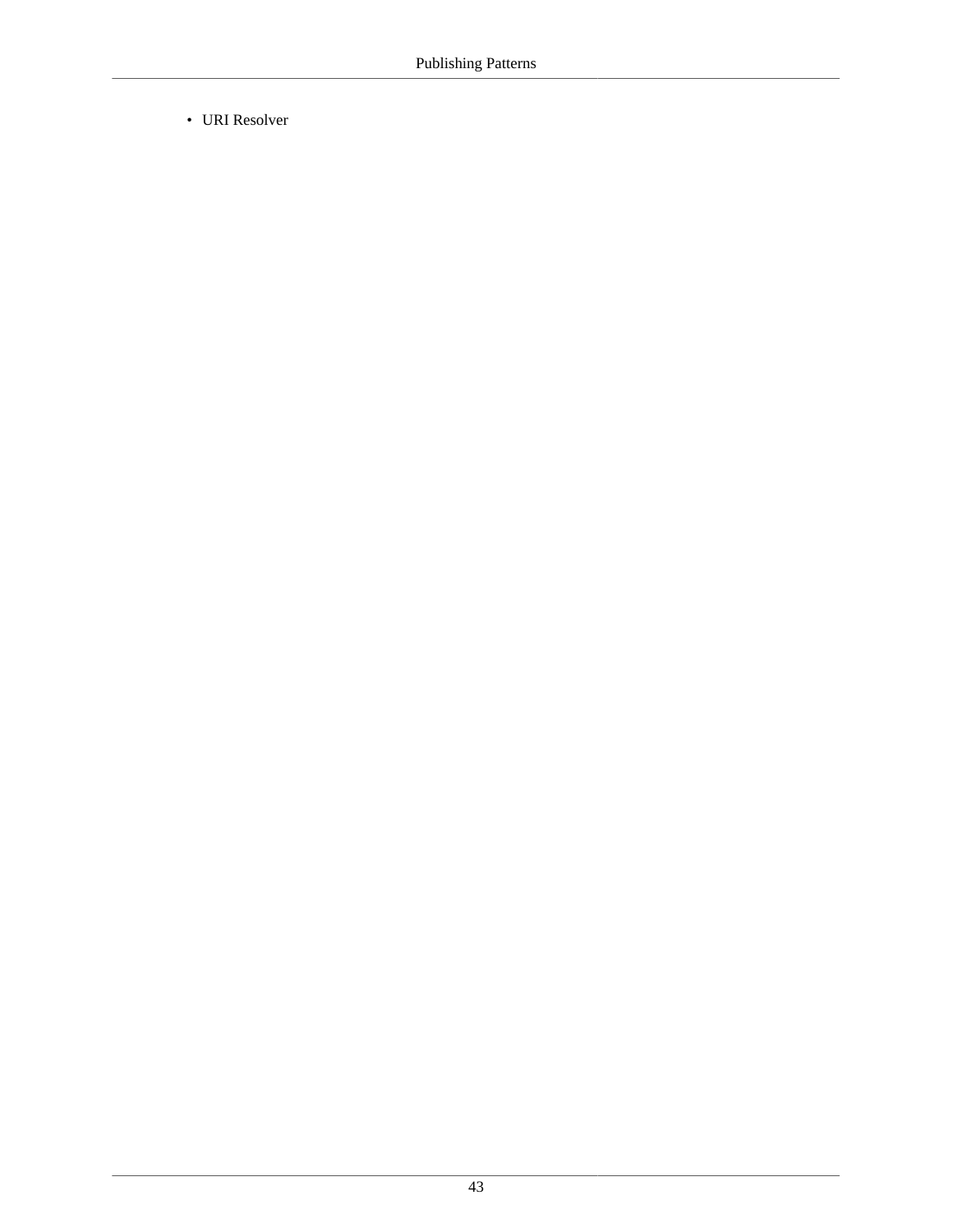# **Chapter 5. Data Management Patterns**

#### **Abstract**

While the statements in an RDF dataset describe a direct graph of connections between resources, the collection of triples itself has no structure: it is just a set of RDF statements. This lack of structure is not a problem for many simple RDF applications; the application code and behaviour is focused on exploring the connections in the graph. But for more complex systems that involve integrating data from many different sources it becomes useful to be able to partition a graph into a collection of smaller sub-graphs.

One reason for partitioning of the graph, is to support data extraction. Creating a useful view over one or more resources in a graph, e.g. to drive a user interface. There are a number of different partitioning mechanisms that can be used and these are covered in the [Bounded Description](#page-62-0) pattern described in the next chapter.

A very important reason for wanting to partition a graph is to make data management simpler. By partitioning a graph according to its source or the kinds of statements it contains we can make it easier to organise and update a dataset. Managing smaller graphs gives more affordance to the data, allowing entire collections of statements to be manipulated more easily.

The means by which this affordance is created is by extending the core triple model of RDF to include an extra identifier. This allows us to identify collections of RDF triples, known as [Named Graphs.](#page-56-0) The patterns captured in this chapter describe different approaches for managing RDF data using Named Graphs. The patterns cover different approaches for deciding on the scope of individual graphs, as well as how to annotate individual graphs, as well as ultimately re-assembling graphs back into a useful whole.

It should be apparent that Named Graphs is essentially a document-oriented approach to managing RDF data. Each document contains a collection of RDF statements. This means that we can benefit from thinking about good document design when determining the scope of each graph, as well as more general document management practices in deciding how to organise our data.

The beauty of the RDF model is that it is trivial to manage a triple store as a collection of documents (graphs) whilst still driving application logic from the overall web of connections described by the statements contained in those documents. An XML database might also offer facilities for managing collections of XML documents, but there is no standard way in which the content of those documents can be viewed or manipulated. In contrast the data merging model described by RDF provides a principled way to merge data across documents ((Union Graph).

This flexibility provides some powerful data management options for RDF applications.

# <span id="page-47-0"></span>**Graph Annotation**

*How can we capture some metadata about a collection of triples?*

# **Context**

There are a number of scenarios where it is useful to capture some metadata about a collection of statements in a triplestore. For example we may want to capture:

- publication metadata, such as the date that the triples were asserted or last updated
- provenance metadata, e.g. who asserted those triples, or how they were generated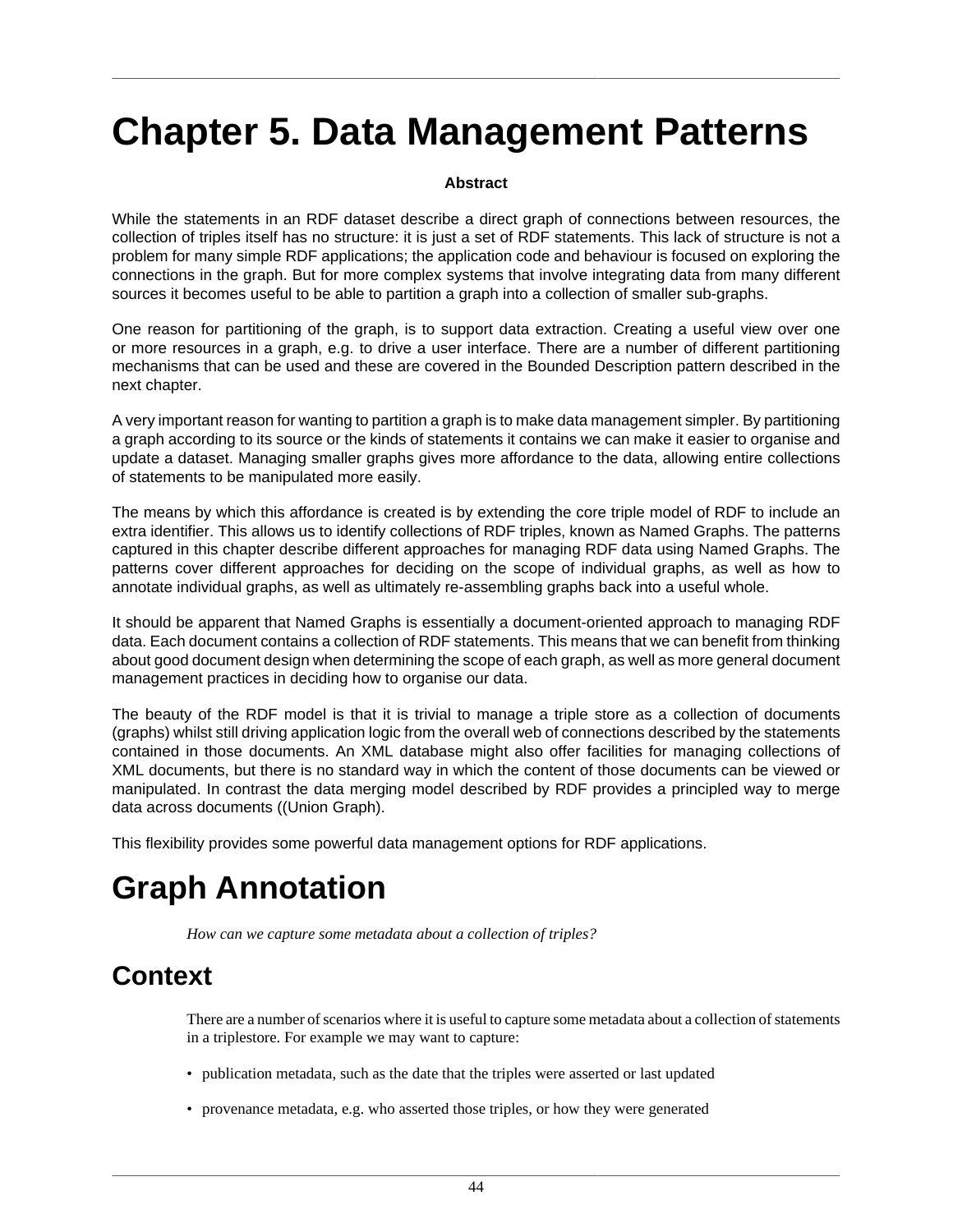• access control data, e.g. which user(s) or role(s) can access those triples

The [Named Graph](#page-56-0) pattern allows us to identify a set of triples, via a URI.But how do we then capture information about that graph?

#### **Solution**

Treat the [Named Graph](#page-56-0) like any other resource in your dataset and make additional RDF statements about the graph itself. Those additional statements can themselves be stored in a further named graph.

### **Example(s)**

A triple store contains a Named Graph that is used to store the results of transforming a local database into RDF. The Named Graph has been given the identifier of http://app.example.org/graphs/mydatabase to label the triples resulting from that conversion process. As the source is a live, regularly updated database it is useful to know when the RDF conversion was last executed and the data stored. It is also useful to know which version of the conversion software was used, to track potential bugs. This additional metadata could be captured as follows:

```
@prefix ex: <http://www.example.org/> .
#Named graph containing results of database conversion
<http://app.example.org/graphs/my-database> { 
    ...triples from conversion...
}
#Metadata graph
<http://app.example.org/graphs> { 
   #Description of a named graph in this dataset
   <http://app.example.org/graphs/my-database> dct:source <http://app.example.org/database/customers>
   <http://app.example.org/graphs/my-database> dct:created "2012-05-28"^^xsd:date.
  <http://app.example.org/graphs/my-database> foaf:generatorAgent <http://app.exam
   ...descriptions of other graphs...
}
```
In the above example there are two graphs in the dataset: the graph containing the data from the conversion and a second graph containing metadata about the first. An application that needed to identify the date that some triples were asserted can easily do this by querying the metadata graph.

#### **Discussion**

The majority of [Named Graph](#page-56-0) uses cases require some additional context to be captured about the set of triples labelled with a graph URI. Describing named graphs in RDF, by using the graph URI as the subject of additional RDF statements, provides a simple way to capture additional metadata relevant to an application.

As shown in the above example, a specific "well-known" named graph in the dataset can be designated as the location in which these extra statements are recorded. However it is also possible to use multiple named graphs. In this case we might have one graph for the data and one "parallel" graph that captures the context. For example if we could adjust the above example as follows: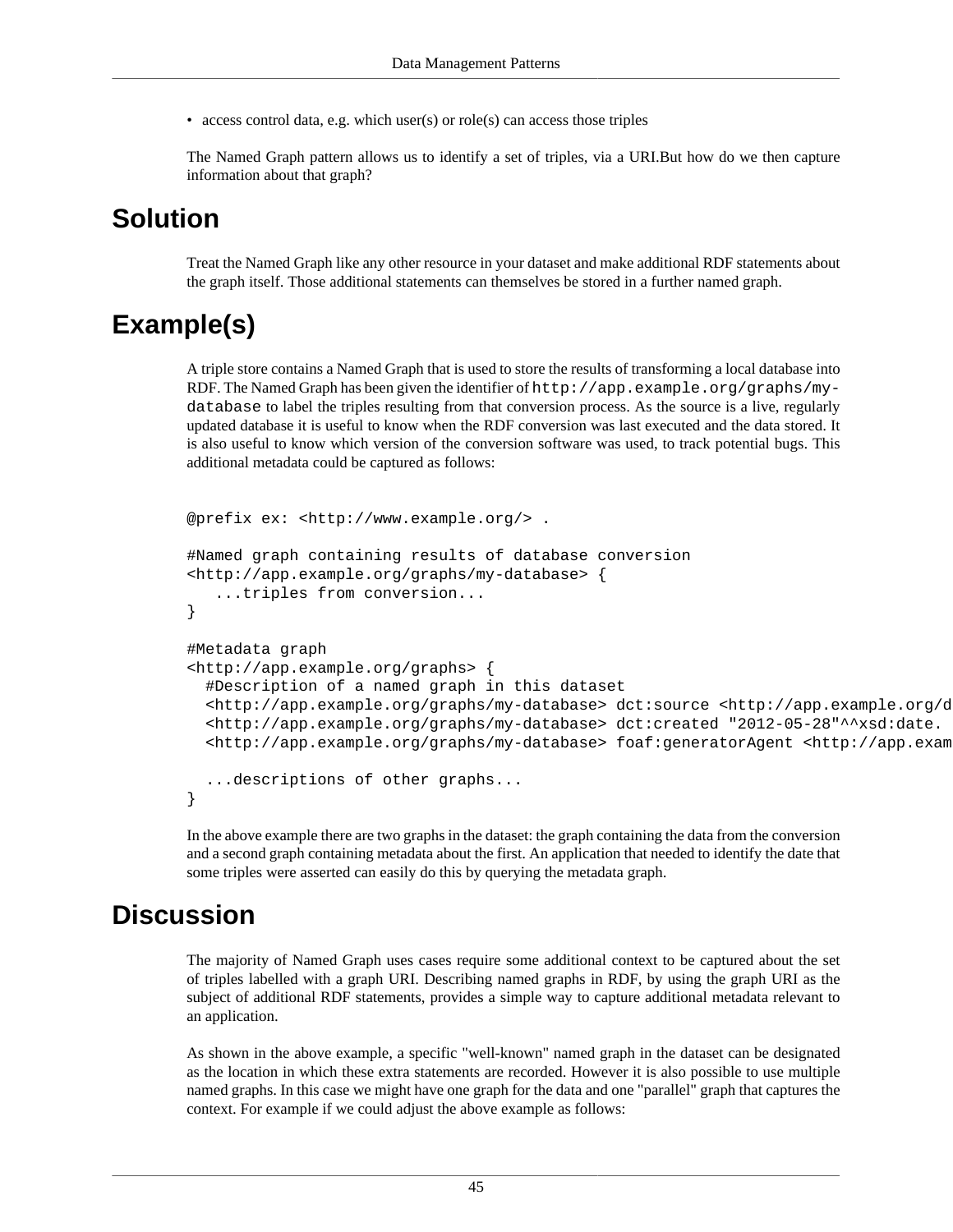```
@prefix ex: <http://www.example.org/> .
#Named graph containing results of database conversion
<http://app.example.org/graphs/my-database> { 
    ...triples from conversion...
}
#"Parallel" metadata graph
<http://app.example.org/metadata-graphs/my-database> { 
   #Description of named graph in this dataset
   <http://app.example.org/graphs/my-database> dct:source <http://app.example.org/database/customers>
   <http://app.example.org/graphs/my-database> dct:created "2012-05-28"^^xsd:date.
  <http://app.example.org/graphs/my-database> foaf:generatorAgent <http://app.exam
}
...other named graphs
}
```
Using a pair of named graphs per source can quickly lead to a very large number of graphs in a dataset. Some triple stores may not be optimized to deal with a very large number of graphs. However the approach does benefit from flexibility of adding and removing both source graphs and their metadata.

Care should be taken when choosing graph URIs. If an application uses the source document URL of some RDF as the named graph URI then this can lead to confusing statements as illustrated below:

```
@prefix ex: <http://www.example.org/> .
#Named graph containing results of HTTP crawl
<http://example.org/person/joe.rdf> { 
   #statements contained in the document, about itself
   <http://example.org/person/joe.rdf> foaf:primaryTopic <http://example.org/person/joe>.
   #date the FOAF document was created
   <http://example.org/person/joe.rdf> dct:created "2010-06-01".
   <http://example.org/person/joe> foaf:name "Joe Bloggs".
}
#Metadata graph, describing results of crawl
<http://app.example.org/graphs/> { 
     #date the named graph was created
     <http://example.org/person/joe.rdf> dct:created "2012-05-28".
}
```
In the above example there are two dct:created properties associated with the resource http:// example.org/person/joe.rdf. That document is a FOAF description which describes its primary topic and the date it was generated. The second date was added by a hypothetical web crawler that captured the date it stored that information in a named graph. It is possible for a SPARQL query applied to the [union graph](#page-57-0) for this dataset to return conflicting information, suggesting that the use of the source URL as a graph identifier is a poor choice. A better alternative would be to add some indirection:

```
@prefix ex: <http://www.example.org/> .
#Named graph containing results of HTTP crawl
```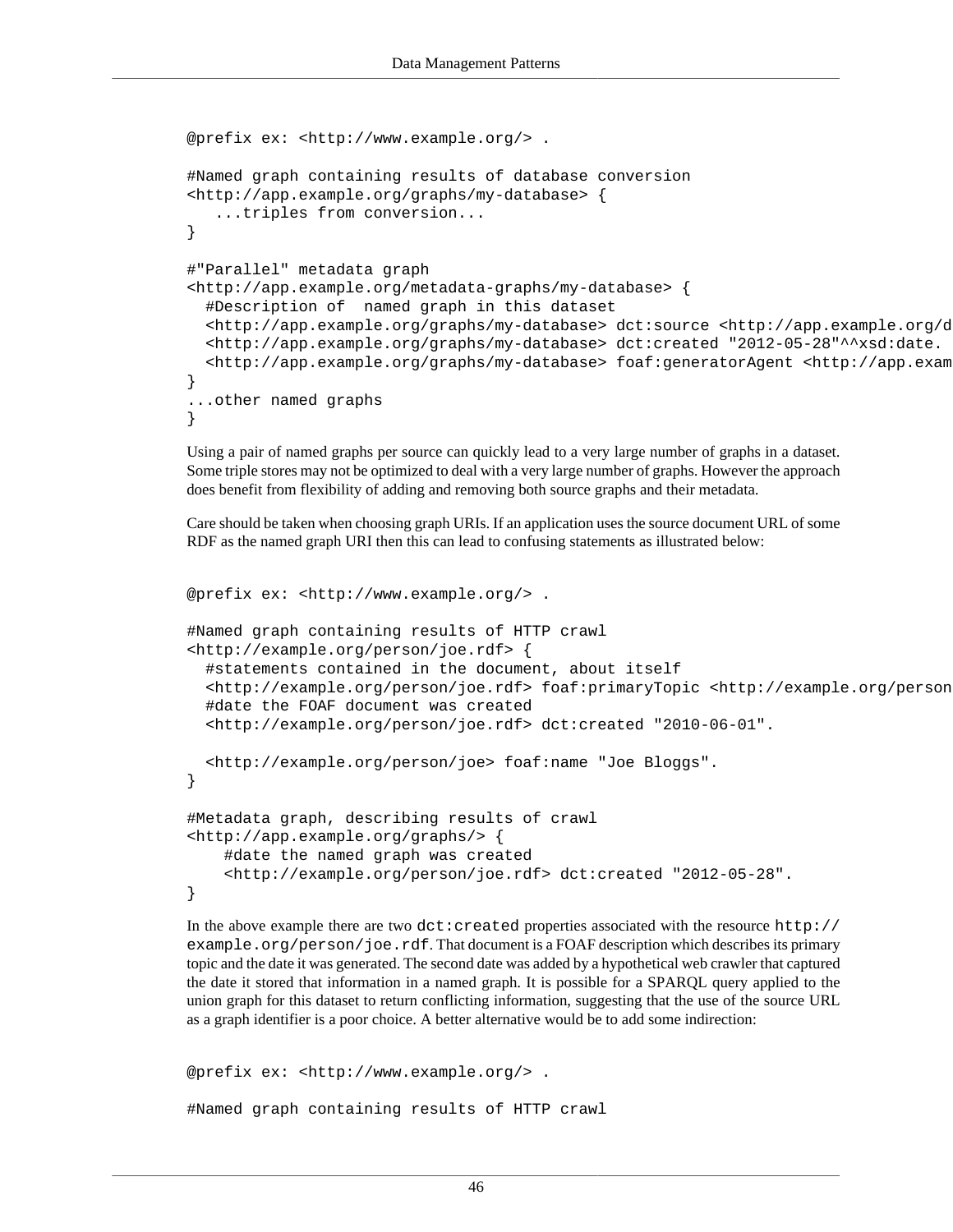```
<http://app.example.org/graphs?source=http://example.org/person/joe.rdf> { 
   #statements contained in the document, about itself
   <http://example.org/person/joe.rdf> foaf:primaryTopic <http://example.org/person/joe>.
   #date the FOAF document was created
   <http://example.org/person/joe.rdf> dct:created "2010-06-01".
   <http://example.org/person/joe> foaf:name "Joe Bloggs".
}
#Metadata graph, describing results of crawl
<http://app.example.org/graphs> { 
     #date the named graph was created
    \text{chttp://app.example.org/graphs?source=http://example.org/person/joe.rdf> dct:c #source of the graph
 \text{thtip://app.example.org/graphs?source=http://example.org/person/joerdf>dct:sour}
```
In the revised example a new URI is associated with the results of the web crawl. The web crawler then uses this URI to record the required metadata. By adding an  $\det$ : source property (or similar) it is still possible to identify which named graph was derived from which source URL. As can be seen a [Patterned](#page-9-0) [URI](#page-9-0) is used to generate the graph identifier, giving a predictable structure to the store.

#### **Related**

- [Named Graph](#page-56-0)
- [Graph Per Resource](#page-52-0)
- [Graph Per Source](#page-54-0)

# **Further Reading**

• Named Graph (Wikipedia)

# <span id="page-50-0"></span>**Graph Per Aspect**

*How can we avoid contention around updates to a single graph when applying the [Graph Per Resource](#page-52-0) pattern?*

# **Context**

For some applications the entire description of a resource might be maintained by a single authority, e.g. the data might all derive from a single data conversion or be managed by a single editing interface. However in some applications data about a single resource might be contributed in different ways. One example might be a VoiD description for a dataset. A dataset description may consist of a mixture of hand-authored information -- e.g. a title, description, and example resources -- plus some statistics derived from the dataset itself, e.g. size and class partitions. An administrator might update the descriptive aspects while the rest is updated asynchronously by a background application that analyses the dataset.

Multiple applications writing to the same graph could lead to contention for system resources or the need to implement complex locking behaviour.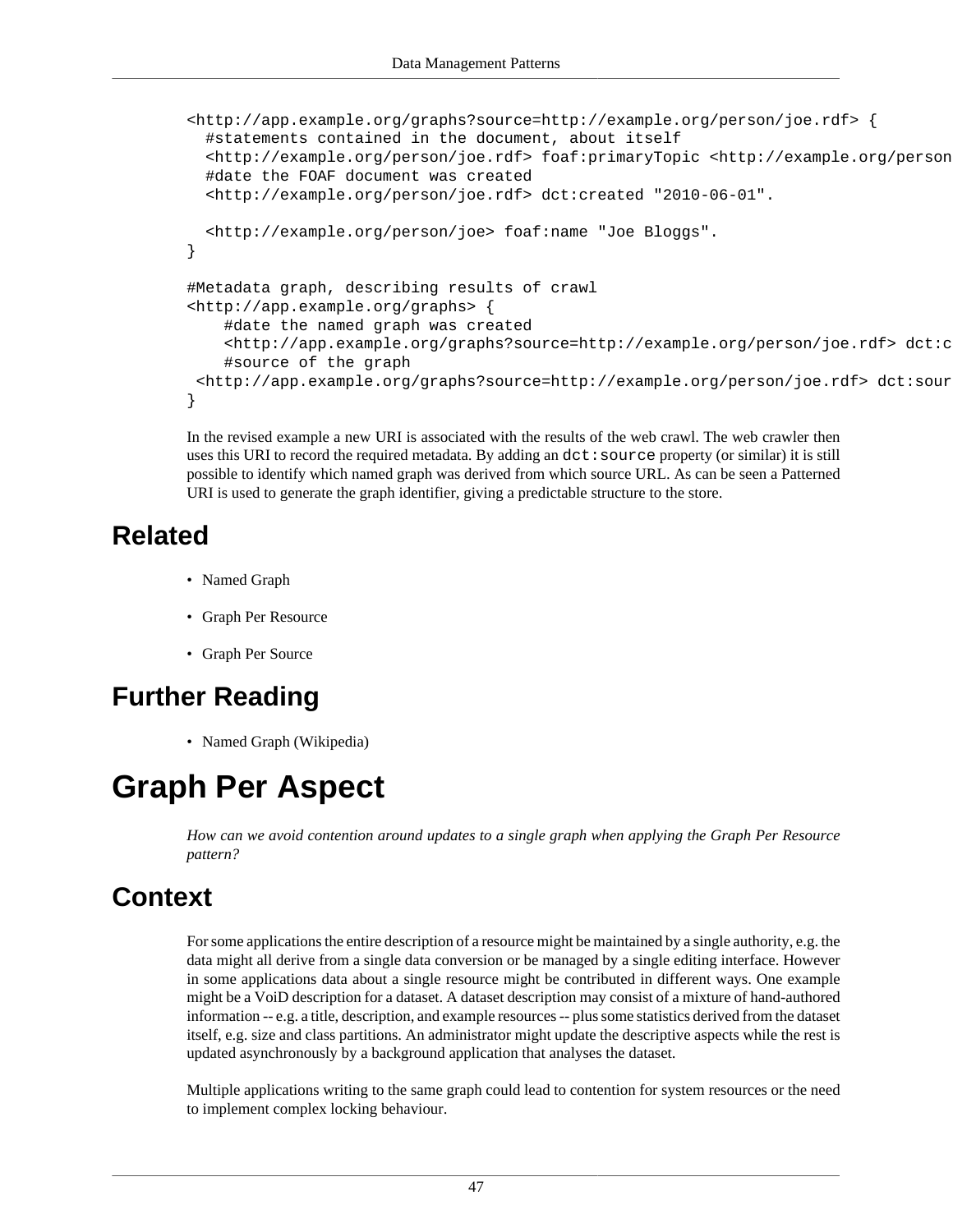#### **Solution**

Apply a combination of the [Graph Per Resource](#page-52-0) and [Graph Per Source](#page-54-0) patterns and factor out the different aspects of a resources description into separate graphs. Use a [Union Graph](#page-57-0) to collate the different aspects of the description of a resource into a single view.

# **Example(s)**

A content management application stores information about articles. This includes descriptive metadata about the articles as well as pointers to the content. Content metadata will be manually managed by users. In the background two additional processes will be carrying out additional tasks. One will be retrieving the content of the article to perform text mining, resulting in machine-tagging of subjects in the article. The second will be harvesting related links from the rest of the system and the web. The "aspect graphs" are created: one for the core metadata, one for the tags and one for the links:

```
#core description of a resource; provided by user
<http://data.example.org/graphs/core/document/1> {
  <http://example.org/document/1> dct:title "Bath in the Summertime".
} 
#tags; maintained by process 1.
<http://data.example.org/graphs/tags/document/1> {
 <http://example.org/document/1> dc:subject "Bath".
  <http://example.org/document/1> dc:subject "Travel".
} 
#related links; maintained by process 2.
<http://data.example.org/graphs/links/document/1> {
  <http://example.org/document/1> dct:related <http://travel.example.org/doc/bath>.
} 
#System metadata graph, listing topic of each graph
<http://data.example.org/graphs> { 
  <http://data.example.org/graphs/core/document/1> foaf:primaryTopic <http://example.org/document/1>.
  <http://data.example.org/graphs/tags/document/1> foaf:primaryTopic <http://example.org/document/1>.
  <http://data.example.org/graphs/links/document/1> foaf:primaryTopic <http://example.org/document/1>.
}
```
As the above example illustrates, graph URIs for the different aspects of a resources description can by generated by using [Patterned URIs.](#page-9-0) A fourth graph, covering system-wide metadata is also maintained. This graph lists the foaf:primaryTopic of each graph, allowing applications to discover which graphs relate to a specific resource.

An application consuming this data could rely on either a system default [Union Graph](#page-57-0) to provide a complete view of a resource. Partial views might address individual named graphs. Using a CONSTRUCT query it is also possible to construct a view of a resource using just those graphs referenced in the system metadata graph:

```
CONSTRUCT { ?s ?p ?o. }
WHERE {
   <http://data.example.org/graphs> {
       ?graph foaf:primaryTopic <http://example.org/document/1>.
```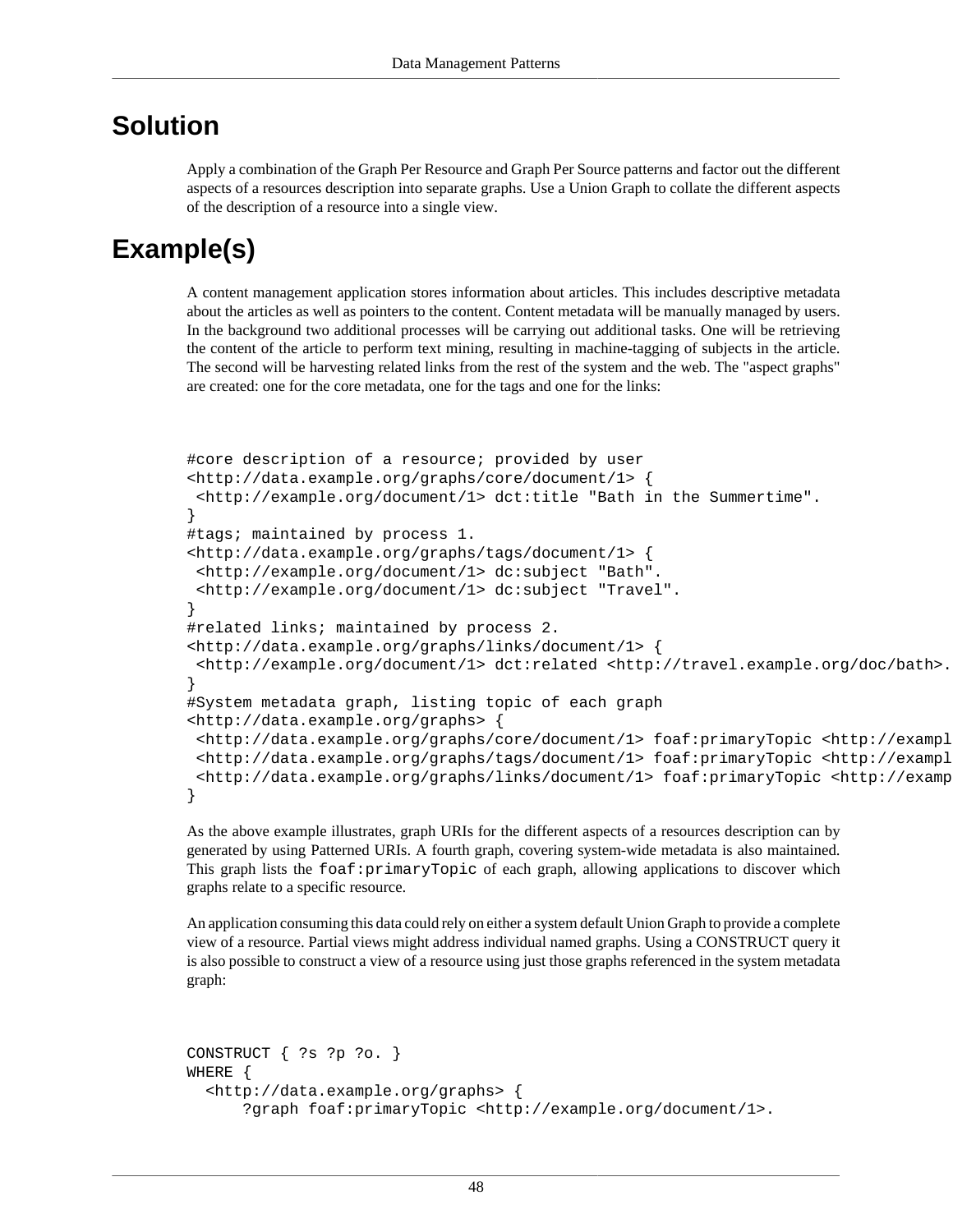```
 }
  ?graph { ?s ?p ?o. }
}
```
#### **Discussion**

Named graphs provide flexibility in how to organise an RDF data store. In some cases storage is oriented towards the sources of data, in others around individual resources. The Graph Per Aspect pattern provides a combination of those features that allows for very fine-grained graph management. The description of each resource is divided over a number of graphs, each of which is contributed to the system by a different source or application component.

As with the other named graph patterns reliance is made on the [Union Graph](#page-57-0) pattern to bring together the description of a resource into a single consistent view.

Separating out aspects of resource description into different graphs also provides a way to shard a dataset. Different aspects might be stored in different triple stores across a network. These are then brought together in the application for building a user interface. With knowledge of how graphs are partitioned across the network, as well as which graphs contain which statements, an application can use [Parallel Retrieval](#page-69-0) to synthesis a local working copy of a resource's description. This aggregation could happen within a server component or on the client-side

The small, focused graphs created by use of this pattern and, more generally, by the [Graph Per Resource](#page-52-0) pattern are very amenable for delivery to mobile & web clients for local processing. By separating out the different aspects of a resource into graphs that are likely to change with differing frequencies, caching can be made much more efficient.

#### **Related**

- [Named Graph](#page-56-0)
- [Graph Annotation](#page-47-0)
- [Graph Per Source](#page-54-0)
- [Graph Per Aspect](#page-50-0)

# **Further Reading**

• Keep Your Triples Together: Modeling a RESTtful, Layered Linked Data Store

# <span id="page-52-0"></span>**Graph Per Resource**

*How can we organise a triple store in order to make it easy to manage the statements about an individual resource?*

#### **Context**

Web applications typically offer forms for editing the description of an individual resource, e.g. the title, description and tags that apply to a specific photo. RESTful APIs typically support replacing the description of a resource using a PUT operation. In both cases it would be useful to be able to serialize all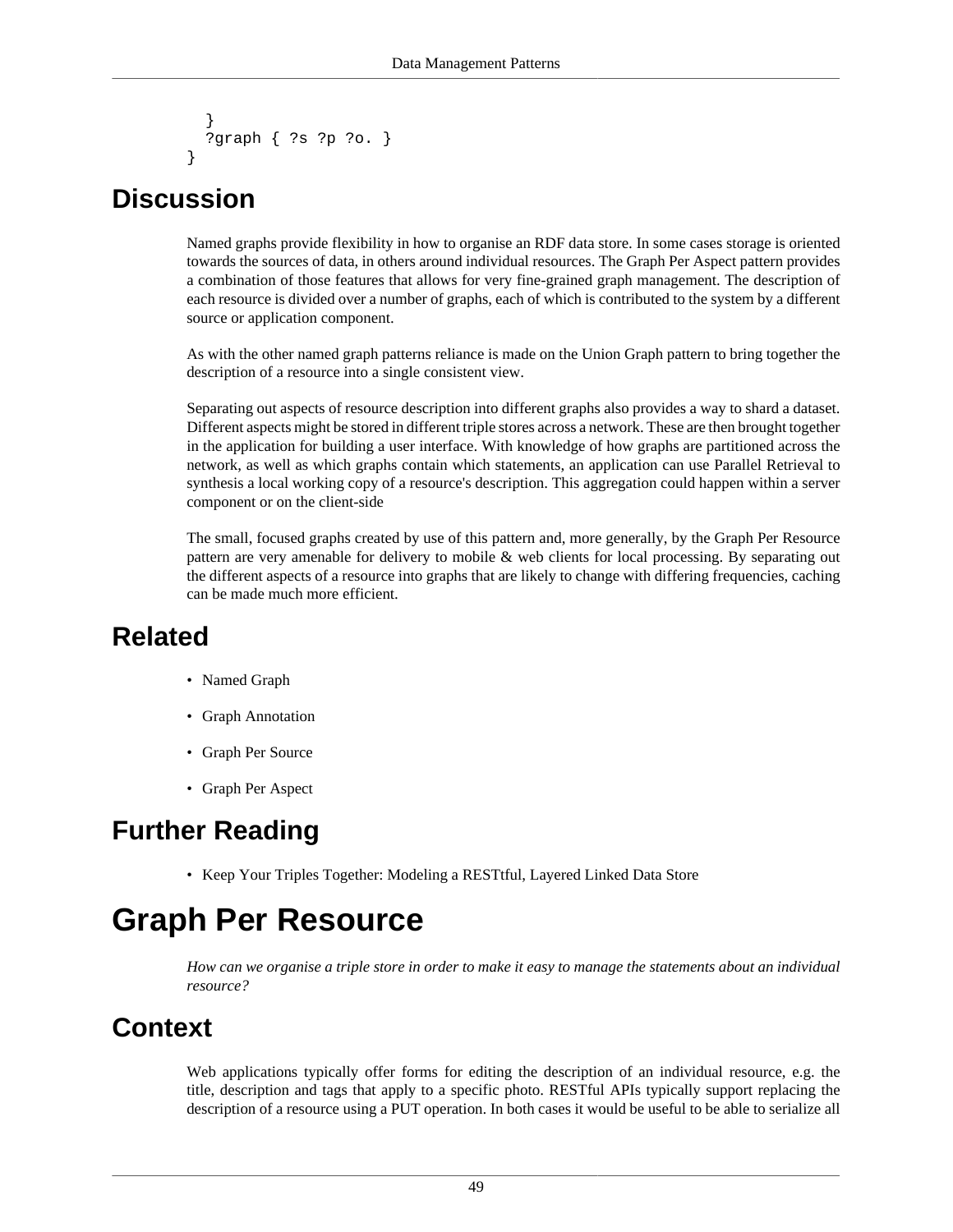of the statements relating to a given resource, including any edits, and directly replace the relevant triples in a triple store backing the application or API.

#### **Solution**

Store the description of each resource in a separate [Named Graph](#page-56-0) using a graph URI derived from the resource URI as the graph URI. When the resource is updated, simply replace the contents of that graph with the latest state of the resource.

# **Example(s)**

A user is editing the description of http://example.org/picture/1. The application delivers a web form to the authorised user which presents the current description of the resource in an interactive editing form. When the client submits the changes back to the server, it does so by serializing the state of the form as RDF which is then processed by the server.

On receiving the update from the client, the server-side code computes the graph URI for the resource being edited. For this application graph URIs are derived from resource URIs by a simple rewrite. For example the data for http://example.org/picture/1 is stored in http://data.example.org/ graphs/picture/1.

To apply the update the server-side code simply determines the appropriate graph URI and then stores the data in a SPARQL 1.1. Graph Store Protocol enabled store using a simple PUT operation.

#### **Discussion**

Partioning the triple store by resource rather than by [source](#page-54-0) provides an easy way to quickly access the description of an individual resource without having to use a SPARQL query. This is particularly true if the graph URI for a resource can be derived using a simple algorithm, e.g. rewriting to a different base URI, pre-pending a known prefix, etc.

The SPARQL 1.1. Graph Store Protocol provides a way for code to find and update the description of a resource without needing further knowledge of the data stored about any specific resource. This allows server-side code to remain relatively generic: it doesn't need to know details about what kinds of data is captured about individual resources, it just needs to know where to persist the data its given.

When applying this pattern it is common to store a [bounded description](#page-62-0) of the resource in each graph ensuring that each graph has a clear scope.

While this pattern makes it easy to manage a bounded description for a resource, including its relationships to other resource, it doesn't help with managing references to the resource elsewhere in the store. E.g. if a resource is deleted (by removing its graph), there may still be statements relating to that resource elsewhere in the graph. Additional SPARQL Update operations, for example, would be needed to remove these statements. Depending on the complexity of the graph structure and the needs of the application these overheads might make this pattern unsuitable.

In circumstances where additional context is required, e.g. in-bound relations, for an application view, a fall-back to SPARQL queries over a [Union Graph](#page-57-0) of the store can provide additional flexibility. However for the simplest cases of serving Linked Data pages, this pattern makes for very simple and light-weight application code.

For very simple use cases the graph URI of the graph holding the description of the resource could in fact be the resource URI. However in practice this can limit system evolution. As explained in the [Graph](#page-47-0) [Annotation](#page-47-0) pattern, the ability to store additional graph metadata can be useful. And in that case a separate graph URI is essential to avoid potential confusion around the scope of individual statements.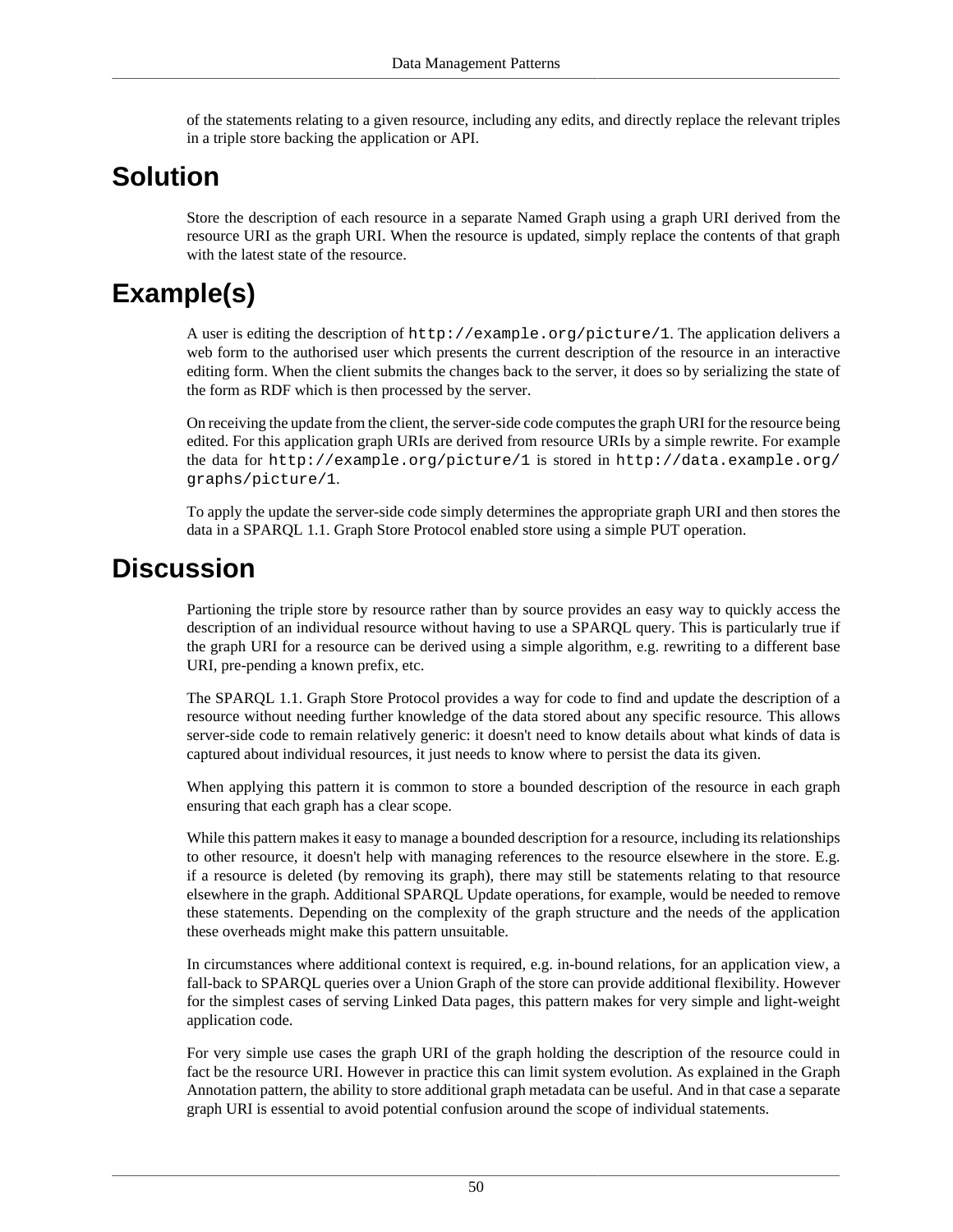In some applications several different processes might contribute to the creation of a description of a resource. Using a single graph per resource might therefore involve contention around several processes. The [Graph Per Aspect](#page-50-0) pattern allows this contention to be removed by using multiple graphs per resource.

### **Related**

- [Named Graph](#page-56-0)
- [Graph Annotation](#page-47-0)
- [Graph Per Source](#page-54-0)
- [Graph Per Aspect](#page-50-0)

#### **Further Reading**

- Named Graph (Wikipedia)
- Managing RDF using Named Graphs

# <span id="page-54-0"></span>**Graph Per Source**

*How can we track the source of some triples in an RDF dataset?*

#### **Context**

A common application requirement is to create a local cache of RDF data which originates from other sources. For example an application might crawl or harvest data from the Linked Data cloud and store it local triple store. Data from relational databases or other sources might also be regularly converted into RDF and added to a triple store.

While the applications directly consuming this data may not need any knowledge of their origin when querying the dataset, the applications doing the data management activities (e.g. crawling or data conversions) will need to be able to clearly identify which triples came from which source dataset or URL.

#### **Solution**

Use a separate [named graph](#page-56-0) for each data source. For the named graph URI either use a well-known URI for each data source, e.g. the URI of the dataset, or simply the URL from which the data was retrieved.

# **Example(s)**

An application is harvesting RDF documents from the web. Upon discovering the URL http:// www.example.org/person.rdf the application does a GET request to retrieve the document. The RDF statements found in that document are then stored in the applications triple store in a new named graph with the source URI as the graph identifier:

```
#Named graph URI is source document
<http://www.example.org/person.rdf> { 
   #Triples from source document
   <http://www.example.org/person/joe> foaf:name "Joe Bloggs". 
}
```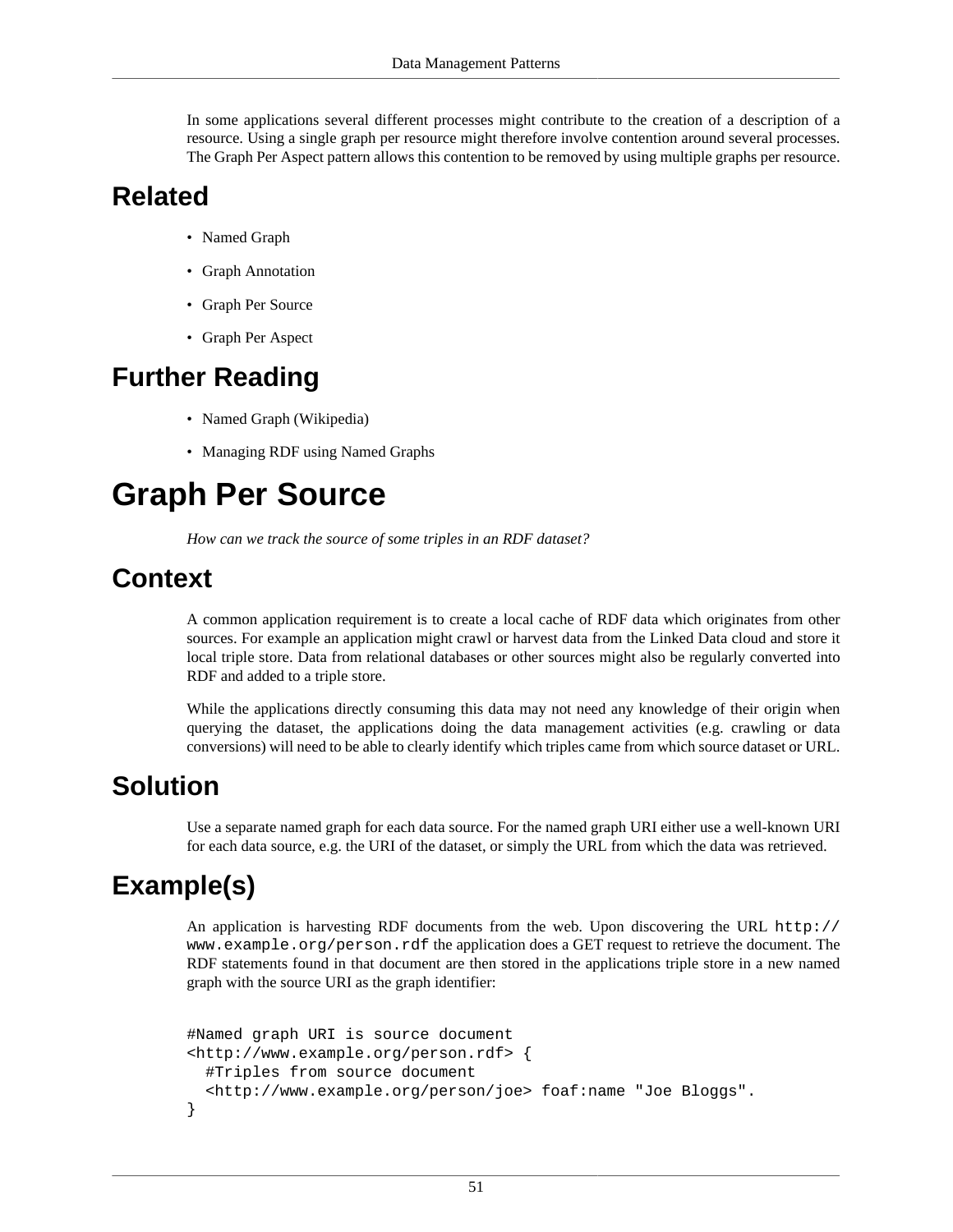The harvesting application can easily determine whether it has already harvested a URL by checking to see whether a named graph with that URI exists in the store. The next time that the application retrieves the content of the URL, e.g. as part of a cache refresh, the contents of just that graph can be replaced.

#### **Discussion**

The URI that labels a [named graph](#page-56-0) can be used in several different ways. One very common approach is to use the label to hold the URL from which a set of triples was retrieved. By using the graph URI to identify the source of the data it becomes possible to track the provenance of the data within the store. This can simplify common dataset construction scenarios, e.g. mirroring of data harvested from the web.

Checking for the presence of a graph within a store can be achieved using a simple [assertion query:](#page-60-0)

```
 ASK WHERE {
  <http://www.example.org/person.rdf> { ?s ?p ?o. }
 }
```
The query will return true if there are any statements associated with a graph with the specified identifier

An application may need to be present to an end-user the list of locations from which some RDF statements have been found. This too can be achieved using a simple SPARQL query:

```
 SELECT ?graph WHERE {
   ?graph { 
      <http://www.example.org/person/joe> foaf:name "Joe Bloggs". 
 }
 }
```
In the above example the query will return the URIs of all graphs that contain the specified RDF triple; "which sources say that http://www.example.org/person/joe has a foaf:name of "Joe Bloggs".

It is often important to capture some additional information about the source of the URL. For example a web crawler might want to record the retrieval data and HTTP headers associated with the original web request. This would allow for more efficient cache maintenance. The [Graph Annotation](#page-47-0) pattern describes this in more detail.

It is worth noting that in some cases a direct application of this pattern can make graph annotation more awkward: by using the source URL as the graph URI we can no longer distinguish between statements made about the *graph* and statements made about the *source document*. E.g. the date of creation of the graph and the date of creation of the document. This may be an issue for some application scenarios, although for others (e.g. simple aggregation) this may not be an problem.

As described in the [Graph Annotation](#page-47-0) pattern the solution to this issue is to use a different identifier for the graph, e.g. a [Patterned URI](#page-9-0) derived from the source URL. The source URL of the graph can then be captured as an annotation.

#### **Related**

- [Named Graph](#page-56-0)
- [Graph Annotation](#page-47-0)
- [Graph Per Resource](#page-52-0)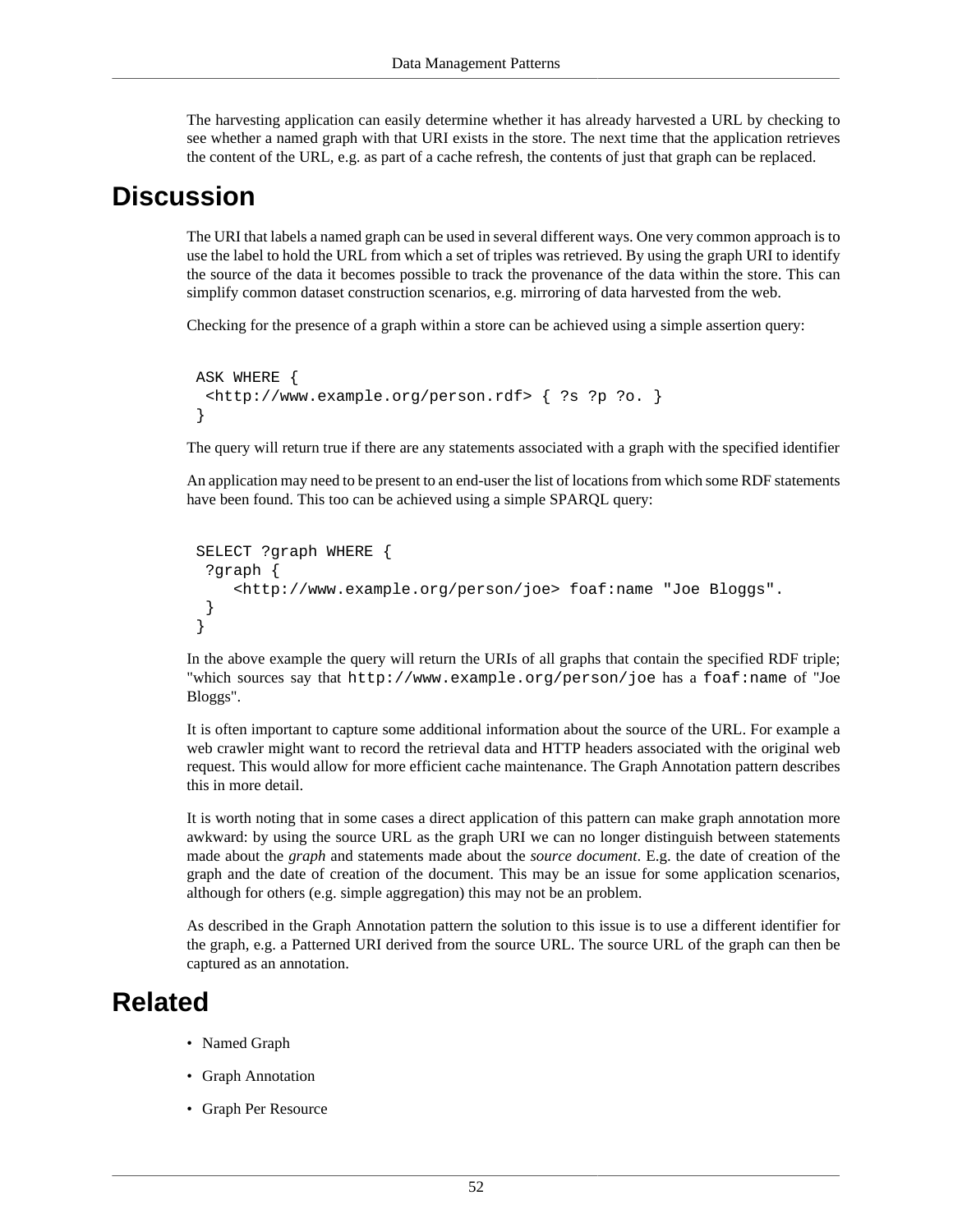## **Further Reading**

• Named Graph (Wikipedia)

# <span id="page-56-0"></span>**Named Graph**

*How can we identify a useful sub-set of RDF triples within a triple store?*

## **Context**

A triplestore is a set of RDF triples. Upon loading some RDF data into such a collection we lose the ability to be able to identify a sub-set of RDF triples, e.g. to identify their source of origin. We also lose knowledge of whether a single triple was asserted once or multiple times, e.g. by separate distinct sources. While it is possible to extract triples based on particular graph patterns, e.g. all triples with the same subject, predicate, or object there is no way to recover the original contect.

### **Solution**

Use URIs to identify collections of statements. Where necessary associate a triple with this URI to create a *quad*

By assigning a URI to a set of triples and my retaining that additional identifier in the store (a *quad store*), we can either treat the whole collection as a single set of triples, or work with an subset based on its graph identifier.

# **Example(s)**

The following example shows an RDF graph using the TRiG notation (Turtle plus graphs)

```
@prefix ex: <http://www.example.org/> .
#Named graph in TRiG
<http://www.example.org/graph/1> { 
   <http://www.example.org/document/7> rdfs:label "Example". 
}
```
The following example shows an RDF graph using the NQuads notation (N-Triples plus graphs)

<http://www.example.org/document/7> rdfs:label "Example" <http://www.example.org/graph/1>.

In both cases the graphs contain a single RDF triple

#### **Discussion**

The idea of extending the triple into a quad, through the addition of an additional URI has been around for many years. The Many early triple stores supported the notion of a quad, with the majority now supporting named graphs as a key feature. SPARQL 1.0 was the first semantic web specification to directly reference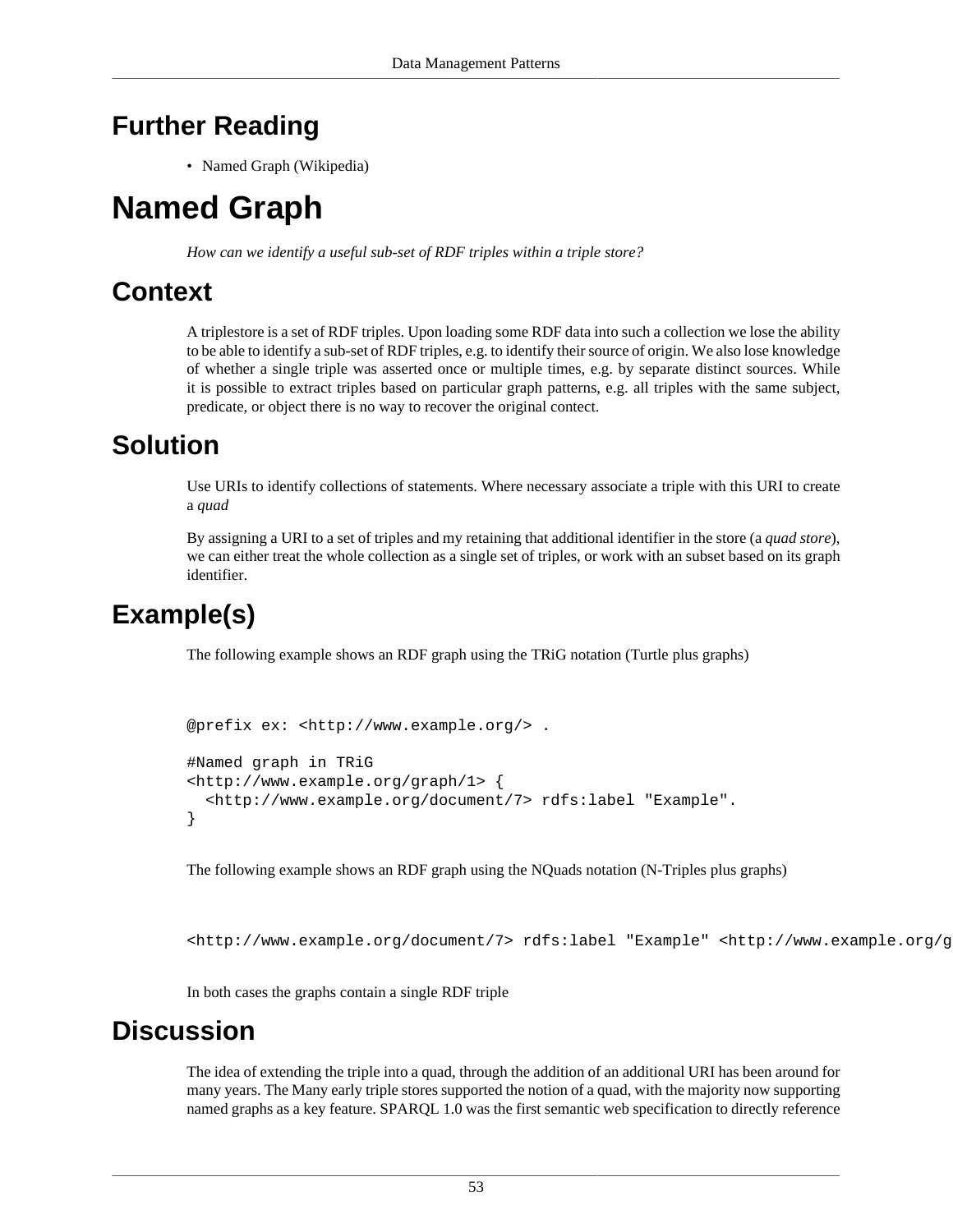the concept, allowing queries to be addressed to an individual named graph or a collection of graphs. Syntaxes for serialising named graphs also exist, allowing quads to be exchanged between systems. The most commmonly used quad syntaxes are TRiG (a derivative of Turtle) and NQuads (a derivative of NTriples.

By extending the core RDF model from a triple to a quad, Named graphs provide a useful extra degree of freedom when managing an RDF dataset. A useful analogy when thinking about a quad store is that of a collection of documents: each named graph is a separate "document" in the database that can be manipulated independently from any others. However the document identifier (the graph URI) can be ignored when working with data, relying on RDF graph merging rules to provide a view across all documents. A graph store therefore offers a useful way to manage sets of statements without losing the ability to easily merge data from across sources.

Graphs have been usefully applied to solving a number of different data management problems in RDF applications. Some recorded uses for Named Graphs include:

- *Tracking provenance of RDF data* here the extra URI is used to track the source of the data; especially useful for web crawling scenarios
- *Replication of RDF graphs* triples are grouped into sets, labelled by a URI, that may then be separately exchanged and replicated
- *Managing RDF datasets* here the set of triples may be an entire RDF dataset, e.g. all of dbpedia, or all of musicbrainz, making it easier to identify and query subsets within an aggregation
- *Versioning* the URI identifies a set of triples, and that URI may be separately described, e.g. to capture the creation & modification dates of the triples in that set, who performed the change, etc.
- *Access Control* by identifying sets of triples we can then record access control related metadata

The lack of standardisation about what the graph URI associated with a named graph identifies means that different applications have used it for different purposes. For example one application might simply use the URI as a local identifier for a set of triples, whereas another might associate extra semantics with the URI, e.g. using it to hold the URL from which the data was originally retrieved.

The simplest way to thing about the graph URI is as a simple identifier or label that can be associated with some triples. The fact that the identifier is a URI has some added benefits. For example we could then capture RDF statements to describe the graph. This has been applied as an alternative to [reification](#page-28-0) for handling versioning and provenance in datasets, but [graph annotation](#page-47-0) is useful in a number of scenarios.

#### **Related**

- [Reified Statement](#page-28-0)
- [Graph Annotation](#page-47-0)

# <span id="page-57-0"></span>**Union Graph**

*How can we generate a simple view over the statements in a collection of named graphs?*

#### **Context**

The [Named Graph](#page-56-0) pattern describes an approach for managing RDF statements as a collection of graphs. The [Graph Annotation](#page-47-0) pattern illustrates how to capture information about these graphs. However for many use cases, a consuming application may need to ignore the graph structure of a dataset and instead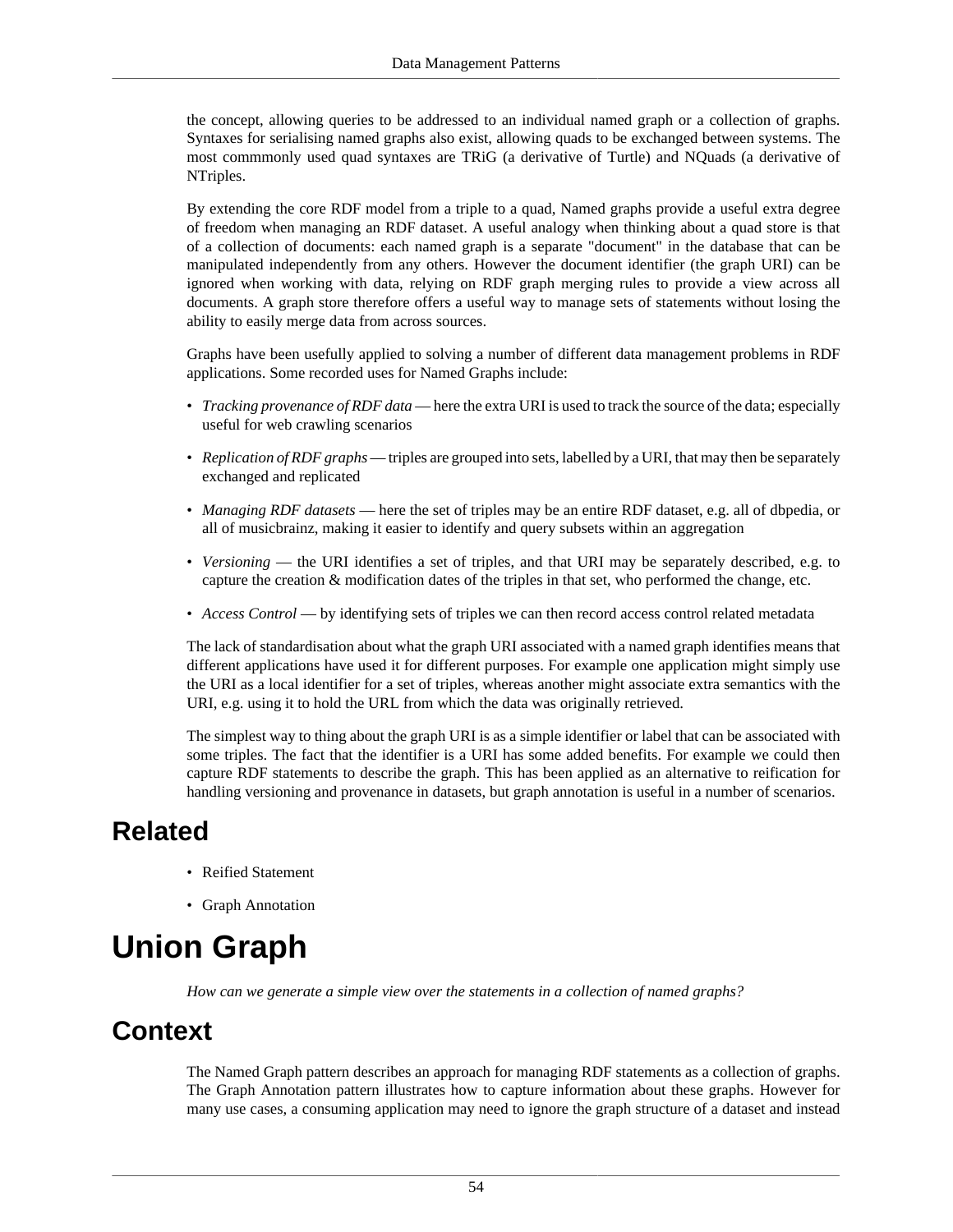work on a single consistent view of the data. In other circumstances we may only want to query a certain set of graphs (e.g. just the data, or just the annotations). So how do we gain the benefits of named graphs without having to teach all applications about the internal structure of our triple store?

### **Solution**

Write queries against a "union graph" that provides a simple view over a collection of named graphs by relying on RDFs data merging rules.

# **Example(s)**

See below

### **Discussion**

Named graphs are a useful way to structure a store to simplify the compilation and maintenance of a dataset. But we might consider that the graph structure of a dataset -- i.e. how it is composed of a number of named graphs -- to be an implementation detail that needn't concern applications built on that data.

The RDF data model provides rules for merging of RDF statements into a set. Those rules can be applied to create a simple synthetic view over a collection of named graphs that ignores the graph structure completely. A union graph is the RDF merge of one or more named graphs.

Most RDF triple stores offer the ability to create or use union graphs in some form. SPARQL also provides some options for creating additional "union graphs" (otherwise known as "synthetic" or "view" graphs).

We can think of a quad store as a set of named graphs, each of which has an identifier. All triples are therefore associated with a specific named graph. However when applying some pattern matching, e.g. in a query, or inferencing rules, we can safely ignore the graph URI component of the quad, this result in a simple triple based view of the data. This is a simple union over all the graphs. Some stores allow this union to be referenced in a query or application code, in order to allow graph-agnostic processing.

In SPARQL a dataset consists of a default graph, which doesn't have an identifier, plus zero or more named graphs which each have a URI. Triple stores that are geared towards SPARQL may similarly offer a default graph in which triples can be stored and the ability to store data in additional named graphs. TDB (part of Apache Jena) provides such a facility. Triples may be added to a dataset and these are then stored in the default, unnamed graph. In a SPARQL query, triples patterns are matched only against this graph. However TDB also offers a way to address the union graph of the store: i.e a view over all of the named graphs in the store (plus the default). TDB may also be configured to not allow updates to the default graph. In this case the default graph is automatically constructed from the union graph.

Other triple stores do not support an default unnamed graph, requiring all triples to be associated with some graph. In this case when executing a SPARQL query the default graph will be selected based on some system wide default (e.g. the union of all graphs) or by the query itself using a FROM clause.

The SPARQL FROM clause provide another way to define custom union graphs. The FROM clause is used to identify the default graph for a query. The most typical use is to identify a single RDF graph. However if multiple FROM clauses are specified in a query then the contents of those graphs are merged (typically in-memory) to provide a union graph that will form the default graph for the query. This feature of SPARQL can therefore provide another way to assemble a useful graph-agnostic view of a dataset.

The options here are on the surface confusing. But they offer some useful further options for managing and querying datasets. The important part is to understand that some options are provided by the underlying storage, whereas others are a function of the SPARQL query language: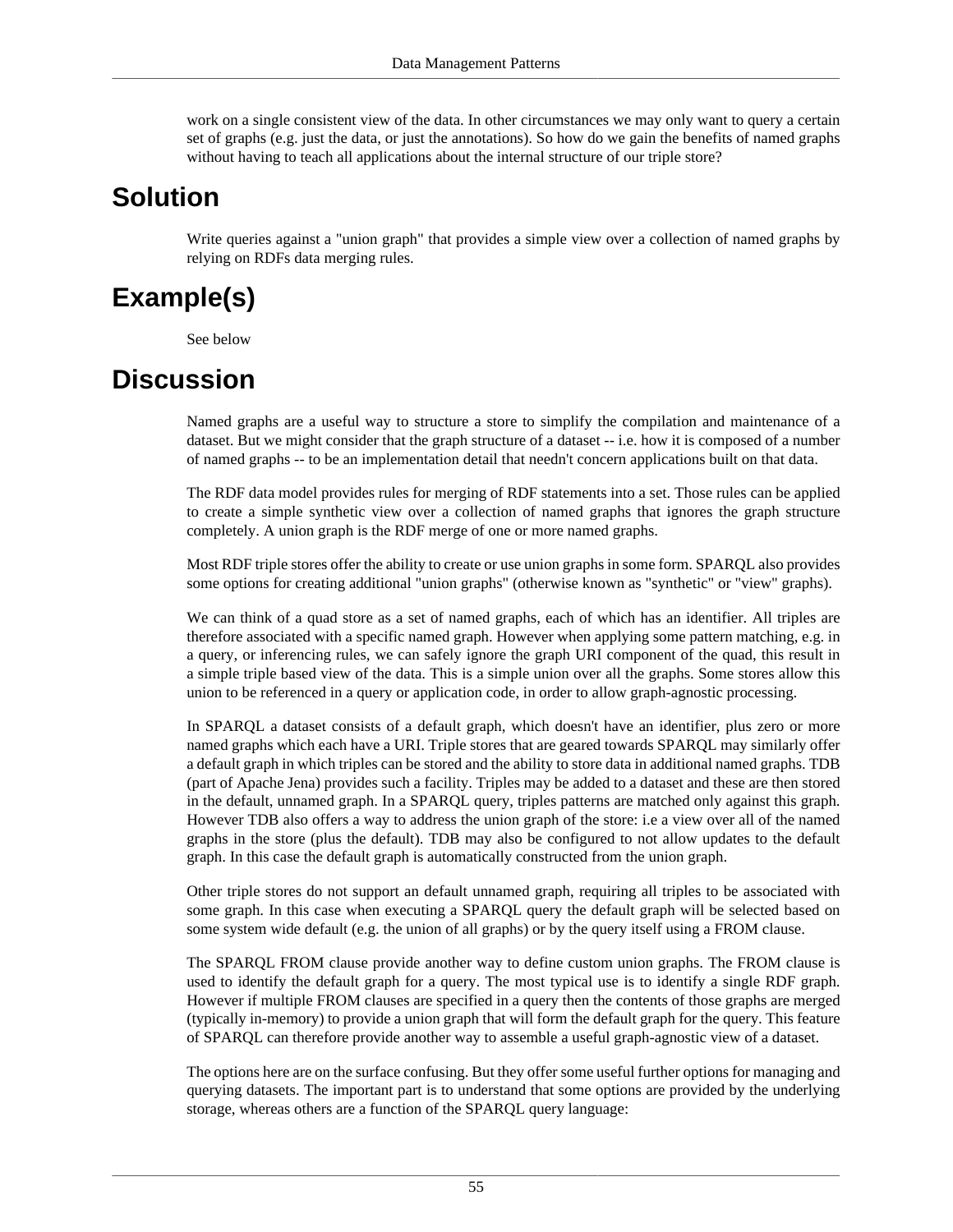- a triple store may manage data either as a collection of named graphs, or directly as a SPARQL dataset, i.e. a default graph plus zero or more named graphs. In the latter case triples can be added/removed from the default graph
- a triple store may provide a view over its entire contents, regardless of the partitioning into graphs. This is the most common form of union graph. It is also likely to be efficient for pattern matching, etc. This union graph may be in addition to whatever basic storage options the store provides
- a triple store may offer options for how a sparql dataset is created for a given query, or it may enforce a specific structure. E.g. a store may enforce that the default graph is a specific stored graph, or that it is a union graph providing a view of all of its contents
- a triple store may offer some additional flexibility for a sparql query to define its dataset including specifying a single graph as the default, the store-wide union graph, or a query specific union graph which is populated by merging together a number of named graphs identified in the FROM clause of the query

Not all triple stores offer this kind of flexibility but many offer at least some options for querying the whole store as a union graph.

There is scope here for further innovation on the part of store implementors, e.g. to offer additional ways to either statically or dynamically create union graphs over a store. For example an application may want to identifier the most recently updated graphs; graphs with a particular kind of content; public and "private" graphs, etc.

# **Related**

- [Named Graph](#page-56-0)
- [Graph Annotation](#page-47-0)

# **Further Reading**

- Managing RDF using Named Graphs
- TDB Datasets
- TDB Dynamic Datasets
- SPARQL 1.1 Specifying RDF Datasets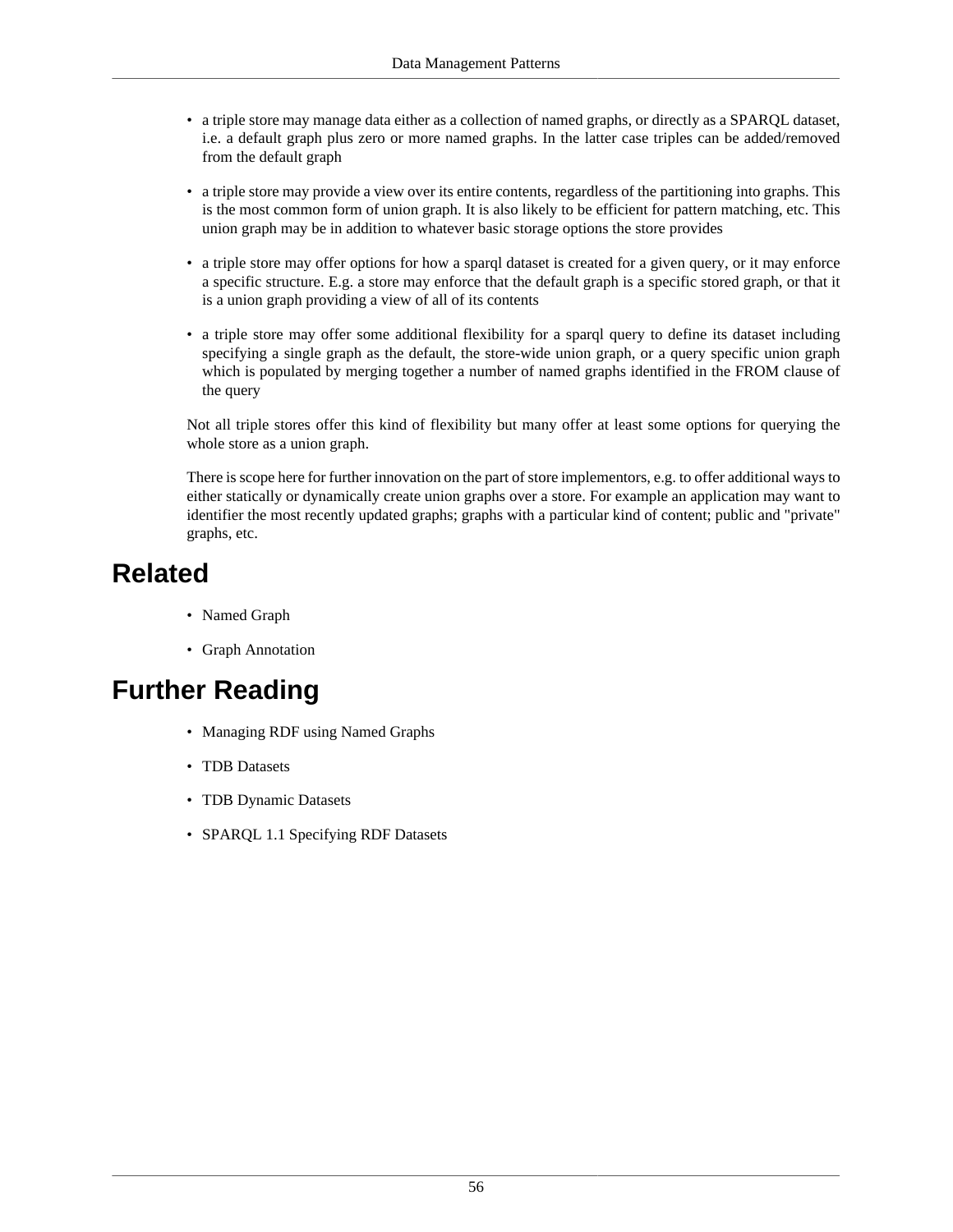# **Chapter 6. Application Patterns**

#### **Abstract**

Application architecture has always been a rich source of design patterns. Much of the design pattern literature covers useful architectural and code design patterns that can lead to the creation of more maintainable and evolvable software.

We are still at the early stages of exploring how best to create Linked Data applications. Indeed there is still much debate about what constitutes a Linked Data application at all. Is it any application that uses RDF, perhaps entirely based on a local triple store? Or must it be an application that is capable of continually discovering new information from across the web of data?

We still have much to learn about how to create applications that are truly flexible enough to process and display a wide variety of different data types. This covers everything from software architecture, design and user experience. Over time we might expect to see more research and development of Linked Data browsers. Or, perhaps web browsers will simply become more data aware and develop ways to help users make more of the data that is increasingly embedded in or linked from web pages.

Regardless of the type of applications we are constructing, there are a number of ways that specific features of RDF, SPARQL, or HTTP accessible Linked Data can be exploited to create flexible software architecture or simply useful behaviour. This chapter captures a variety of design patterns that relate to a number of different aspects of application development.

The existing patterns literature is at our disposal for helping to create Linked Data applications, but which features of semantic web technology can help us to better solve problems or meet requirements?

# <span id="page-60-0"></span>**Assertion Query**

*How can a dataset be tested for known patterns?*

# **Context**

There are a number of circumstances in which it is useful to test for patterns in a dataset. The most common is likely to be discovery of whether there is data available about a specific resource or from a specific vocabulary. Another very common use of pattern detection is to validate a dataset to check that it conforms to a specific structure. The latter is very common when testing the data generated by an application, e.g. during development or ongoing maintenance, or to check data received from third-party systems.

#### **Solution**

Use a SPARQL ASK or CONSTRUCT query to probe the dataset for known patterns

# **Example(s)**

The following will return true if the specified pattern is found:

#Is there any data about a specific resource?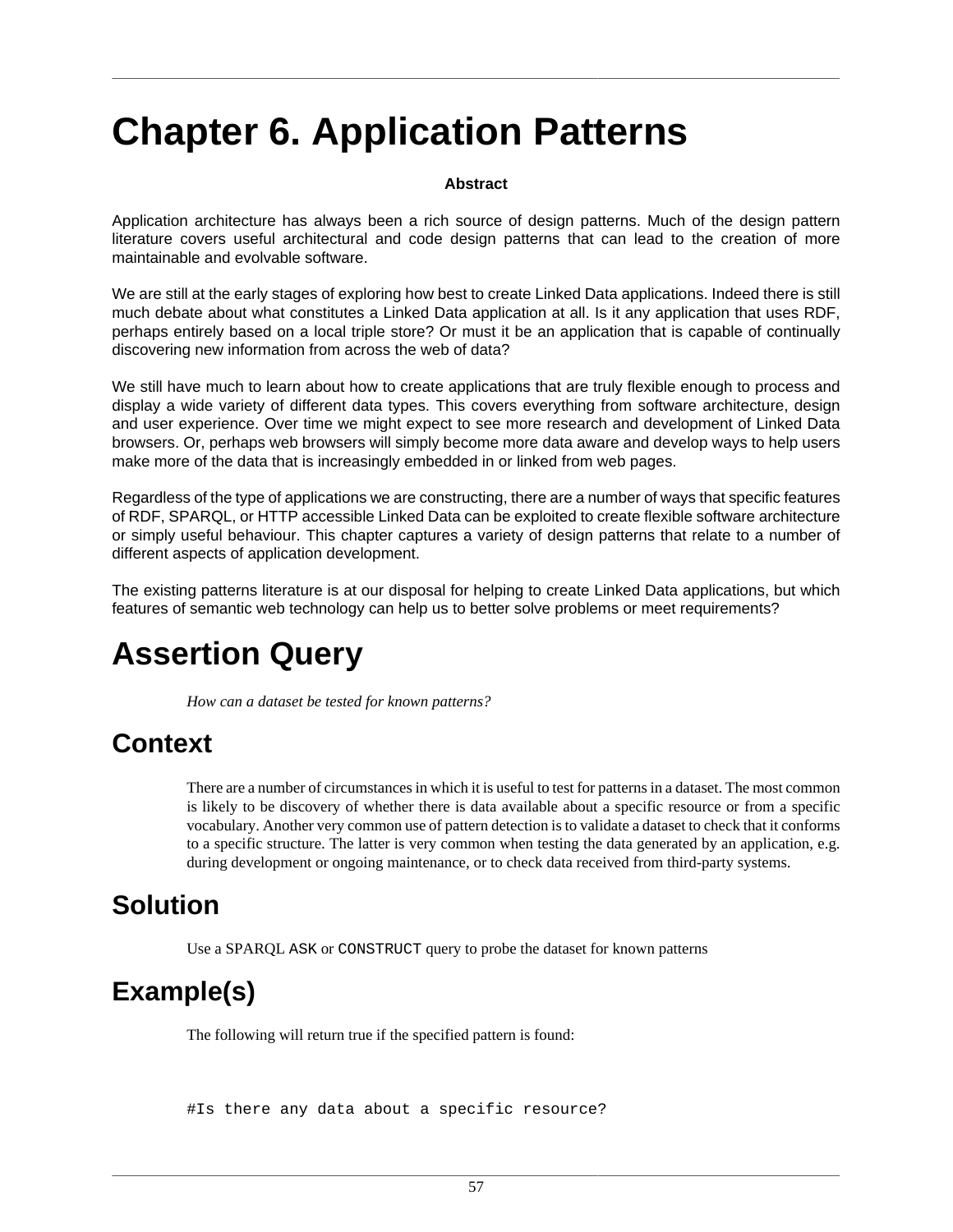```
ASK WHERE {
  <http://www.example.org/person/bob> ?p ?o.
}
```
#### **Discussion**

As described in the [Transformation Query](#page-75-0) pattern, SPARQL provides a declarative syntax for certain kinds of operations on RDF graphs. The SPARQL ASK query form is intentionally provided to support making assertions against an RDF dataset. It is therefore useful in the role of testing the output of an application (e.g. for unit testing) or acceptance testing incoming data received from a third-party.

In some cases it is useful to run a number of queries against a dataset and generate suitable warning messages if any of the assertions succeed. Instead of using an ASK query, a CONSTRUCT query can be used instead, allowing a simple message to be generated as output. These messages can then be used to, e.g. produce a test report from a dataset:

```
CONSTRUCT {
  _:msg ex:message "Every person should have a name".
} 
WHERE {
  ?person a foaf:Person;
 OPTIONAL {
    ?person foaf:name ?name.
  }
 FILTER (!bound(?name)) 
}
```
# **Related**

• [Transformation Query](#page-75-0)

# **Further Reading**

• The [Schemarama](http://isegserv.itd.rl.ac.uk/schemarama/) [<http://isegserv.itd.rl.ac.uk/schemarama/>] testing framework uses the CONSTRUCT variant of this pattern.

# <span id="page-61-0"></span>**Blackboard**

*How can the task of compiling or constructing a dataset be divided up into smaller tasks?*

#### **Context**

Applications consuming Linked Data commonly need to compile a dataset by collecting data from a number of distributed sources, e.g. other Linked Data datasets, SPARQL endpoints, or converting data from other legacy systems. A monolithic approach to constructing an aggregated dataset can be slow, fragile, and complex to implement. Dividing up tasks into smaller units of work can help parallelize the compilation of the data.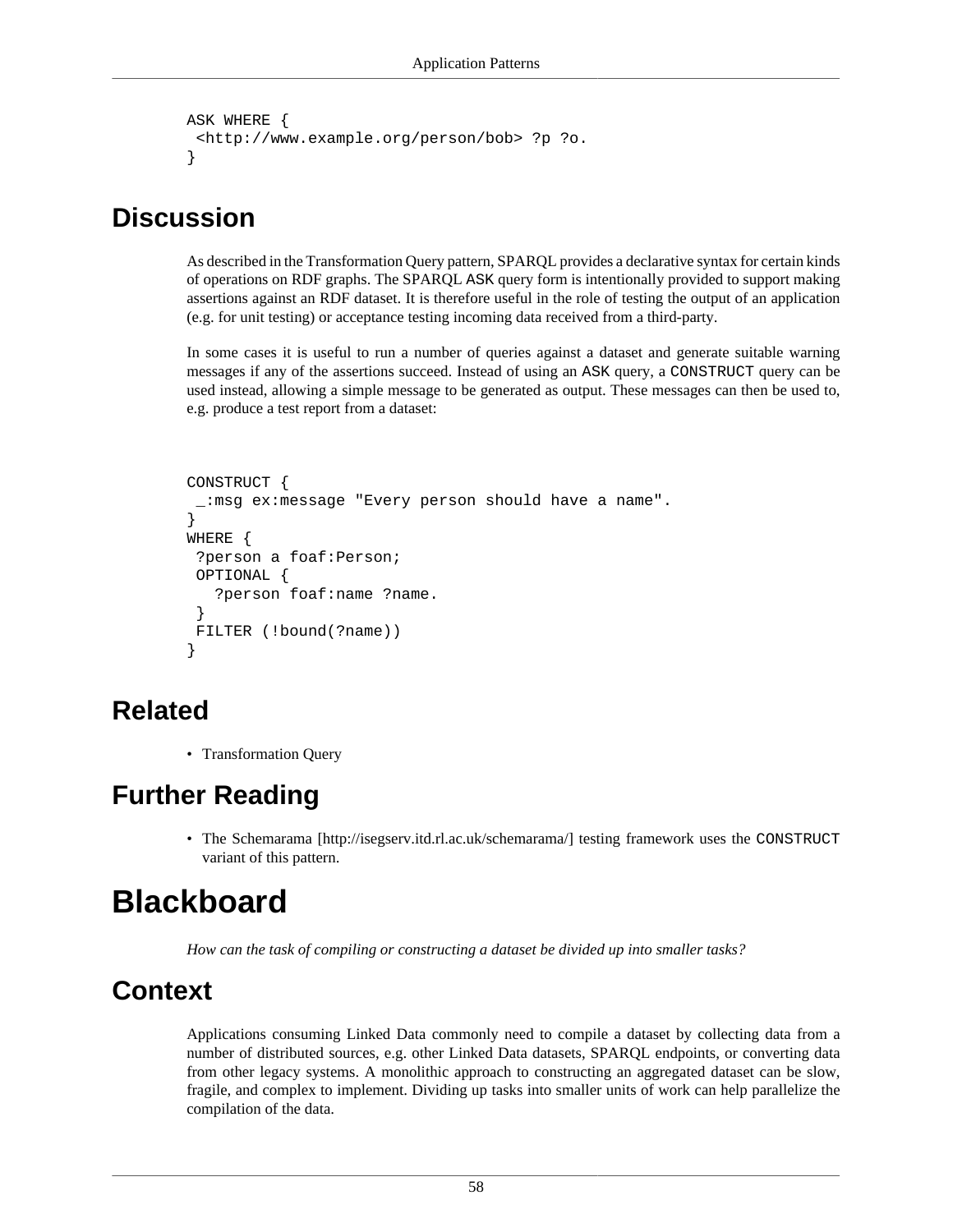#### **Solution**

Create a number of separate processes that are each specialised to a particular task. Each process runs independently from each of the others, allowing each to be as simple or as complex as necessary. The processes all co-ordinate in the [Progressive Enrichment](#page-43-0) of a single dataset, but are not triggered in any particular sequence. Instead each process looks for specific patterns in the underlying dataset, triggering the processing of the data, the results are then written back to the dataset.

### **Example(s)**

An application is written to monitor twitter for uses of a particular hash tag. The application provides a simple RDF view of each tweet, including its author, text, timestamp. The RDF is written into a shared RDF dataset that serves as the Blackboard for a number of other processes. Additional processes are then written that query the dataset to discover new tweets. These processes carry out discrete tasks. The results of the tasks may trigger further processing by other tasks, or may be used to directly drive specific application behaviour. The tasks may include steps such as:

- Looking for profile information about the author of each tweet
- Attempting to find a FOAF profile for each author
- Extracting hash tags from new tweets
- Extracting URLs from individual tweets
- Discovering metadata associated with URLs mentioned in tweets

#### **Discussion**

The Blackboard pattern is an existing design pattern that has been used in a number of existing systems, it works well when applied to the task of aggregating RDF and Linked Data due to the ease with which a dataset can be enriched over time.

The RDF dataset used as the "blackboard" shared by the independent processes may be short-lived, e.g. an in-memory datastore used to respond to a particular request or task, or permanent, e.g. an on-going aggregation of data on a particular topic or theme.

The decomposition of the data aggregation & conversion tasks into smaller units makes it easier to explore different approaches for implementing the desired behaviour, e.g. to explore alternate technologies or algorithms. The overall result of the processes co-operating to compile and enrich the dataset can be extremely complex but without requiring any overall co-ordination effort. Additional processes steps, e.g. to acquire data from additional sources, can easily be added without impacting on the overall system, making the architecture extensible.

#### **Related**

- [Progressive Enrichment](#page-43-0)
- [Parallel Loading](#page-68-0)

# <span id="page-62-0"></span>**Bounded Description**

*How can we generate a useful default description of a resource without having to enumerate all the properties or relations that are of interest?*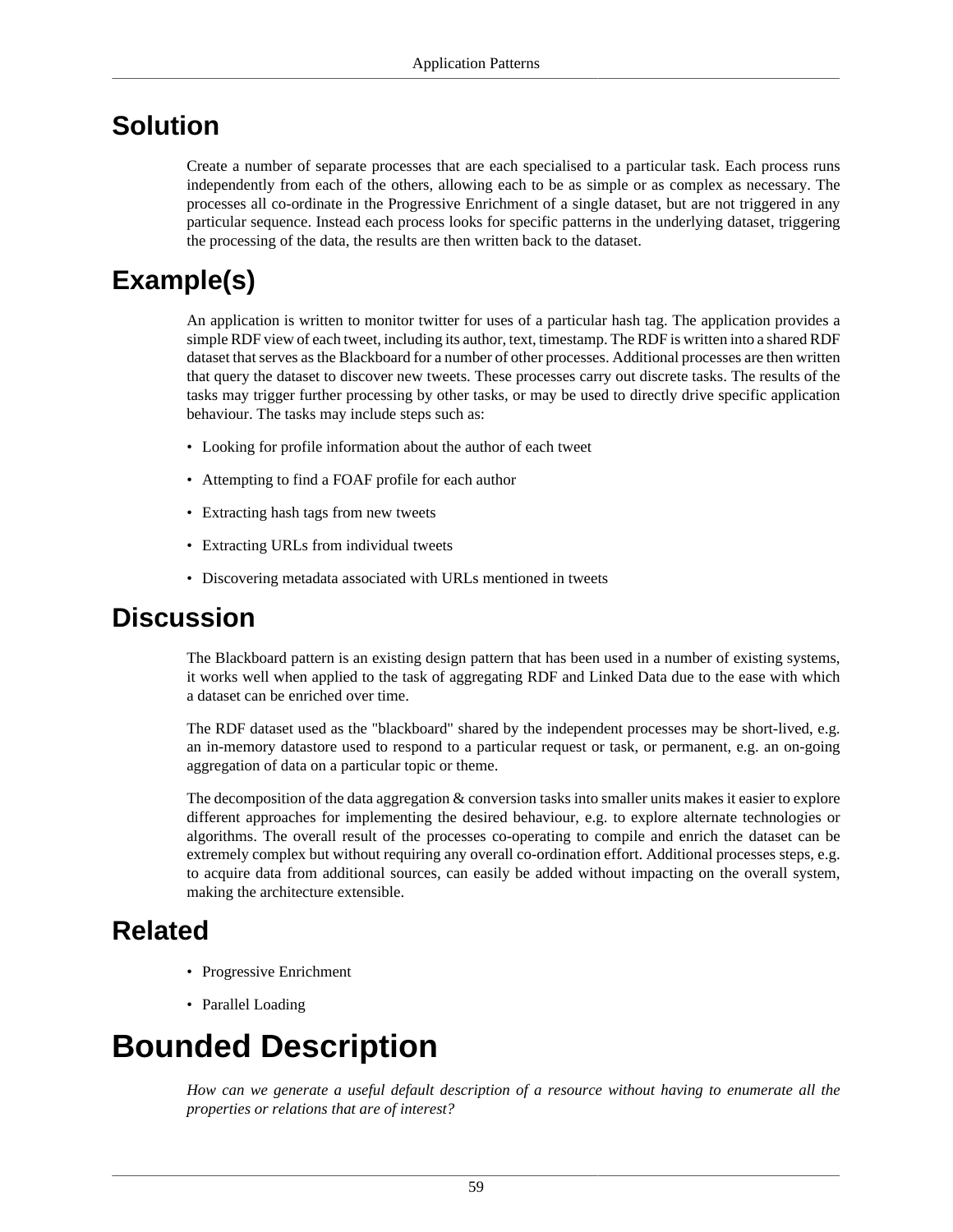#### **Context**

Application using semi-structured data sources should be tolerant of discovering unexpected data or missing properties of resources. For applications to be able to achieve this, there needs to be an approach to generating useful default descriptions of resources that don't require enumerating every property of interest. This behaviour is particularly useful for Linked Data browsers or similar applications that can have little or no expectation as to with which datasets they may be interacting.

#### **Solution**

Extract a sub-graph, or "bounded description", from a dataset that contains all of relevant properties and relationships associated with a resource.

#### **Discussion**

Bounded Descriptions take advantage of the graph structure of RDF in order to define simple graph operations that can be applied to any node in the graph. The operations yield a useful sub-set of the properties associated with the resource based on how they relate to the resource, rather than the specific RDF predicates that have been used.

There are a number of different types of bounded description that are in common use:

- *Datatype Property Description* -- retrieve all properties of a resource whose values are literals
- *Object Property Description* -- retrieve all properties of a resource whose values are resources, typically eliminating blank nodes
- *Concise Bounded Description* -- effectively the above two descriptions, but recursively include all properties of any blank nodes present in object properties
- *Symmetric Concise Bounded Description* -- as above but include statements where the resource being described is the object, rather than the subject

Many different variations of these basic descriptions are possible, especially when additional filtering is done to include, for example, properties that are useful for labelling (in a user interface).

In practice many common web application use cases can easily be fulfilled with one or more bounded description queries. The ability to use general purpose queries to build a user interface or otherwise drive application behaviour increases cacheability of the results: an application may end up using a small number of relatively general purpose queries that apply to a number of use cases.

Bounded descriptions can be implemented using SPARQL CONSTRUCT queries. SPARQL DESCRIBE queries are implemented using a Bounded Description that is built-in to the specific SPARQL processor being used. The most common approach is to use a Concise Bounded Description.

#### **Further Reading**

- [Bounded Descriptions in RDF](http://n2.talis.com/wiki/Bounded_Descriptions_in_RDF) [\[http://n2.talis.com/wiki/Bounded\\_Descriptions\\_in\\_RDF](http://n2.talis.com/wiki/Bounded_Descriptions_in_RDF)]
- [Concise Bounded Description](http://www.w3.org/Submission/CBD/) [[http://www.w3.org/Submission/CBD/\]](http://www.w3.org/Submission/CBD/)

# **Composite Descriptions**

*How do we declare the underlying dataset for a page involving custom subsets or views of the data?*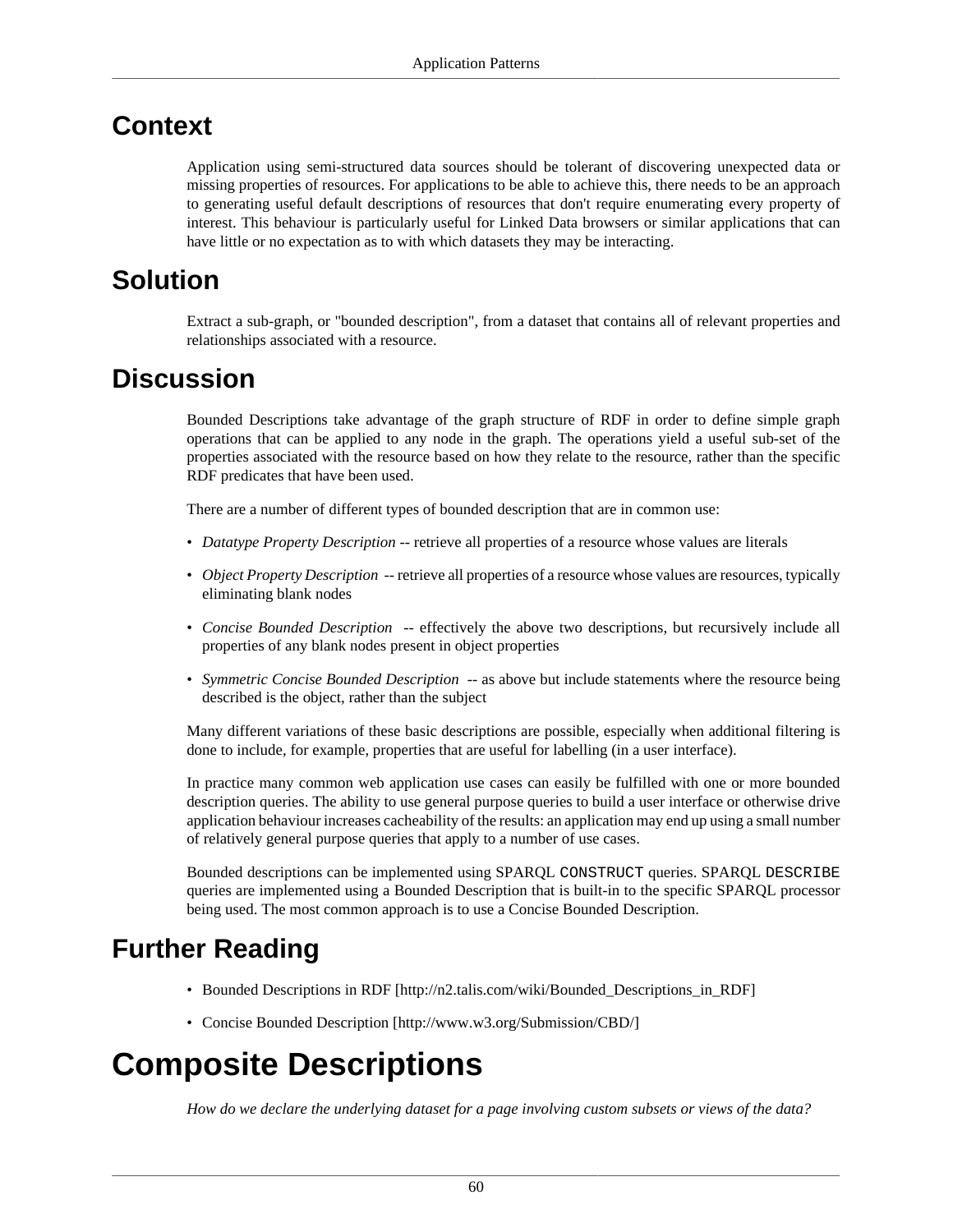#### **Context**

When integrating data from heterogenous sources it is sometimes necessary to synthesise page URIs non-algorithmically from the underlying data. Alternatively views of data may be required that follow a clustering or structure that does not have a simple 1:1 correspondence with underlying data URIs.

#### **Solution**

Create data about your description pages and include foaf:topic and foaf:primaryTopic properties to link the page to the resources that it describes. When rendering these pages obtain the data describing the page then bring in descriptions of each resource referenced with  $f$ oaf:topic and  $f$ oaf:primaryTopic to build the base dataset for the page.

### **Example(s)**

The BBC programme pages include information on a primary topic supplemented with additional data about other related topics. The data included on each page may vary depending on factors other than the type of resource being described.

#### **Discussion**

Most database driven pages on the Web involve more than one type of data and augment a base dataset with related information by using multiple database queries. In many cases it is possible for the publisher to anticipate these arrangements and describe them as linked data. This can reduce multiple queries to a single query describing the resource and any related resources. The resulting dataset can be passed directly to a templating system for rendering.

The topics associated with a page do not need to be closely related in the underlying data or even connected at all. The page description gathers together a group of resources according to the precise context specified by the publisher without reliance on particular relationships pre-existing in the data.

Changing the level of detail for classes of page or even of specified individual pages can be done simply by updating the description of those pages and allowing the templating system to work with the new dataset.

An additional benefit is that the page structure of the site can also be made queryable so it would be possible to discover which pages include information about a specific subject, thereby presenting the possibility of automatic cross-linking.

# <span id="page-64-0"></span>**Follow Your Nose**

*How do we find additional relevant data from the web?*

# **Context**

When we retrieve some data from a URI, we are unlikely to have obtained all of the relevant data about that resource. Additional statements or useful extra context may be available from both the original source, as well as other third-party sources on the web.

#### **Solution**

Identify additional useful links within the available data, and then de-reference those URIs in turn to find the additional data.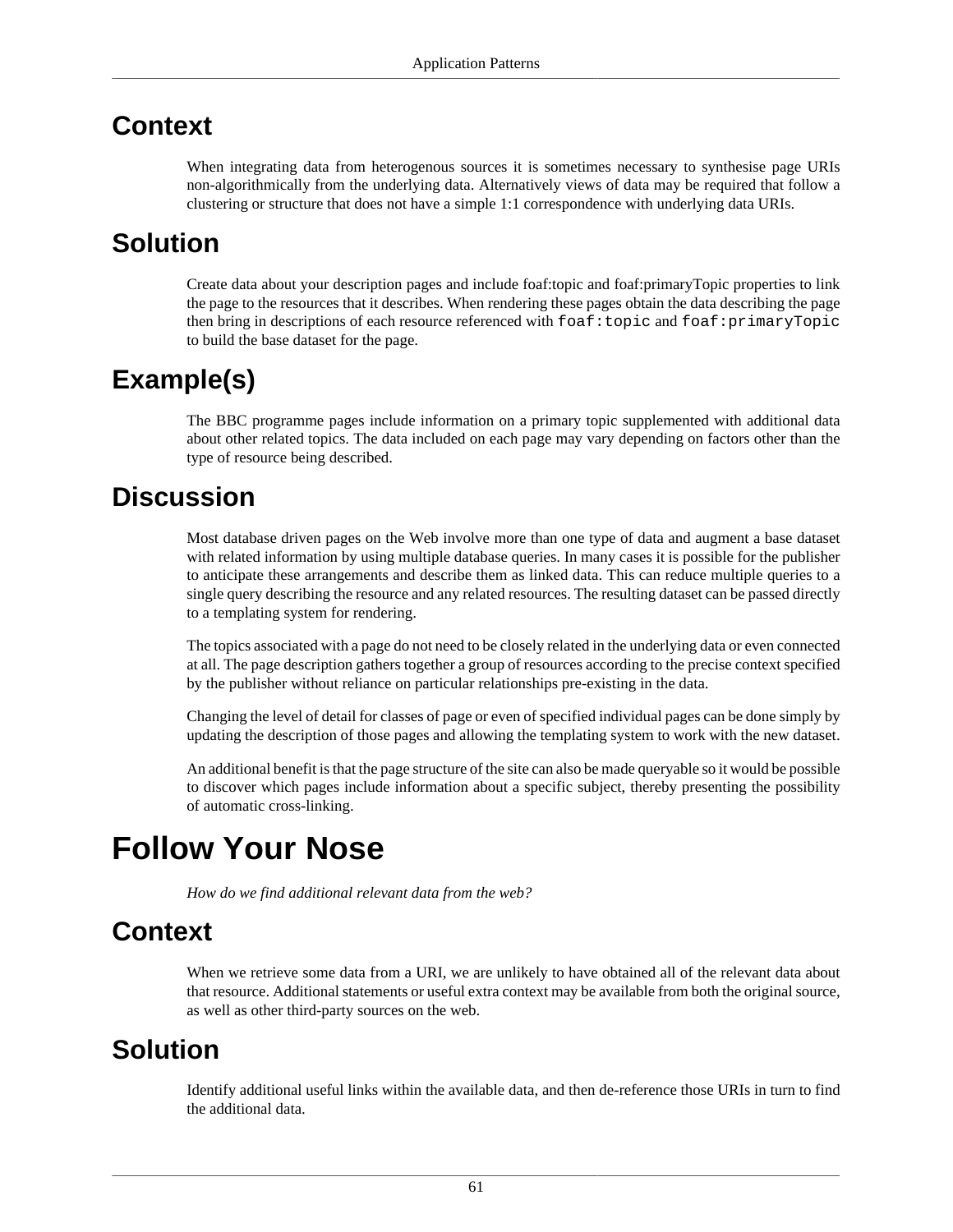# **Example(s)**

The BBC Wildlife Finder application exposes data about biological species. By following links within the data we can find additional information about related species or its habitat from within the same dataset. By following links to dbpedia or other sources, we can find additional detail on the biology and distribution of the species.

#### **Discussion**

This pattern is at the core of the Linked Data approach. By giving resources URIs we make them part of the web, allowing a description of them to be retrieved by a simple HTTP GET request. By linking to other resources on the web, we allow applications to find more information by repeatedly following links to crawl the additional sources.

There are two main types of links that could be followed in an RDF graph:

- URIs of other resources -- [See Also](#page-44-0) links to further documents, or URIs of other related resources. Follow these links to find more data.
- URIs of RDF terms -- links to definitions of properties, classes and other terms. Follow these links to find machine-readable descriptions of terms

An application is unlikely to want to blindly follow all links. For example applications will certainly want to place a limit on how many additional links it will want to fetch, e.g. one or two hops from the original resource. An application may also want to limit the data retrieved, e.g. by only following certain types of relationship or restricting the domains from which data will be retrieved. The former allows a more directed "crawl" to find related information, while the latter allows simple white/black-listing to only obtain data from trusted sources.

An application might also want to limit network traffic by performing [Resource Caching.](#page-71-0) [Parallel Retrieval](#page-69-0) can also improve performance

The retrieved data will often be parsed into one RDF graph that can then be queried or manipulated within the application. This "working set" might be cached as well as the original source descriptions, to allow for the fact that the same data may be repeatedly referenced.

Some additional processing may also be carried out on the retrieved data, e.g. to apply [Smushing](#page-72-0) to combine all available data about a resource into a single description.

# **Related**

- [Missing Isn't Broken](#page-65-0)
- [See Also](#page-44-0)
- [Smushing](#page-72-0)
- [Resource Caching](#page-71-0)
- [Parallel Retrieval](#page-68-0)

# <span id="page-65-0"></span>**Missing Isn't Broken**

*How do we handle the potentially messy or incomplete data we use from the web?*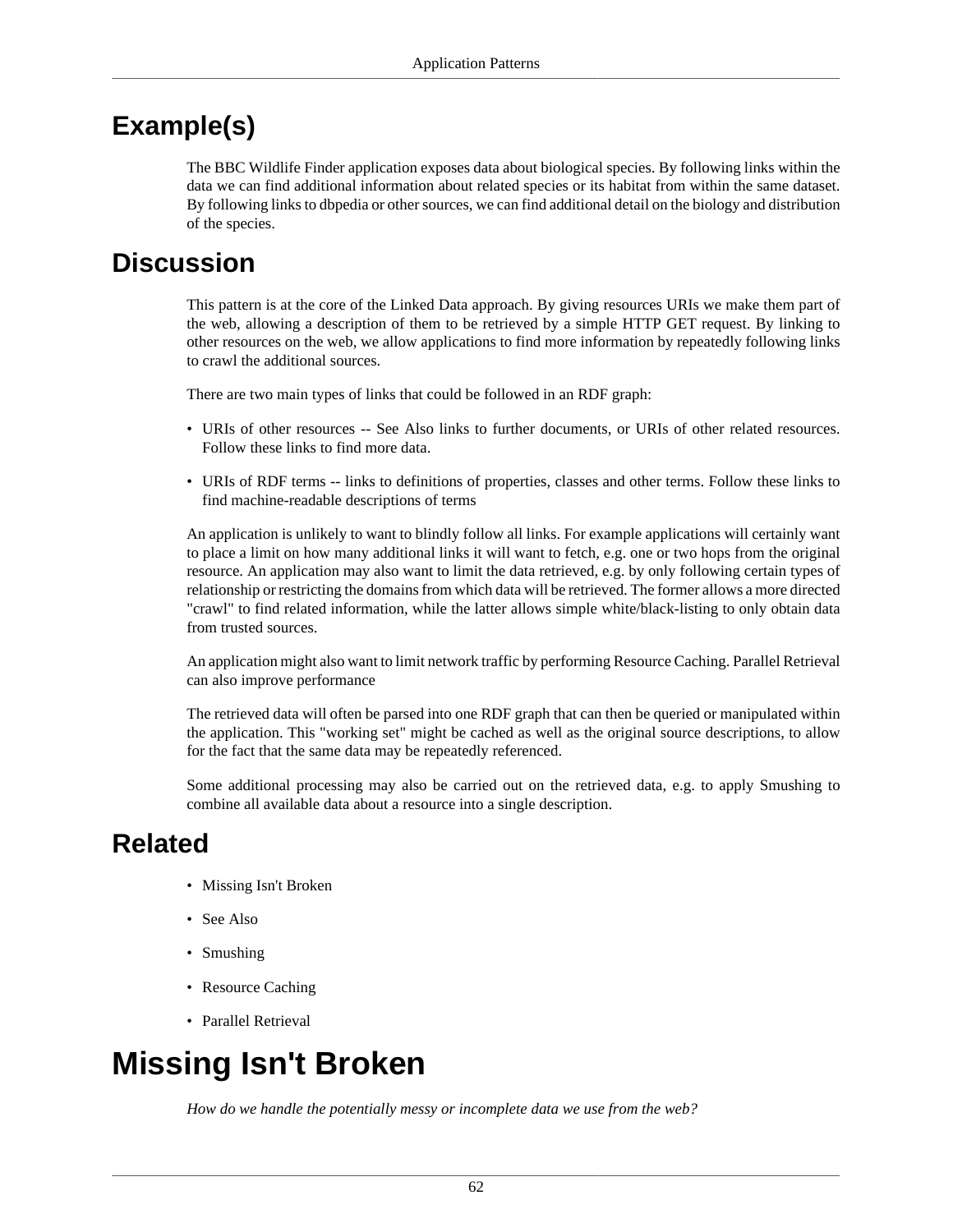#### **Context**

In RDF anyone can say anything, anywhere. In other words anyone can make statements about a resource and publish that to the web for others to use. There is no requirement about how much data needs to be published: there are no validation rules that require a minimum amount of data. This means that data on the web may be of varying quality or of varying detail.

This variation is partly a factor of the flexibility of the model, but is really also a fact of life when dealing with any data or content found on the web: even within well-defined standards there may be varying levels of detail available.

How do we deal with this in our Linked Data applications?

#### **Solution**

Recognise that "missing isn't broken"

### **Example(s)**

An application might chose to render as much of a FOAF profile (for example) as it can, even though individual profiles might be of varying details.

#### **Discussion**

This pattern is really just a restatement of Postel's Law: *Be conservative in what you send; be liberal in what you accept*. This advice is particularly applicable when dealing with any data or content obtained from the web. Applications ought to be tolerant of missing or invalid data and make best effort to process or render what is available

In a Linked Data context this advice is particularly applicable as the flexibility of the RDF model means that there is greater chance for variation in detail across data sources. Rather than rely on schema or document validation, as in XML or relational database systems, to identify and reject data, applications should be designed to be more tolerant.

Of course an application may require some minimum data in order to do anything useful with some data. Although if a data publisher has followed the [Label Everything](#page-18-0) pattern then at a minimum a data browser, for example, may still be able to render the name of the resource.

Unlike other approaches, where data is found to be missing, Linked Data provides additional opportunities for finding more data by supplementing the available data with additional sources, E.g. by using the [Follow](#page-64-0) [Your Nose](#page-64-0) pattern.

#### **Related**

- [Follow Your Nose](#page-64-0)
- [Label Everything](#page-18-0)

# **Further Reading**

• Missing Isn't Broken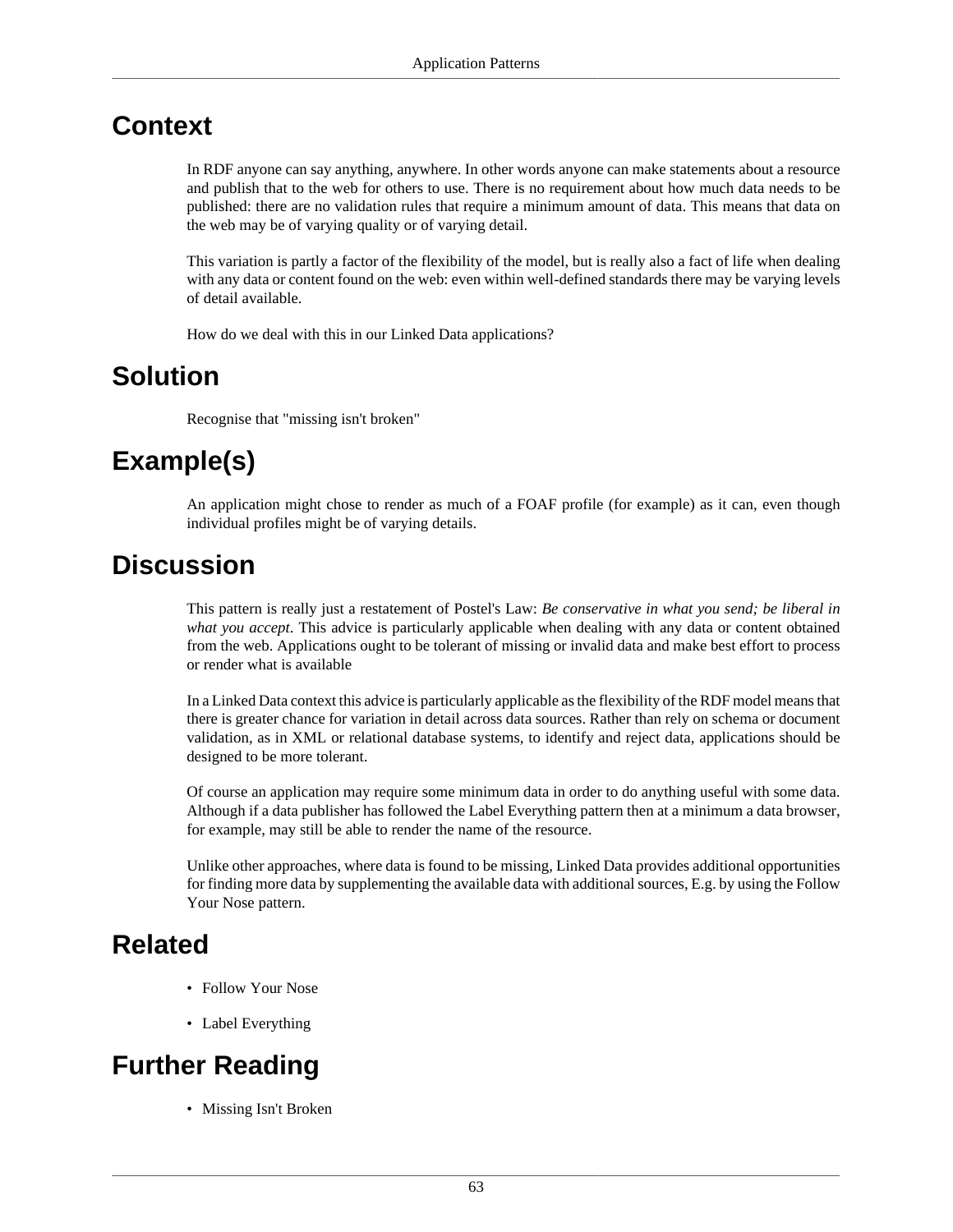# <span id="page-67-0"></span>**Named Query**

*How can details of the SPARQL protocol be hidden from clients?*

#### **Context**

SPARQL protocol URLs quickly become complex when dealing with any non-trivial query. Very large queries can be so long that some clients or browsers may have issues with length of the URLs. The only solution in this case is to switch from a GET request to a POST request. But as a query is an idempotent operation it is better to use GET, with appropriate caching headers, rather than a POST.

In other circumstances a service might want to restrict the set of queries that can be invoked against a SPARQL endpoint. Or the use of SPARQL might be entirely hidden from calling clients. In both of those cases removal of direct access to the SPARQL endpoint may be desirable.

#### **Solution**

Assign a short URL to the SPARQL protocol request. The URL maps directly to a SPARQL query that is executed on request. Clients can use the short URL instead of the full SPARQL protocol request to extend the query.

# **Example(s)**

An application exposes a SPARQL endpoint at http://api.example.org/sparql and a collection of named queries from http://app.example.org/queries.

One example query that clients might potentially execute is:

```
 SELECT ?uri ?homepage WHERE {
  ?uri foaf:homepage ?homepage.
 }
```
Rather than requiring clients to compose the full SPARQL protocol request for that URL it could instead be defined as a named query for the service. The query could be associated with the following URL: http://api.example.org/sparql/list-homepages. A GET request to that URL would be equivalent to the SPARQL protocol request to the endpoint, i.e. would execute the configured SPARQL query and return a response in one of the standard SPARQL protocol formats.

#### **Discussion**

Named queries is useful in a number of circumstances. Assigning short URLs to queries can remove issues with dealing with lengthy SPARQL queries that might get accidentally truncated in emails or be rejected by older HTTP clients or browsers. By providing tools for users of a service to create new named queries then a community can share and publish a useful set of queries.

Another benefit of binding queries to URLs, i.e. by creating new web resources, a service can implement additional optimisations that can improve response time of queries. E.g. query results might be generated asynchronously and the cached results supplied to clients rather than the query being executed on demand.

One way to protect a SPARQL endpoint is to reduce the legal set of queries to an approved list, e.g. that won't cause performance issues for the service. Named queries provide a way to provide a set of legal queries which are then bound to URLs. Direct access to the SPARQL endpoint can then be disabled, or limited to a white-listed set of client applications.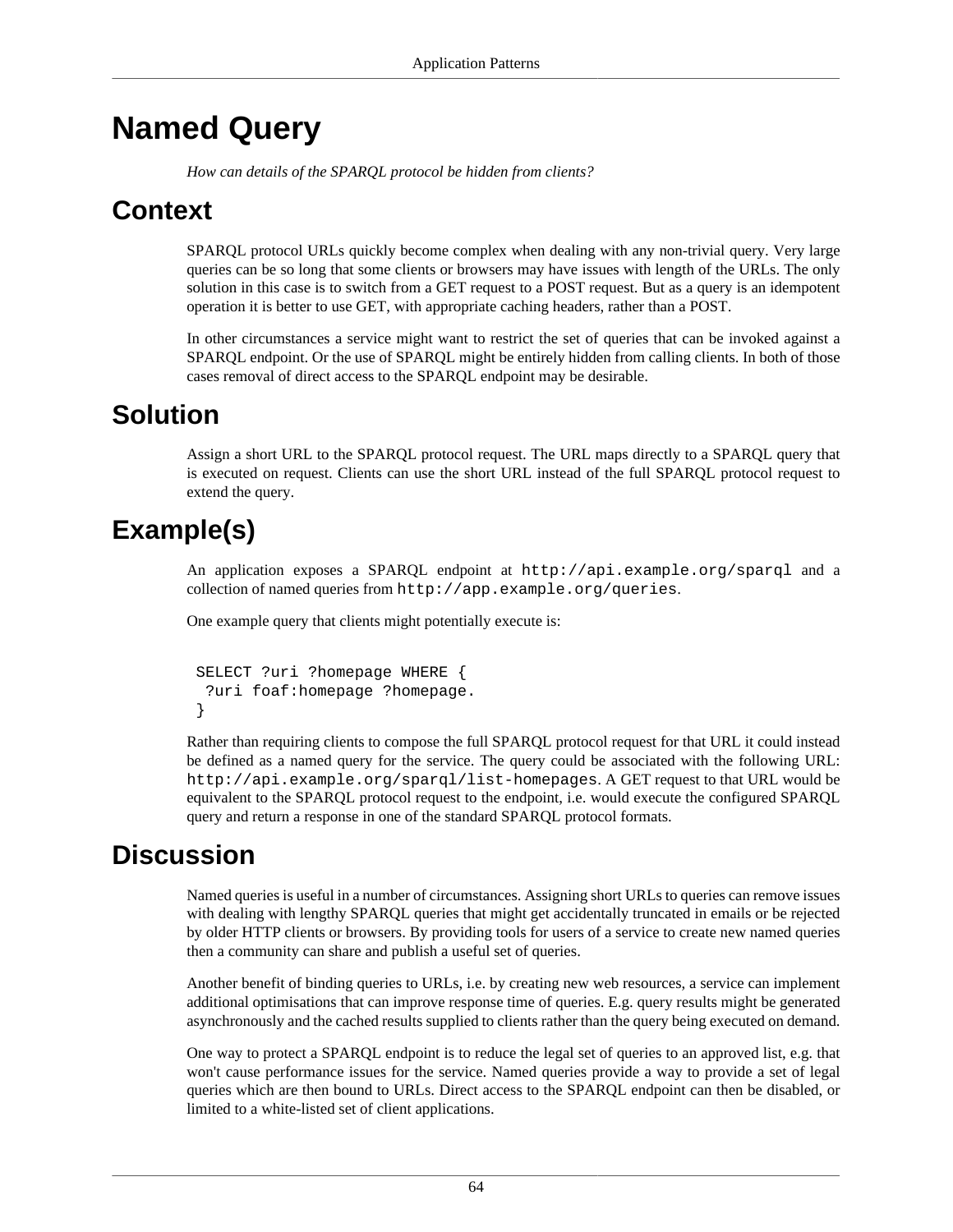There are some additional nuances to consider when implementing this pattern. For example the SPARQL protocol could be extended to support [Parameterised queries](#page-69-1) by injecting query string parameters into the query before it is executed. Additional parameters could be used to invoke additional kinds of pre- or postprocessing behaviour including transformation of SPARQL protocol responses into alternate formats

#### **Related**

• [Parameterised Query](#page-69-1)

# **Further Reading**

• SPARQL Stored Procedure

# <span id="page-68-0"></span>**Parallel Loading**

*How can we reduce loading times for a web-accessible triple store?*

#### **Context**

It is quite common for triple stores to expose an HTTP based API to support data loading. E.g. via SPARQL 1.1 Update or the SPARQL 1.1. Uniform Protocol. It can be inefficient or difficult to POST very large datasets over HTTP, e.g. due to protocol time-outs, network errors, etc

### **Solution**

Chunk the data to be loaded into smaller files and use a number of worker processes to submit data via parallel HTTP requests

# **Example(s)**

Most good HTTP client libraries will support parallelisation of HTTP requests. E.g. PHP's curl\_multi or Ruby's typhoeus library.

#### **Discussion**

Parallelization can improve any process. Because an RDF graph is a set of triples there is no ordering critera for adding statements to a store. This means that it is usually possible to divide up an RDF data dump into a number of smaller files or chunks for loading via parallel POST requests.

This approach works best when the RDF data is made available as N-Triples, because the chunking can be done by simply splitting the file on line numbers. This isn't possible with RDF/XML or Turtle files that use prefixes or other syntax short-cuts.

The one caveat to this approach is if the data contains blank nodes. It is important that all statements about a single blank node are submitted in the same batch. Either avoid using bnodes, or split the file based on a [Bounded Description](#page-62-0) of each resource.

#### **Related**

• [Parallel Retrieval](#page-69-0)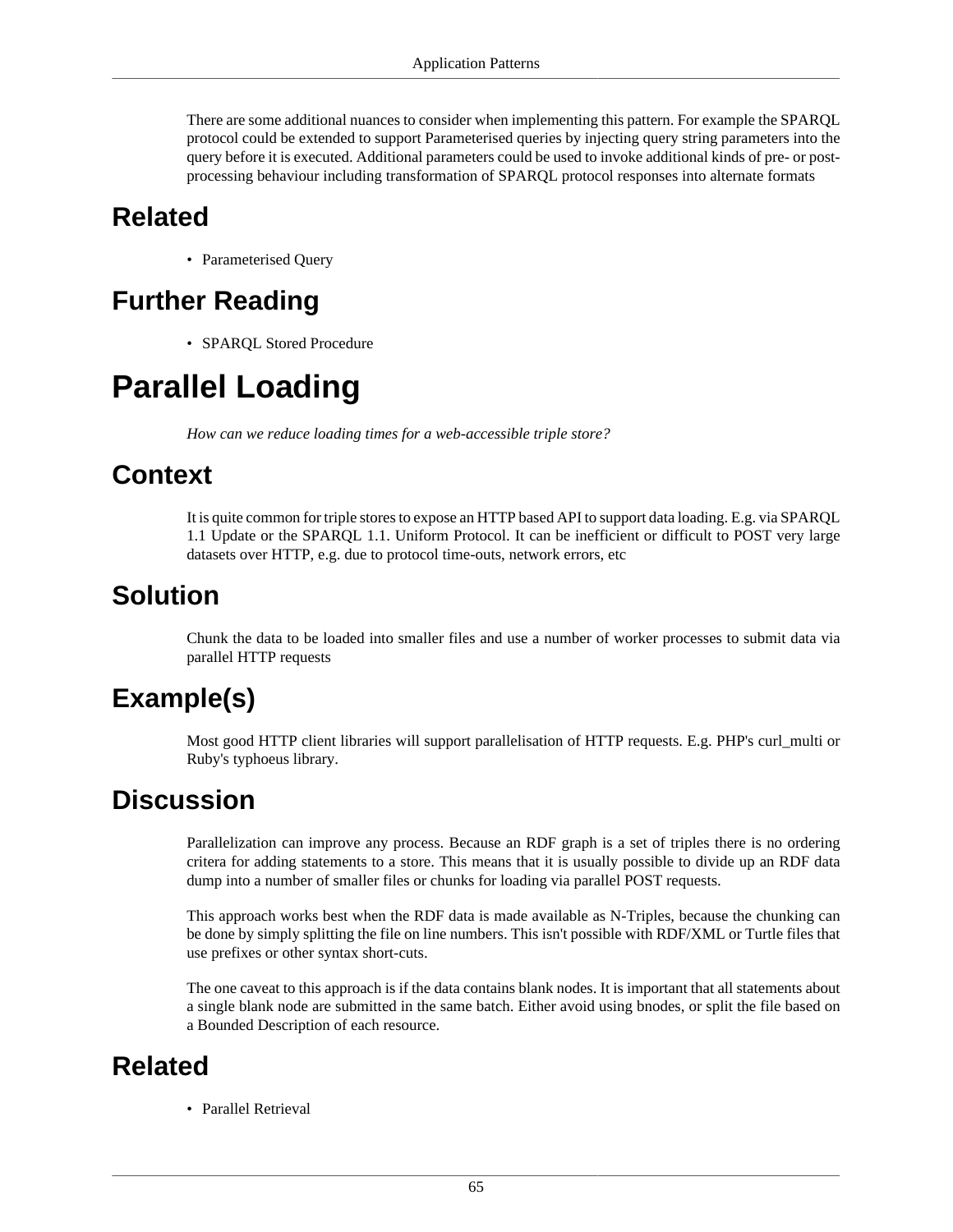# <span id="page-69-0"></span>**Parallel Retrieval**

*How can we improve performance of an application dynamically retrieving Linked Data?*

### **Context**

An application that draws on data from the web may typically be retrieving a number of different resources. This is especially true if using the [Follow Your Nose](#page-64-0) pattern to discover data

### **Solution**

Use several workers to make parallel GET requests, with each work writing into a shared RDF graph

# **Example(s)**

Most good HTTP client libraries will support parallelisation of HTTP requests. E.g. PHP's curl\_multi or Ruby's typhoeus library.

### **Discussion**

Parallelisation of HTTP requests can greatly reduce retrieval times, e.g. to time of the single longest GET request.

By combining this approach with [Resource Caching](#page-71-0) of the individual responses, an application can maintain a local cache of the most requested data, which are then combined and parsed into a single RDF graph for driving application behaviour.

Parallelisation is particularly useful for AJAX based applications as browsers are particularly well optimized for making a large number of parallel HTTP requests.

#### **Related**

- [Follow Your Nose](#page-64-0)
- [Parallel Loading](#page-68-0)

# <span id="page-69-1"></span>**Parameterised Query**

*How to avoid continual regeneration and reparsing of SPARQL queries that differ only in a few bound variables?*

# **Context**

Many applications continually execute a small number of queries which differ only in terms of a few parameters. For example generating a [Bounded Description](#page-62-0) of a resource might involve a standard query that varies only by the resource URI being referenced. Other queries might vary based on date ranges, page offsets, etc. Re-generating queries as text strings can be fiddly and makes for messy application code. This is particularly true when the query then needs to be serialised and submitted over the SPARQL protocol: URL encoding issues can easily cause problems. In addition a query engine incurs extra overhead when repeatedly parsing the same query.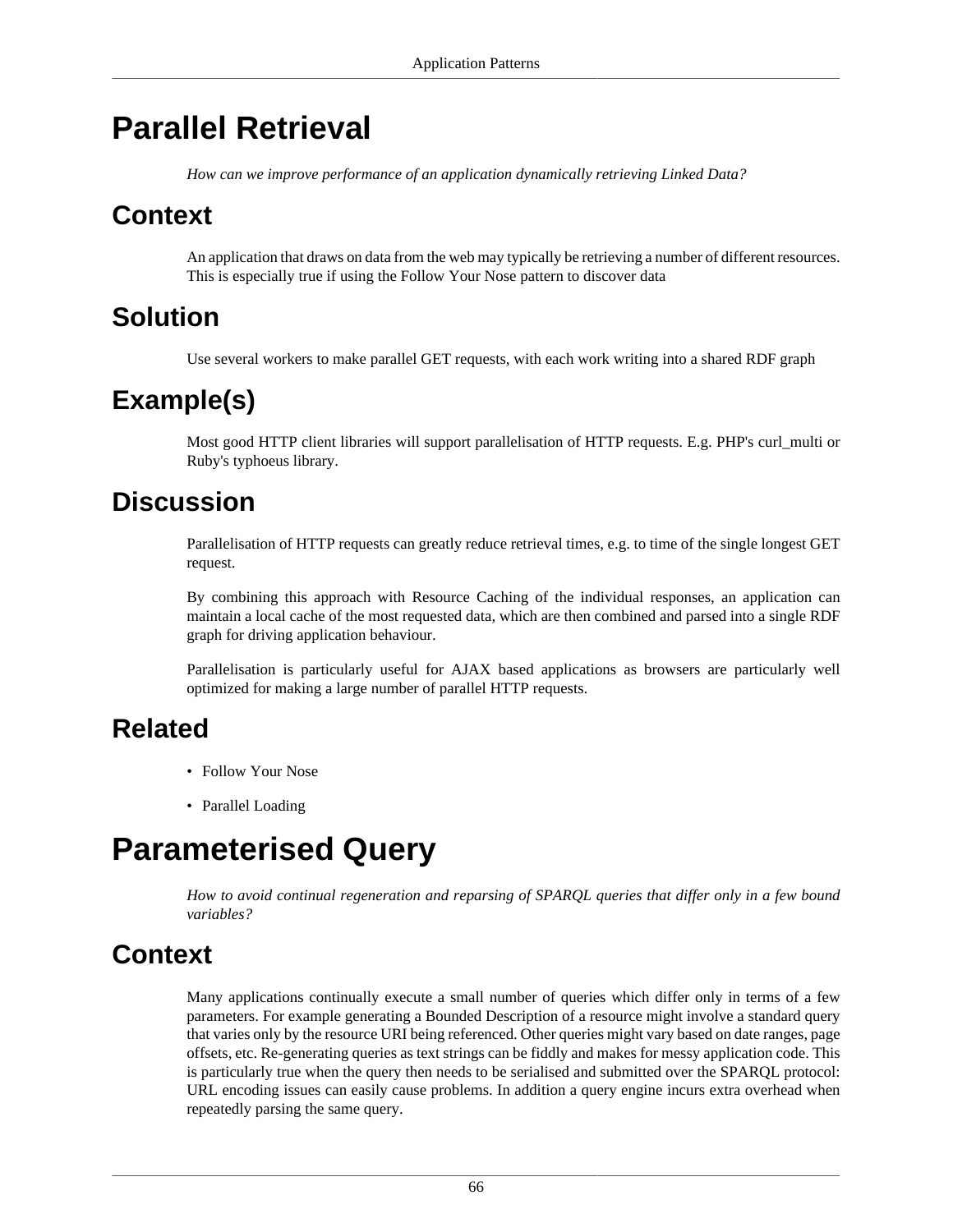#### **Solution**

Define each repeated query as as query template which can be parsed once by the query engine. The query should define variables for those aspects of the query that might vary. The variables can then be bound to the query before execution. Supplying the values for these parameters will typically involve an engine specific API call.

# **Example(s)**

Apache Jena uses a QueryExecutionFactory to support creation of queries. Query objects can be pre-compiled. An initial set of bindings for a query can be provided in order to create a specific QueryExecution. These initial bindings are simply a map from variable name to value.

#### **Discussion**

This pattern is well understood in the SQL database world: Prepared Statements have been in use for many years. SPARQL processors are now starting to add similar features, which simplifies working with queries from application code.

At present the SPARQL Protocol does not support specification of initial bindings as additional query string parameters. However some Linked Data publishing platforms have added support for parameterised queries, as extensions to the core protocol, allowing additional query parameters to be automatically injected into the query prior to execution. This makes it simpler for users to share queries and adjust their parameters.

SPARQL 1.1 provides a BINDINGS keyword which can be used to declare that certain variables should be injected into a graph pattern. This was added primarily to support federated query use cases, but can also be used to support some parameterisation of queries.

A map of named-value pairs which describe some initial query bindings can also be interpolated directly into a query by looking for appropriately named query variables. This interpolation has been done in several ways:

- Using some additional custom syntax to mark up the variable, e.g.  $\{\sqrt{x}r\}$ . This means that the query is no longer valid SPARQL into variables have been substituted
- By using the fact that SPARQL provides to naming syntaxes for variables, and defining \$var to be those that are bound before execution and ?var those that are bound during execution (or vice versa). This relies on local convention.
- By binding any query variable using any valid SPARQL syntax. The downside to this option is that additional external context is required to identify those variables that must be bound prior to execution. The other options allow these to be identified from just the query itself, although in practice it is often useful to be able to known the expect type, format or legal values for a parameter which will require additional configuration anyway.

Parameterised Queries are a core feature of the [Named Query](#page-67-0) pattern.

#### **Related**

• [Named Query](#page-67-0)

# **Further Reading**

• SPARQL 1.1. Bindings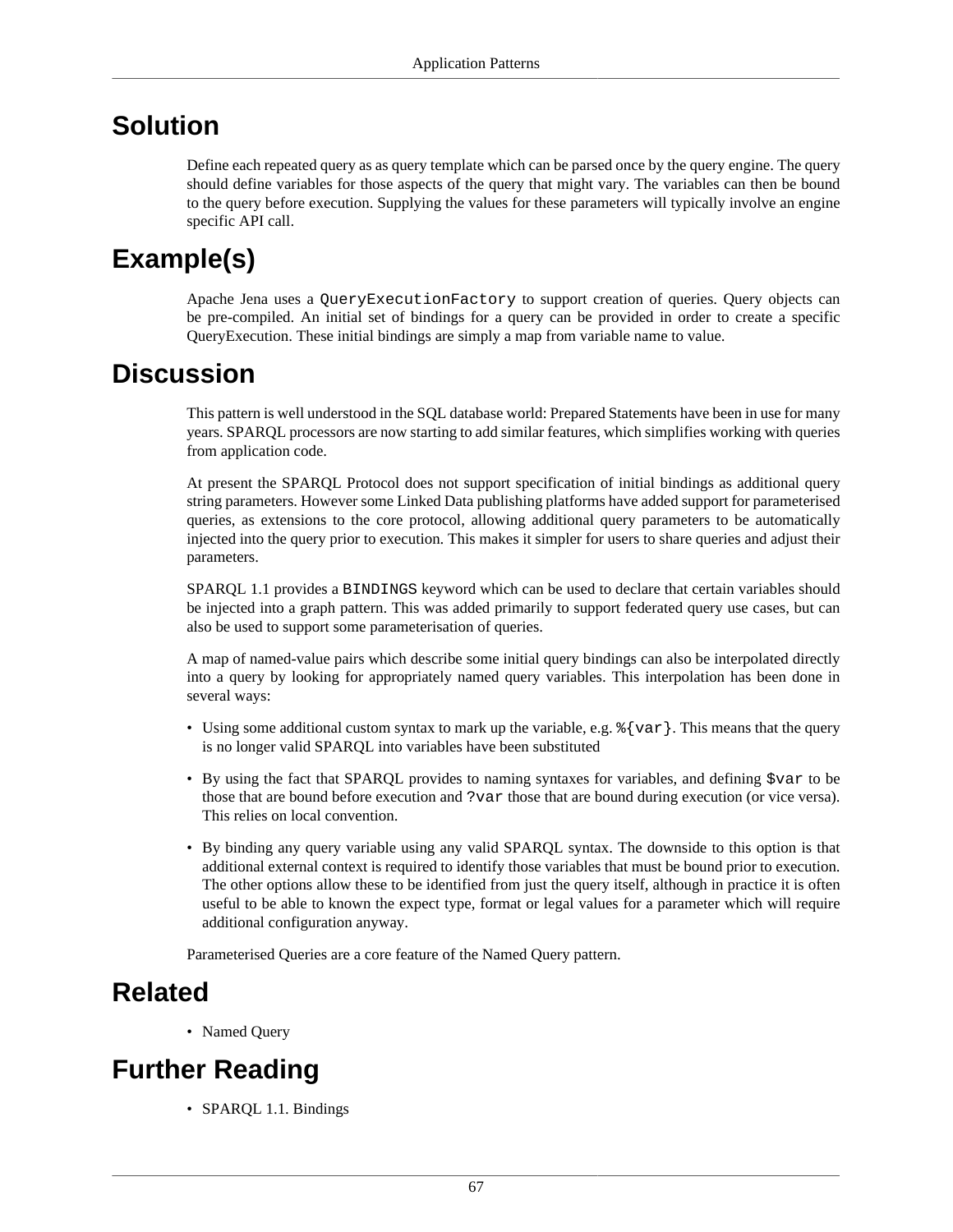# <span id="page-71-0"></span>**Resource Caching**

*How can an application that relies on loading data be more tolerant of network failures and/or reduce use of bandwidth*

### **Context**

Linked Data applications will typically need to discover and load data and schemas from the web. A user may request that extra data is displayed from specific locations, and the loading of a new data source may trigger loading of additional schemas, e.g. to discover labels for properties and types, or to pass to a reasoner for infering additional data and relationships. Some resources and vocabularies may be very commonly used, e.g. the RDF, RDF Schema and OWL vocabularies, while others may only be encountered during run-time.

# **Solution**

Build a local cache of retrieved resources, refreshing the cache only when source data has changed.

### **Discussion**

Retrieving resources from the web, like any other network access, is prone to failure. Repeated fetching of the same resources is waste-ful of bandwidth on the client and the server: a large number of clients can easily overload resources on a system serving up popular vocabularies.

Applications should cache remote resources wherever possible. The cache may be handled entirely inmemory but with sufficient permissions and access to the local file-system an application could also build a persistent cache. Desktop application may ship with a pre-seeded cache of commonly retrieved resources such as ontologies. Efficient use of HTTP request can ensure that cached versions need only be updated when the remote copy of the resource has been updated. Certain vocabularies, e.g. RDF Schema, will only change rarely, if at all. These could be cached for longer periods, if not permanently.

Ideally applications should provide configuration to support the user in managing the amount of local resources (memory or disk space) that can be used by the cache. Control over the location in which cached data will be stored is also useful.

# **Related**

- [Follow Your Nose](#page-64-0)
- [Parallel Retrieval](#page-69-0)

# **Schema Annotation**

*How can application-specific processing rules be externalized?*

# **Context**

Data driven applications typically end up with built-in processing rules for handling particular types of data, e.g. validation constraints, preferences for specific properties or types, etc. These rules are often encapsulated in procedural code, making them difficult to change. Externalizing these rules as declarative configuration can make an application easier to customize. How can this be achieved with applications that consume Linked Data?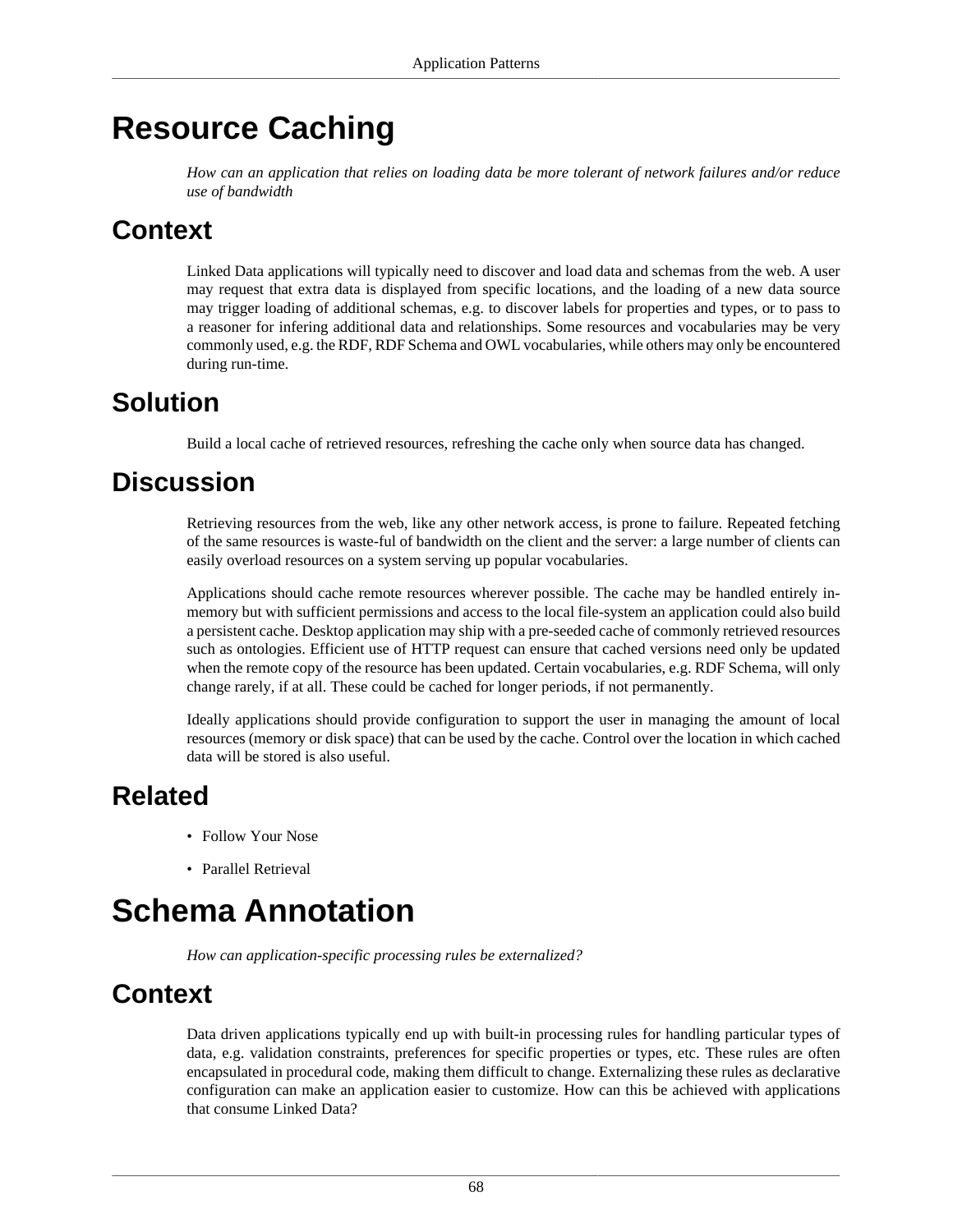#### **Solution**

Externalize constraints using annotation properties that are used to drive processing rules or constraints by annotating classes and properties in a vocabulary

## **Example(s)**

```
ex:RequiredProperty a rdfs:Property;
   rdfs:comment "must be completed on data entry form".
ex:IgnoredProperty a rdfs:Property;
   rdfs:comment "never shown when displaying data".
<http://xmlns.com/foaf/0.1/name>
   a ex:RequiredProperty.
<http://xmlns.com/foaf/0.1/dnaChecksum>
   a ex:IgnoredProperty.
```
#### **Discussion**

Simple annotations of classes and properties is a simple and easy way to externalize some common types of application configuration. RDF vocabularies are easily extended with additional properties, making them suitable for extension in this way. Using this approach applications can be very easily tailored to work with a range of different vocabularies.

Annotations may encode a wide range of configuration options including: display preferences, validation constraints, identifier assignment rules for classes, and local labelling for classes and properties. Annotation may even be used to tailor inferencing over specific vocabularies to allow for more local customisation and control over how inferencing is applied; for example a local schema annotation might declare that two classes were equivalent, or that a specific property is an inverse-functional-property, triggering data to be merged.

Schema annotations would typically form part of the overall application configuration and would be applied locally, rather than being published to the open web.

#### **Related**

• [Annotation](#page-33-0)

# **Smushing**

*How do we merge data about resources that may not be consistently identified?*

#### **Context**

It will often be the case that different data publishers have used different identifiers for the same resource. In some cases there may be direct [Equivalence Links](#page-39-0) between resources. In others their equivalence might be inferred based on other data, e.g. common properties.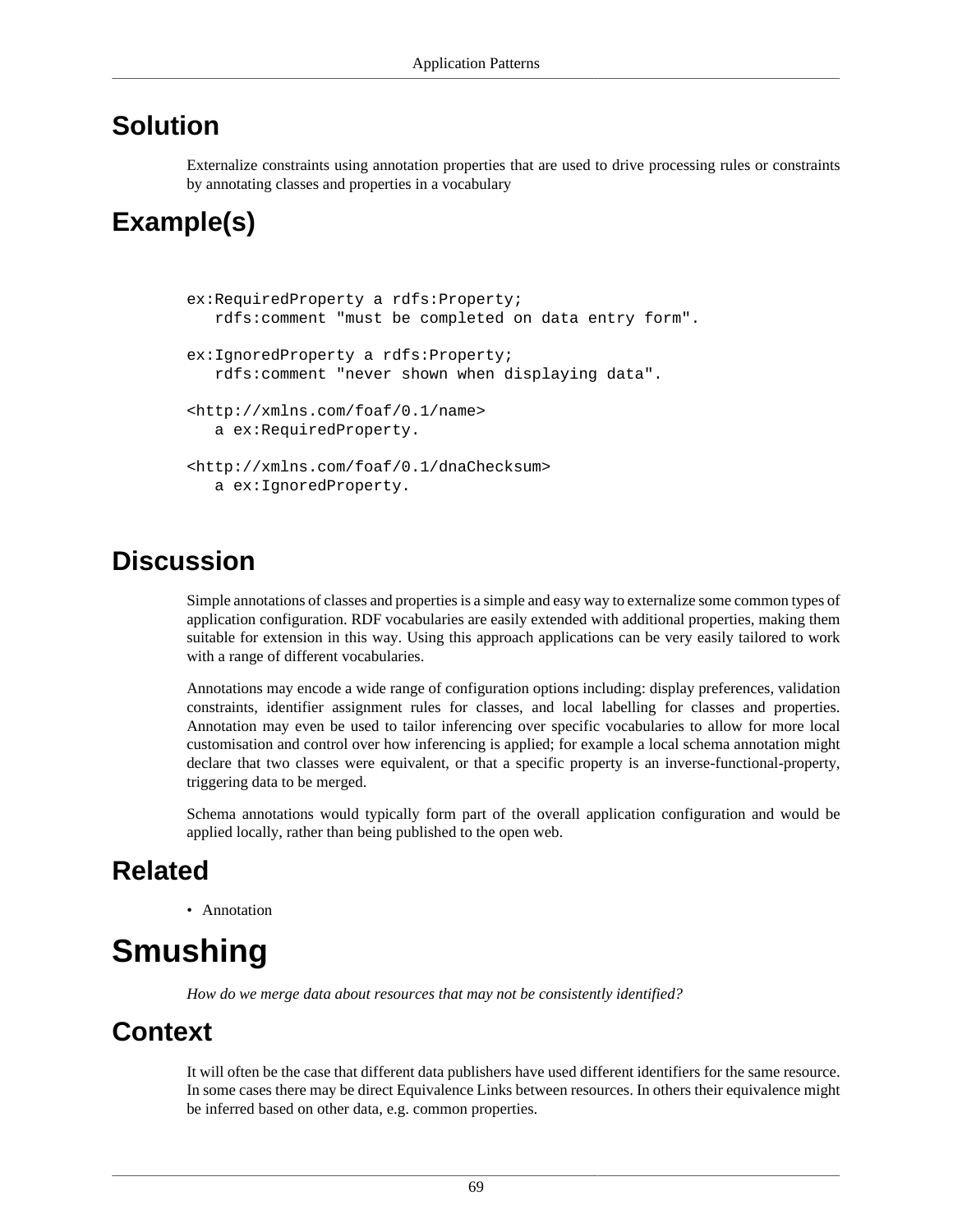How can we merge statements made about these distinct resources into a single description?

#### **Solution**

Apply the technique of "smushing" to manipulate an RDF graph containing the descriptions of each of the resources. Broadly a smushing algorithm will consist of the following steps:

- Decide on the URI for the resource that will hold the final description, i.e. the *target resource* -- this could be one randomly selected from available URIs, or one from a local dataset
- Identify all *equivalent resources* -- i.e. by finding [Equivalence Links](#page-39-0) such as  $ow1:sameAs$  statements, or by property values that indicate that two resources are similar (e.g. Inverse Functional Properties, see below).
- Iterate over the *equivalent resources* and for each RDF statement for which it is the *subject*, assert a new statement with the same predicate and object but using the *target resource* as the subject
- Iterate over the *equivalent resources* and for each RDF statement for which it is the *object*, assert a new statement with the same subject and predicate but using the *target resource* as the object

The end result will be an modified RDF graph with all properties of the *equivalent resources* being "copied" to the *target resource*. In addition, any references to the *equivalent resources* will also be made to the target resource

By applying this to all resources in a graph, the available data can be normalized into a consistent set of descriptions based on a known set of resources. An application may then generate a [Bounded Description](#page-62-0) of any resource and guarantee that it will include all available data

## **Example(s)**

Assume we start with the following graph, which contains two equivalent resources, as defined by an owl:sameAs link.

```
<http://example.com/product/6>
  rdfs:label "Camera";
  owl:sameAs <http://example.org/cameras/10>.
<http://example.org/cameras/10>
  ex:manufacturer <http://example.org/company/5>.
<http://example.org/company/5>.
   ex:manufactured <http://example.org/cameras/10>.
```
Assuming we want to collate all data around resources from example.com, we can apply smushing to

create the following graph:

```
<http://example.com/product/6>
  rdfs:label "Camera";
```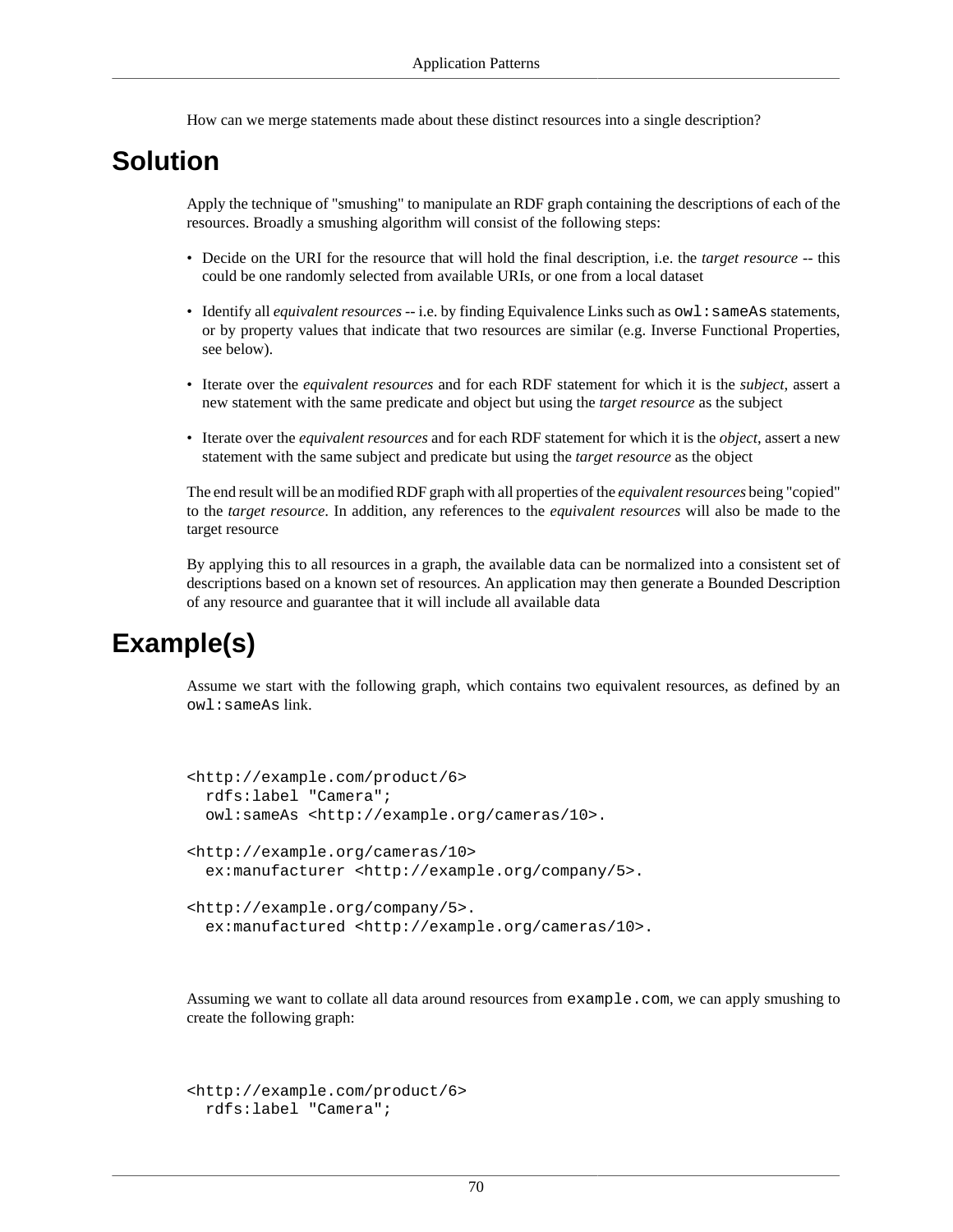```
 owl:sameAs <http://example.org/cameras/10>; 
 ex:manufacturer <http://example.org/company/5>.
<http://example.org/cameras/10>
   ex:manufacturer <http://example.org/company/5>.
<http://example.org/company/5>.
  ex:manufactured <http://example.org/cameras/10>.
  ex:manufactured <http://example.com/product/6>.
```
We can also tidy up the graph to remove statements about the equivalent resources, leaving:

```
<http://example.com/product/6>
  rdfs:label "Camera";
  owl:sameAs <http://example.org/cameras/10>; 
  ex:manufacturer <http://example.org/company/5>.
<http://example.org/company/5>.
   ex:manufactured <http://example.com/product/6>.
```
#### **Discussion**

Smushing is essentially a process of inference: by using available data we create new statements. Any OWL reasoner will carry out this kind of data merging automatically based on the available data and schema/ontology without the need for custom code. Applications that are using a triple store that applies inferencing by default will not need to use this approach. However for applications that don't need a full inferencing engine, or need only lightweight merging of data, then a custom smushing algorithm can achieve the same goal.

There are several different variations on algorithm described above. For example, applications might vary in how they nominate the *target resource*. Typically though this will be based on a preferred URI. Algorithms can also be divided into those that preserve the original statements, e.g. so that the *equivalent resources* remain in the source RDF graph, or whether their statements are removed from the graph to leave only a normalized description. Applications could also use [Named Graphs](#page-56-0) to separately stored the "smushed" view of the data, preserving the original data in another graph or triple store.

As noted above there are also several ways to identify equivalent resources. [Equivalence Links](#page-39-0) are an obvious approach. Other cues can also be used including the use of Inverse Functional Properties. An inverse functional property is simply a property whose value uniquely identifies a resource, such as [Literal](#page-8-0) [Keys.](#page-8-0)

An application is also free to apply it's own rules about what consistutes "equivalence". For example an application may decide to merge together resources with similar property values, even if those properties are not declared as Inverse Functional Properties. This allows for local customization of smushing rules, but runs the risk of generating false positives. One way to apply these custom rules is to use local [Schema](#page-71-0) [Annotations](#page-71-0) to declare specific properties as being equivalent. This has the benefit of working with both custom code and OWL reasoners.

Smushing is often used to normalize an RDF graph resulting from a [Follow Your Nose](#page-64-0) approach to data discovery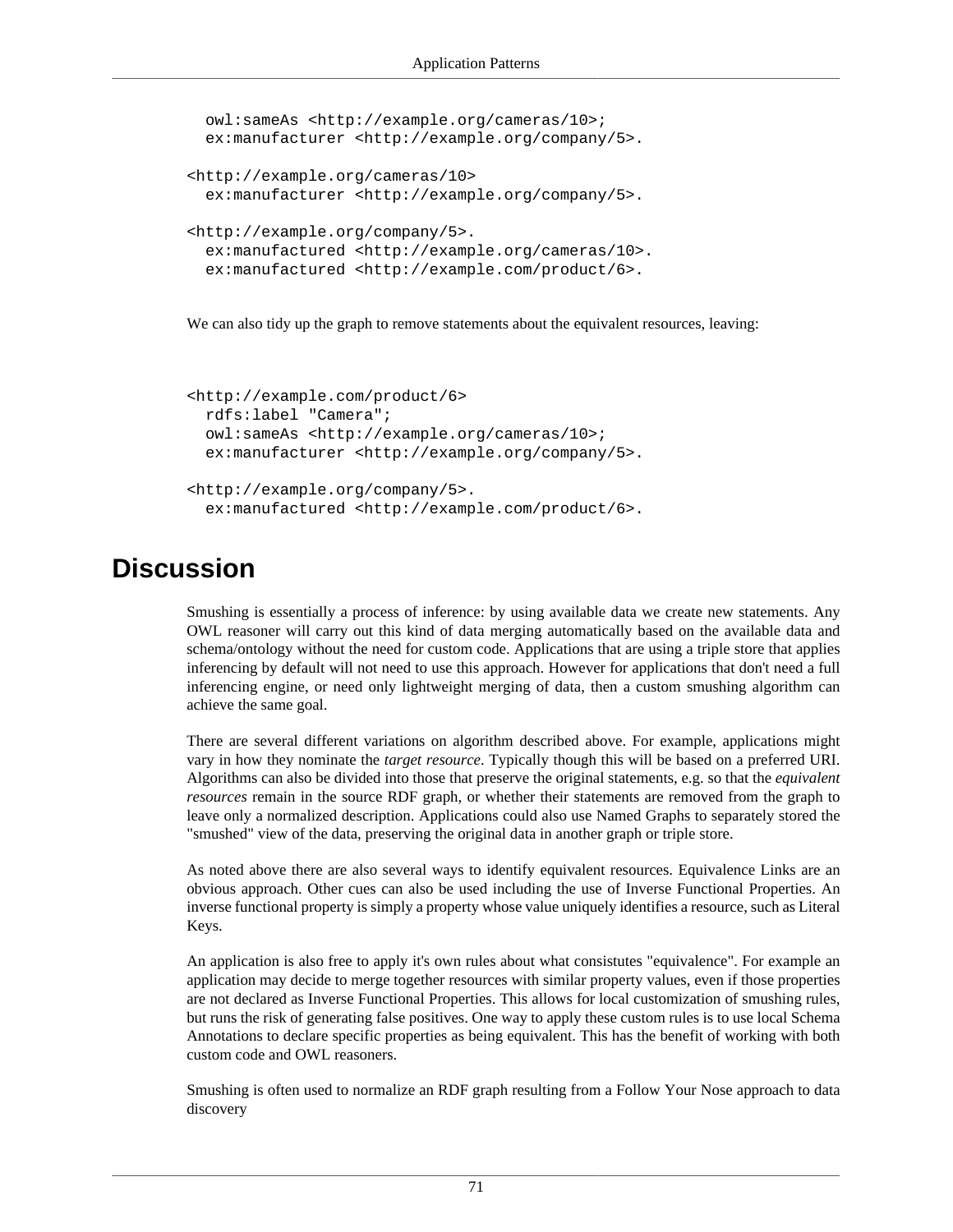## **Related**

- [Equivalence Links](#page-39-0)
- [Follow Your Nose](#page-64-0)

#### **Further Reading**

- Smushing
- RDF Smushing
- Smushing Algorithms

# **Transformation Query**

*How can we normalize or transform some RDF data so that it conforms to a preferred model?*

#### **Context**

There are a broad range of different vocabularies in use on the Linked Data web. While there has been convergence on common vocabularies in a number of domains, there will always be some variations in how data is presented, e.g. using slightly different modelling styles and vocabularies. Schemas will also evolve over time and certain properties may be refined or replaced. How can a consuming application normalize these different models into a single preferred representation that matches expectations or requirements of the application code?

## **Solution**

Use a SPARQL CONSTRUCT query, or collection of queries, to generate a normalized view of the data, saving the results back into the triple store.

## **Example(s)**

The following query normalizes any one of three different naming or labelling properties into rdfs:label properties.

```
PREFIX foaf: <http://xmlns.com/foaf/0.1/>
PREFIX vCard: <http://www.w3.org/2001/vcard-rdf/3.0#>
PREFIX rdfs: <http://www.w3.org/2000/01/rdf-schema#>
PREFIX skos: <http://www.w3.org/2004/02/skos/core#>
CONSTRUCT {
   ?s rdfs:label ?o.
}
WHERE {
  \{ ?s foaf:name ?o. \} UNION
   { ?s vCard:FN ?o. }
   UNION
```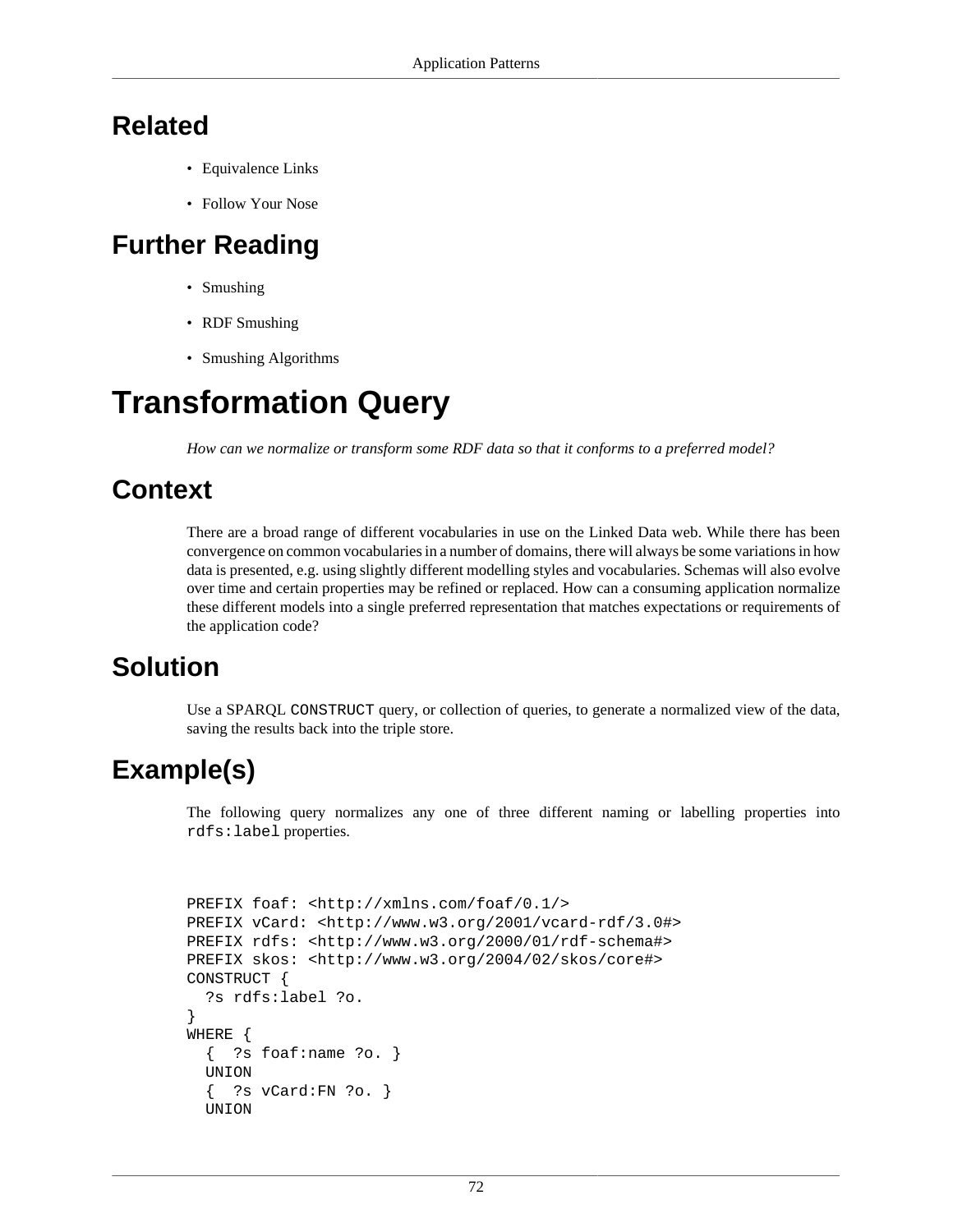```
 { ?s skos:prefLabel ?o. }
}
```
#### **Discussion**

Writing application code to normalize data patterns can be tedious and difficult to maintain in the face of changes. SPARQL CONSTRUCT queries provide a way to generate arbitrary RDF graphs from existing data. They therefore provide a way to carry out transformations on RDF graph. These transformations can be used to infer new data based on existing patterns and this covers the generation of normalized data models. SPARQL therefore provides a declarative syntax for describing graph transformations. The increased expressivity of SPARQL 1.1 will allow more complex transformations to be specified.

An application may apply one or more Transformation Queries to its data source either during execution, e.g. to extract a graph of a known structure, or during assembly of the underlying dataset, e.g. as part of the [Blackboard](#page-61-0) pattern.

Each transformation query may cover one specific normalization task. However, as shown in the example above, several operations can be combined using a UNION query. This allows the graph pattern of the query to match for a number of different variants, resulting in the generation of a single standard output graph.

# **URI Resolver**

*How can we customize the application behaviour associated with resolving (de-referencing) a URI into RDF statements?*

#### **Context**

Linked Data applications typically acquire additional relevant data by adopting [Follow Your Nose](#page-64-0) behaviour: any URI in a graph may be assumed to be de-referencable to obtain additional data.

However in practice simple de-referencing, i.e. performing a GET request on a URI, is not always desirable. For example:

- An mobile application may need to work in an off-line mode where remote data is not available
- Continuous testing scenarios may need to rely on predictable data for driving test assertions and, in addition, may need to be executable in a self-contained environment without use of network services
- Security constraints may require network requests to be routed via an intermediary service
- A local mirror may be available which can provide a better quality of service
- A remote service may be intermittently or completely unavailable, requiring a local mirror to be substituted on either a temporary or permanent basis

#### **Solution**

Application code should address de-referencing requests to URI resolver. Broadly, a URI resolver is a function that maps from a URI to a stream from which RDF triples can be consumed. A URI resolver might consist of an application component or could be deployed as a network addressable service (i.e. a proxy server).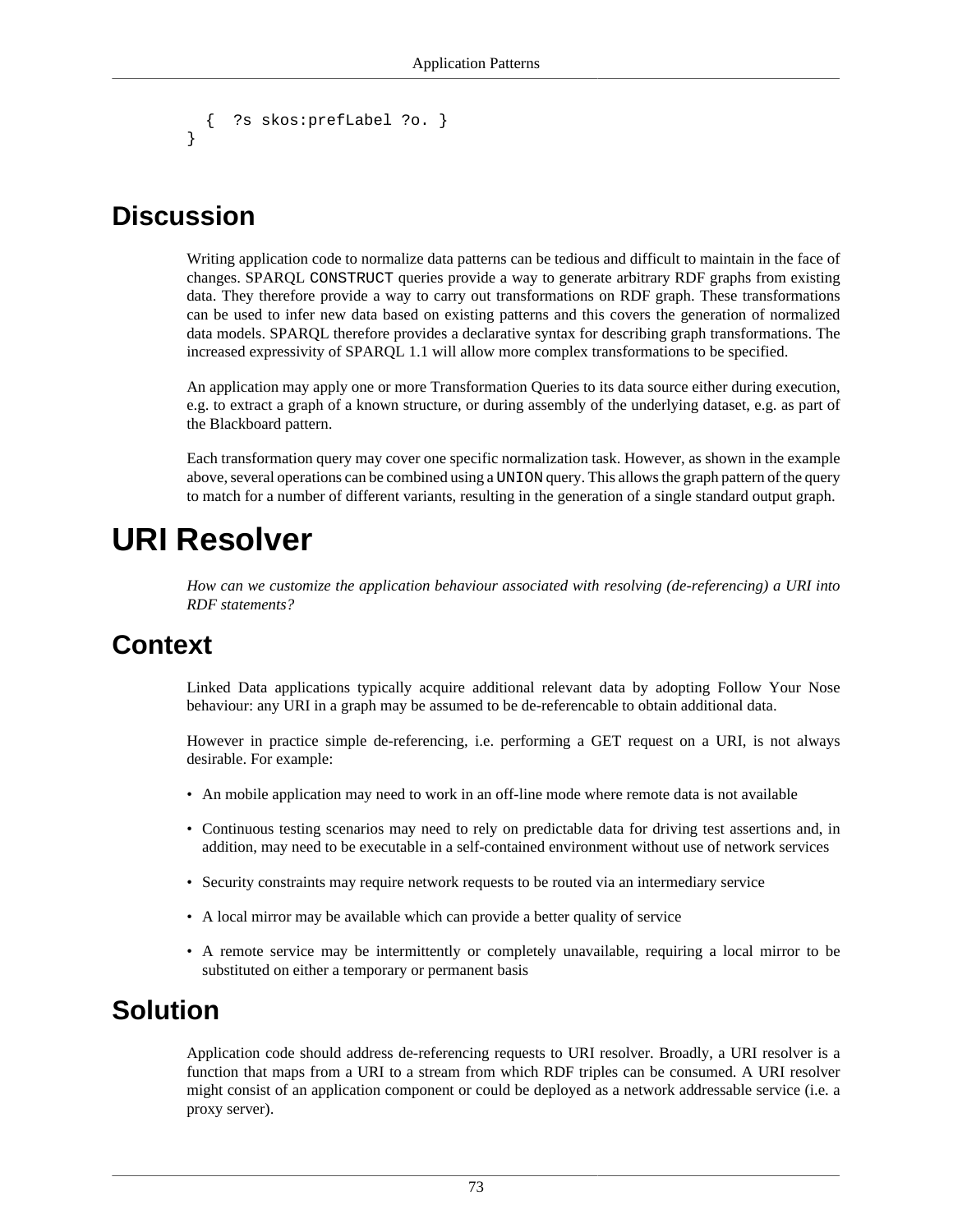Application code should defer to the URI resolver in order to source RDF statements and provide configuration options to specify which URI resolver (e.g. implementation or service location) should be used. Simple de-referencing behaviour may still be used as fallback behaviour if no URI resolver is available.

## **Example(s)**

A Linked Data browser loads and displays resources as directed by user behaviour, e.g. clicking on links in the user interface. A user selects to view a resource. When a user requests that the browser displays a resource, http://example.org/person/1, instead of performing a GET request on the resource the browser invokes a pre-configured URI resolver to retrieve the description of the resource.

The URI resolver has been set up to direct requests matching a pattern of http://example.org/\* to a local triple store that contains a mirror of the remote data. However when the user visits http:// other.example.org/document/123 the URI resolver does not have any prior knowledge of the resource and falls back to a simple GET request on the resource URI.

In neither case does the browser (or the user) need to know how the description was actually retrieved.

#### **Discussion**

Adding some extra indirection around the de-referencing of URIs into RDF statements provides some much needed flexibility when dealing with network issues such as intermittently available connections; unreliable remote services; and security constraints. Applications that support the configuration of URI resolvers provide options for customising and optimising application behaviour based on local requirements.

URI resolvers are not a new concept and have been used in many different systems. SGML and XML processing pipelines typically support URI resolver components to allow resources to be cached locally or even bundled with an application. More broadly, HTTP proxy servers fulfill the role for general web requests.

The indirection offered by URI resolvers make them an ideal location in which to provide additional behaviour. For example all of the following can be implemented using a URI resolver component:

- Caching of RDF descriptions as they are retrieved, e.g. in an in-memory, file system, or document store
- Substitution of a local mirror of the data in preference for the remote version
- Substitution of a local mirror of the data in preference for the remote version, but only where the remote service is unavailable
- Serving of a fixed response, regardless of URI (e.g. to support testing scenarios)
- Retrieval of both the remote description of a resource plus local [annotations](#page-33-0) to mix public and private data
- [parallel retrieval](#page-69-0) of the description of a resource that is spread across any combination of local or remote locations
- Provision of reasoning over retrieved data to augment data against a vocabulary
- Provision of support for resolution of non-HTTP URI schemes
- On-demand conversion of non-RDF data into RDF statements